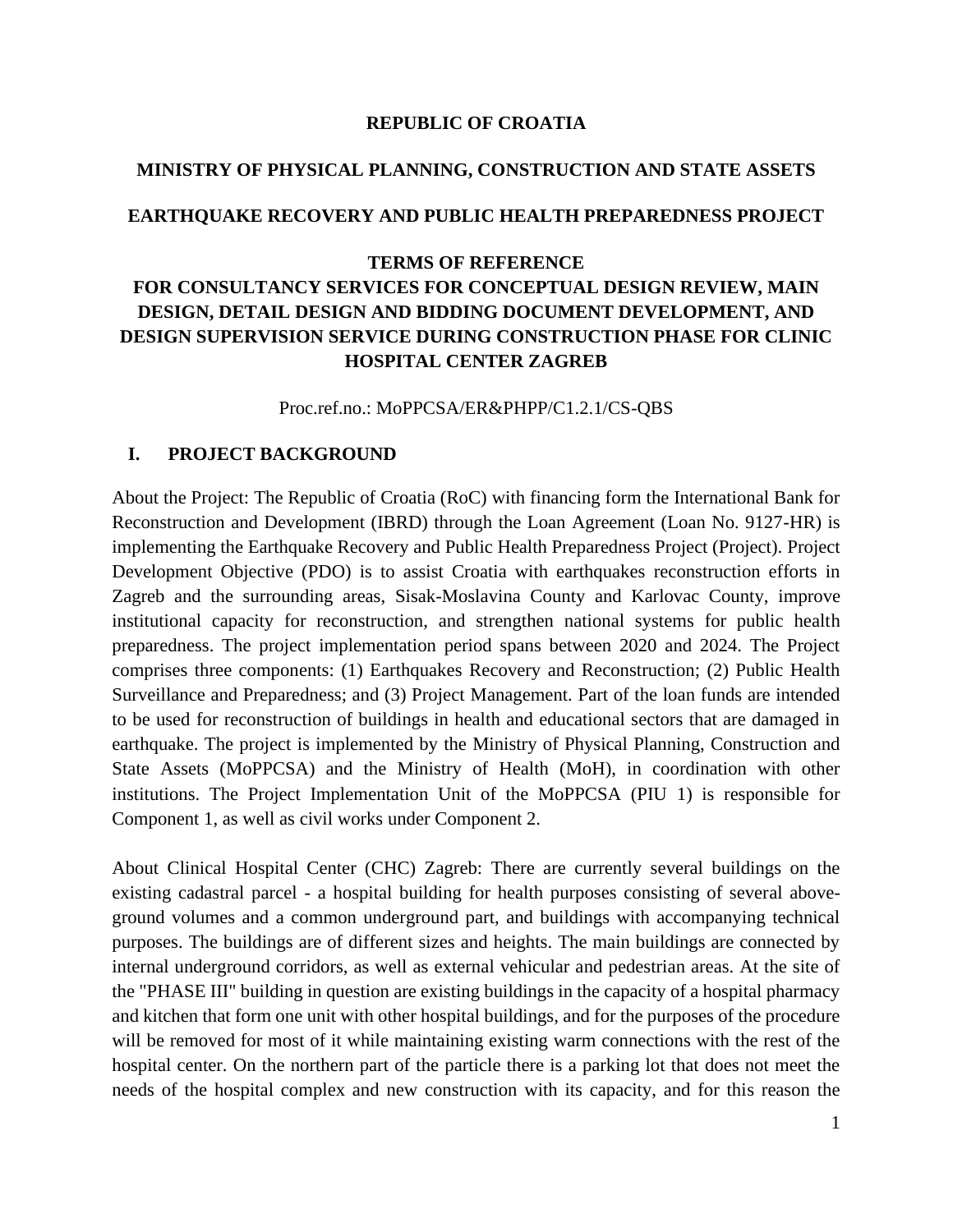construction of the auxiliary building in question is planned in this place – an above-ground open garage.

CHC Zagreb is the largest and in terms of the number and diversity of health services provided by a unique health institution in the RoC. The Clinical hospital provides basic care and highly sophisticated medical procedures to healthcare users from all over Croatia and abroad. Since 2014, CHC Zagreb has been categorized as a "0 central national hospital" in which health activities of national importance are carried out and the most complex forms of health service provision are performed and is the only one in the RoC of this category. The status of the Central National Hospital awarded to the CHC Zagreb by the MoH is a great recognition, but also a guideline for future activities with the aim of maintaining and improving the quality of our services. Using the superior academic education of CHC employees, the hospitals solve a wide range of health problems, with the emphasis always placed on an interdisciplinary and individual approach to each user.

In addition to the basic health care provided, the hospital explores the latest methods of treatment, which, while respecting strict scientific criteria, we introduce into everyday work. This is evident through the fact that the hospital is the headquarters for 81 reference centers of the MoH, whose task is to continuously monitor and systematically promote certain areas of the medical profession in our country. The hospital focuses on educating its employees and educating future healthcare professionals. Therefore, the hospital has the largest database of clinical teaching of the Faculty of Medicine, University of Zagreb, and Polytechnic of Zagreb.

As the leading hospital institution in the RoC, CHC Zagreb is a pioneer in numerous medical procedures that were performed for the first time in this part of Europe and some in the world. CHC Zagreb continuously introduces new and innovative diagnostic and therapeutic procedures, while maintaining the status of the leading hospital institution in the RoC, which is gravitated to not only by citizens of the entire RoC, but also from neighbouring countries, and especially when it comes to demanding medical cases.

CHC Zagreb, as the Central National Hospital, has 1,795 beds contracted with the Croatian Health Insurance Institute for lying patients, 435 beds - chairs for day hospitals in 6 locations (Rib, Jordanovac, Petrova, Šalata, Bozidarevićeva and Gundulićeva) and 6,002 employees. Within CHC Zagreb there are 29 Clinics and Clinical Institutes. CHC Zagreb also has a Unified Hospital Emergency Room, Hospital Pharmacy and Croatian Tissue and Cell Bank (Cord Blood Bank, Human Milk Bank, Reproductive Tissue Bank and Tissue Bank).

According to the data for 2019, number of patients on an annual basis 1.576.625, number of patients hospitalized 69.293, number of patients in day hospitals 135.467, number of polyclinic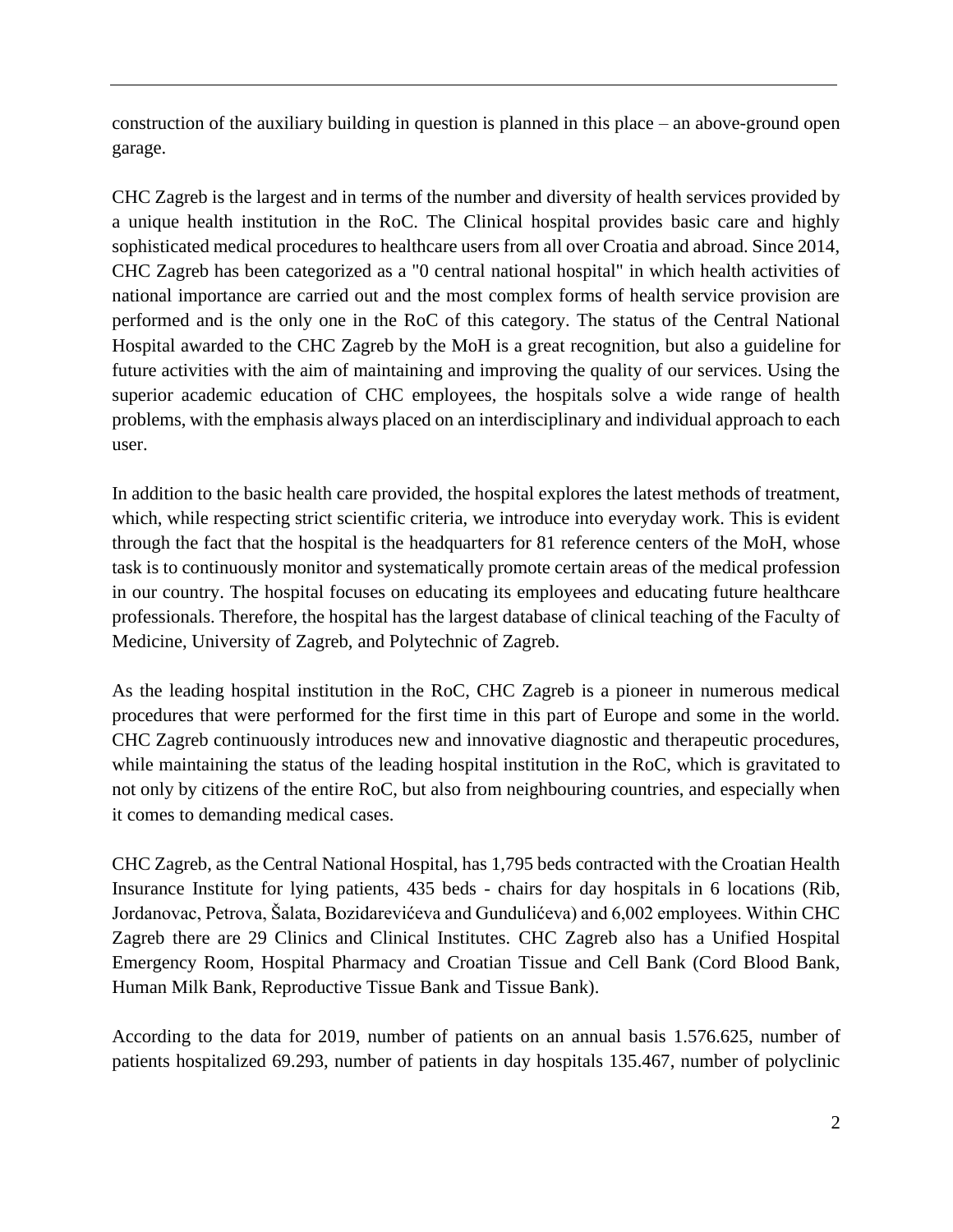patients 1.371.865, total number of services 4.939.203 and total number of surgical procedures 39.275.

Conceptual Design (details available in **ANNEX 1**): Conceptual Study for the new construction of selected facilities-key parameters, functional descriptions, and space demand for CHC Zagreb was completed in April 2018 by Solve Consulting from Wien, Austria. Conceptual design for CHC Zagreb hospital has been completed in January 2021 by Gradit from Zagreb.

The project consists of the Main Design of the new building that meets the requested requirements of the Client and complies with the existing Conceptual Design. The construction of this new hospital will contribute to the achievement of strategic goals defined by the documents of the MoH and the Government of the RoC, with the main motivation of solving the problem caused by earthquake damage while contribute to longer term resiliency of the hospital complex and continuous operation during an expected disaster. The new building is planned to be constructed within the existing hospital complex having a land of approximately  $107.660$  m<sup>2</sup>. In addition to the Project of the building, an open garage, and emergency helipad on the last level (**ANNEX 1**, page 66, drawing C22) are planned, resolving extremely difficult traffic situation on the hospital complex.

The "PHASE III" hospital building is located in the central part of the hospital complex next to the operating block building. It consists of a total of 8 floors – 2 basement, ground floor and 5 floors. The building has a rectangular floor plan with dimensions of approx. 95 m x 55 m, oriented northwards for a longer part. The projected total gross area is approximately  $27,800$  m<sup>2</sup>, placed on 8 levels: 2 basement levels, ground floor and 5 floors. In a separate building, on the same plot, has been designed open garage with gross area as of  $31.370 \text{ m}^2$ , placed on 5 levels, emergency helipad on the last level (**ANNEX 1**, page 66, drawing C22), and access road. The conceptual design also contains a proposal for landscaping, as well as an optimal solution of idle traffic and a solution of the necessary infrastructure connectivity. All special conditions have been obtained, and the technical documentation is ready for the development of the main project. The Consultant shall study the existing conceptual study, hospital conceptual design, open garage conceptual design, emergency helipad conceptual design, access road design, landscaping design and traffic plan of the whole hospital complex.

In accordance with the developed Conceptual Design for reconstruction of CHC Zagreb Rebro it is planned to upgrade the hospital building "PHASE III" which includes various hospital facilities and construction of an auxiliary building – open above-ground garages, access road, emergency helipad, redevelopment of vehicular and pedestrian areas and traffic at rest all in the form of new traffic regulation.

- i. Medical facilities which are included:
	- Orthopedic clinic;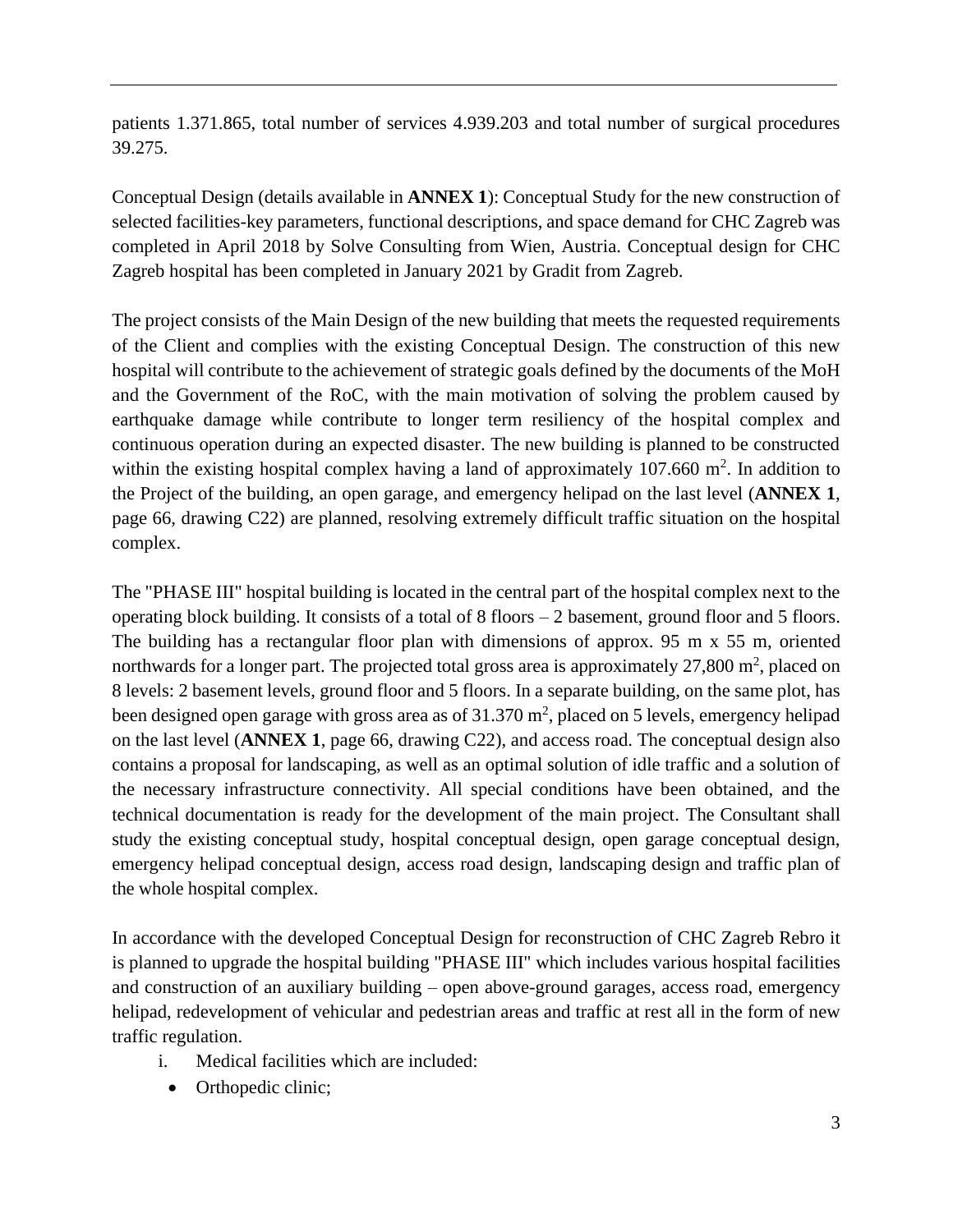- Dermatovenerology Clinic;
- Eye Clinic:
- Clinical Institute for Transfusion Medicine and Transplantation Biology with Tissue Banks.
- ii. Non-medical facilities which are included:
	- Hospital pharmacy with warehouse and production;
	- Central Kitchen:
	- Educational facilities for students;
	- Central wardrobe;
	- Warehouses, Central Archives and Technical Areas and auxiliary building.

In order to continuously provide health care, it is necessary to move medical facilities to a new building from the location of Šalata (Orthopaedic Clinic, Dermatovenerology Clinic) and the Main Buildings Rebro (Clinic for Eye Diseases, Clinical Institute for Transfusion Medicine and Transplantation Biology with Tissue Banks). These medical facilities were damaged by the devastating earthquakes that hit the Republic of Croatia in 2020.

A building would be built in the central part of the CHC Rebro hospital complex next to the Operating Block building. It consists of a total of 8 floors - 2 basement, ground floor and 5 floors. The building has a rectangular, floor-plan shape measuring 95 x 55 m, a longer part-oriented northwards. The schedule of planned hospital facilities was made to achieve maximum functionality of each unit and to achieve the shortest necessary internal connections as well as contact to other facilities of the hospital complex. Projected total gross area approximately 27.800  $m^2$ .

- Eye Clinic  $870 \text{ m}^2$
- Dermatovenerology Clinic 1.805 m<sup>2</sup>
- Orthopaedic clinic  $-3.796$  m<sup>2</sup>
- Clinical Institute for Transfusion Medicine and Transplantation Biology with Tissue Banks – 3.063 m<sup>2</sup>
- Hospital pharmacy with warehouse and production  $-3.300 \text{ m}^2$
- Central kitchen and warehouses  $-5.681$  m<sup>2</sup>
- Auxiliary spaces (educational rooms, dressing rooms, archives, technical space, horizontal and vertical communications) – 8.733 m<sup>2</sup>

A new building with reconstruction would be built on the site where today there are non-medical facilities (Hospital Pharmacy with Warehouse and Production, Central Kitchen, Educational Premises for Students, Warehouses, Central Archives and Technical Premises) which are vital for the continuous provision of health care to patients.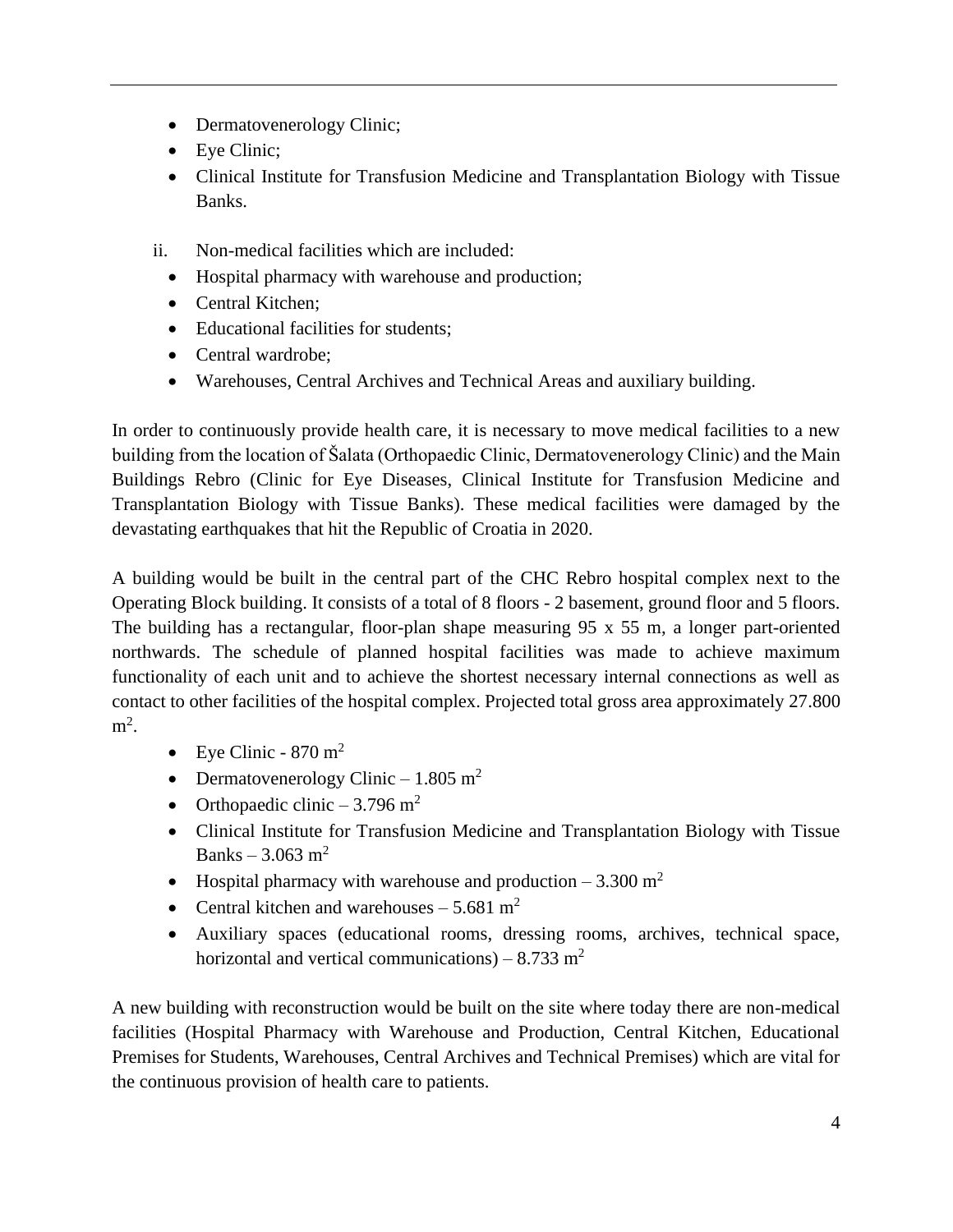The construction of an auxiliary building (open above-ground garage, and emergency helipad on the last level (**ANNEX 1**, page 66, drawing C22)) with a total area of  $31.370 \text{ m}^2$  is also foreseen, as well as access road. The open above-ground garage is located on the northern part of the hospital complex, in the place of an open parking lot. The intended users of the garage are health employees, visitors, and patients of the hospital complex. The main purpose of the building is a garage with 1.077 parking spaces for passenger cars, of which 54 places are provided for the disabled and people with reduced mobility.

Before the earthquake, medical and non-medical content covered a total of  $21.482 \text{ m}^2$ .

- i. Medical facilities
	- Orthopaedic clinic  $6.240,00 \text{ m}^2$
	- Šalata 4 (Dermatovenerology Clinic) 8.760,00 m<sup>2</sup>
	- Eye Clinic  $-1.540,00 \text{ m}^2$
	- Clinical Institute for Transfusion Medicine and Transplantation Biology with Tissue Banks – 505,00 m<sup>2</sup>
- ii. Non-medical facilities
	- Hospital pharmacy with warehouse and production  $-1.537,00 \text{ m}^2$
	- Central kitchen and warehouses  $-2.900.00 \text{ m}^2$

The following clinics were affected by the earthquake: Orthopaedic Clinic, Dermatovenerology Clinic (at Šalata site) and Eye Clinic, and Clinical Institute for Transfusion Medicine and Transplantation Biology with Tissue Banks (at the Kispatićeva 12 site, Rebro).

The hospital currently has 207 beds (Eye Clinic – 67, Dermatovenerology Clinic – 45, Orthopaedic Clinic - 95).

Through project "PHASE III" of development of CHC Zagreb we plan 152 beds (Clinic for Eye Diseases - 36, Dermatovenerology Clinic 25, Orthopedics Clinic - 91).

Reducing bed capacity increases access to day hospitals and one-day surgeries. Any reduction of acute hospital resources and the redirection of patients to the resources of day hospitals represents a reduction in health costs and in the long term enables improvement and long-term sustainability of the quality of health service in the RoC and improves the standard of treatment and stay of patients.

The location of the newly planned structure is in the central part of the hospital circuit with a good connection to the connecting tunnel and short connections for internal deliveries, which is crucial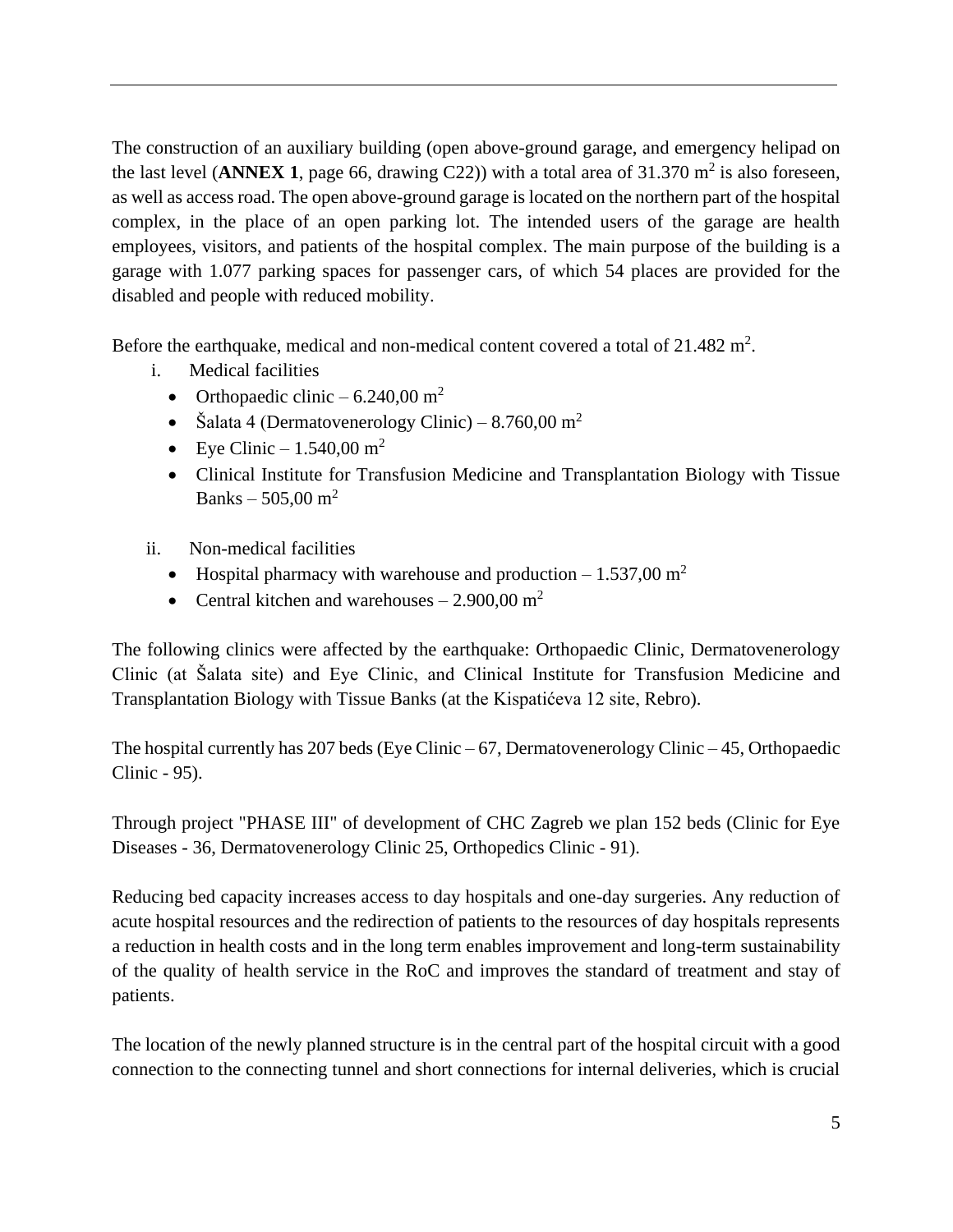for the kitchen and pharmacy. The location is also placed next to the operating block and provides direct connections of clinics to operating rooms.

The construction of the new building will allow:

- continuation of strategic development and unification of clinics of CHC Zagreb at the location Rebro;
- improving functionality and more efficient operation of CHC Zagreb;
- improving the quality of infrastructure and increasing the quality of health services of the clinics and institutes concerned;
- increasing the feeling of comfort of patients due to more comfortable hospital space
- improving working conditions for staff and teaching and research capacities of CHC Zagreb;
- reducing operating costs and increasing energy efficiency;
- reducing greenhouse gas emissions;
- introduction of an automatic temperature control system and space illumination.

In the current premises of the Eye Clinic, it is planned to expand the Oncology Clinic regarding gravity and increase the number of oncological patients in accordance with the National Strategic Framework against Cancer. Further, expansion of the Oncology clinic is also in line with the National Strategic Framework for Cancer as it envisions centralization of treatment in centers of excellence - as opposed to cancer being treated in small hospitals that cannot reach volumes of patients sufficient to promote excellence. The number of cancer patients in the world and the RoC is constantly increasing. The World Health Organization predicts that the world number of new cases will rise from 18 million in 2018 to 29,5 million per year in 2040, while the number of deaths will rise from 9,5 million to 16,4 million per year. Unfortunately, cancer is the leading public health problem in the RoC. Patients from all over Croatia are coming to CHC Zagreb for treatment, and the realization of this project will make better use of the resources at our disposal, reduce waiting lists for therapy and diagnostics, and establish better control of the disease for patients with malignant diseases.

In the current premises of the Clinical Institute for Transfusion Medicine and Transplantation Biology, it is planned to establish a National Center for Multiple Sclerosis Patients within the Neurology Clinic. Multiple sclerosis (MS) is a chronic, immune-mediated demyelinating disease of the central nervous system. The most common is non-traumatic disease of young adults, which leads to disability. With the establishment of the National Centre for Multiple Sclerosis Patients, it would represent a new centre of excellence. The establishment of a National Centre for People with Multiple Sclerosis would allow for full and timely treatment and monitoring of the patient with this disease. Personalized medicine would be implemented, based on an individualized approach in diagnosis and treatment, focused on the patient and based on their clinical characteristics and identifying which procedure, therapy will be effective in which patient based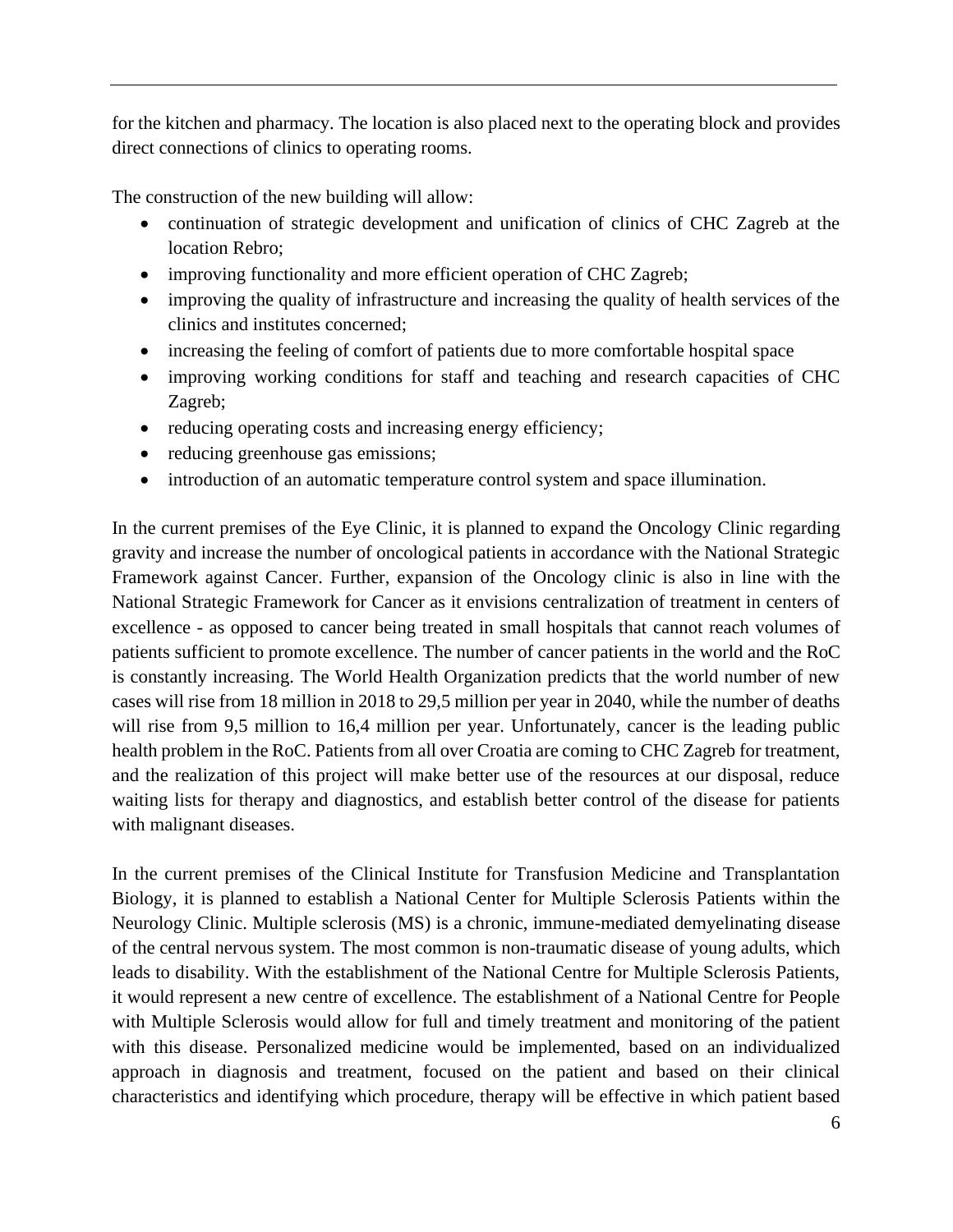on different biomarkers. The result of this Center will contribute to reducing health costs and preventing comorbidity and mortality.

The premises of the Orthopaedic Clinic and the Dermatovenerology Clinic are owned by the Faculty of Medicine, University of Zagreb, and CHC Zagreb was only a user of the mentioned premises at the Šalata site.

Pharmacy, Central Kitchen and Storage Area remain in the same location.

The new building would be built on the site where the non-medical facilities are located today (Hospital Pharmacy with Warehouse and Production, Central Kitchen, Educational Premises for Students, Warehouses, Central Archives and Technical Premises).

### **II. SERVICES OBJECTIVE**

Under Component 1, sub-component 1.2. "Rehabilitation and Reconstruction of Health and Education Facilities" of this project, consultancy services for studies, Inception Report, Main and Detail Design, participation in Bidding Document (for construction phase) preparation and Design supervision will be financed, subject to this ToR.

The primary objective of this Consultant service is to support the MoPPCSA, MoH and CHC Zagreb to:

- (i) Carry out necessary surveys and investigations to confirm the results of geotechnical investigation and geodetical bases, which were found and made for the purposes of this Project.
- (ii) Prepare the construction drawings and design projects Main and Detail Design (supported by using of Building Information Modeling (BIM) technology) with detailed elaboration of all basic requirements for the building, for "PHASE III" of development of CHC Zagreb, which are resilient and include Bill of Quantities, technical specifications, cost estimates and all necessary spatial/other plans. The project of the building must contain those corresponding projects of individual professions that, depending on the type of building, are necessary for the provision of a complete and harmonised technical solution of the building, the presentation of the placement of the building in space and the proof of compliance with the basic requirements for the building, as well as other requirements and conditions according to the enforced regulations. Architectural, construction, mechanical, electrical, plumbing (MEP), life and fire protection, heating, ventilation, and air conditioning (HVAC) projects deal more closely with individual structures or parts thereof or the design of the building and estimate the costs for its construction.
- (iii) Participate in process of preparation of Bidding Document for construction phase and prepare draft Bidding Document (for construction phase) based on Detail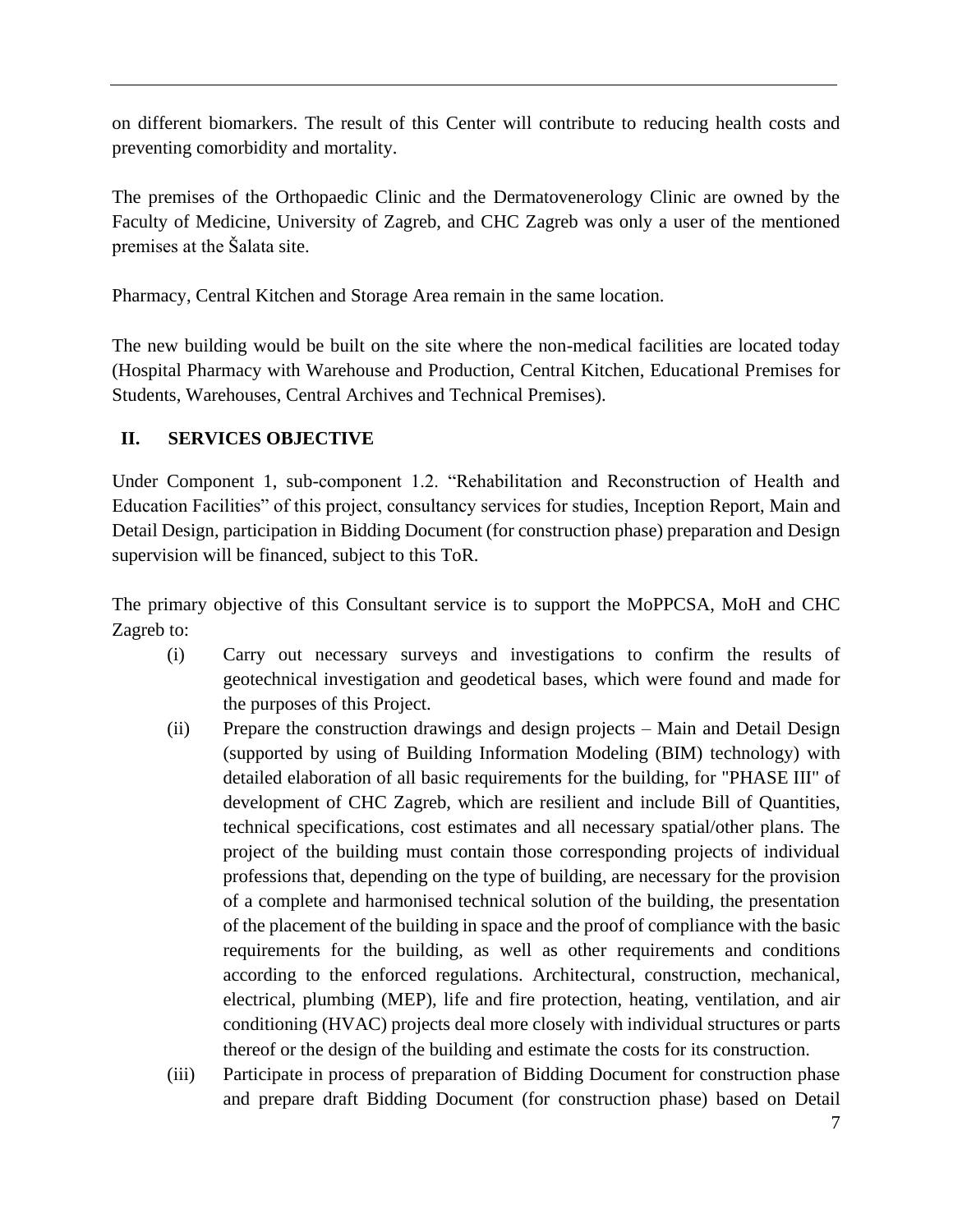Design (including drawings, textual parts, technical specification, Bill of Quantities, and other related documents for construction works bidding as well as non-structural elements) according to the enforced World Bank regulations.

(iv) Perform design supervision over the construction works which are authorized to supervise. The Design supervision is the supervision service performed by the designer (or rather team of designers) that has produced the overall project documents, during the construction works and with regards to the intricacies of form-giving and construction, that cannot be unambiguously determined by the project documents but require additional engagement of designers on-site.

The Main and Detail Design, as well as Bidding Document for construction phase, shall be developed in accordance with all the relevant national environmental, Occupational (OHS) and Community Health and Safety (CHS) regulations and, World Bank Environmental and Social Policies (Environmental and Social Framework - ESF) requirements, the World Bank Environmental, Health and Safety Guidelines and Good International Industry Practice, the stricter ones prevailing. Inception Report, Main Design, Detail Design and Bidding Document shall be in line and consider, resulting measures and recommendations documented in the Environmental and Social Assessment documents (more precisely Environmental and Social Management Plan (ESMP) as indicated in **ANNEX 4**), which will be prepared in parallel with the Main and Detailed Designs.

# **III. SCOPE OF SERVICE AND TASKS**

Implementation of priority activities such as review of conceptual designs, data collection, geotechnical and geodetical survey, post-appointment BIM Execution Plan (BEP) and Common Data Environment (CDE) establishment must start as soon as feasible upon the Consultant's mobilization. The Consultant will utilize pre-existing resources (data, plans, studies, project documents, etc.) when preparing the Main and Detail Design.

Consultant will be responsible for preparation of Inception Report, Main Design, Detail Design and Bidding Document (including technical specification, Bill of Quantities, related documents for construction works bidding as well as non-structural elements) all in line with the BIM principles.

The Consultant is responsible to establish a design team who is experienced in the preparation of architectural, structural, seismic, electrical, mechanical, hydro installation projects, fire protection and safety at work measures study, environmental protection, hospital technology study, physics of the building and noise reduction project – especially for designing the helipads, infrastructure and landscaping projects, traffic simulation models (both for internal and external traffic), and collaboration with all other specialists required for hospital design. Design phase shall be in accordance with BIM principles as stated in **ANNEX 3**. The Consultant shall indicate the key staff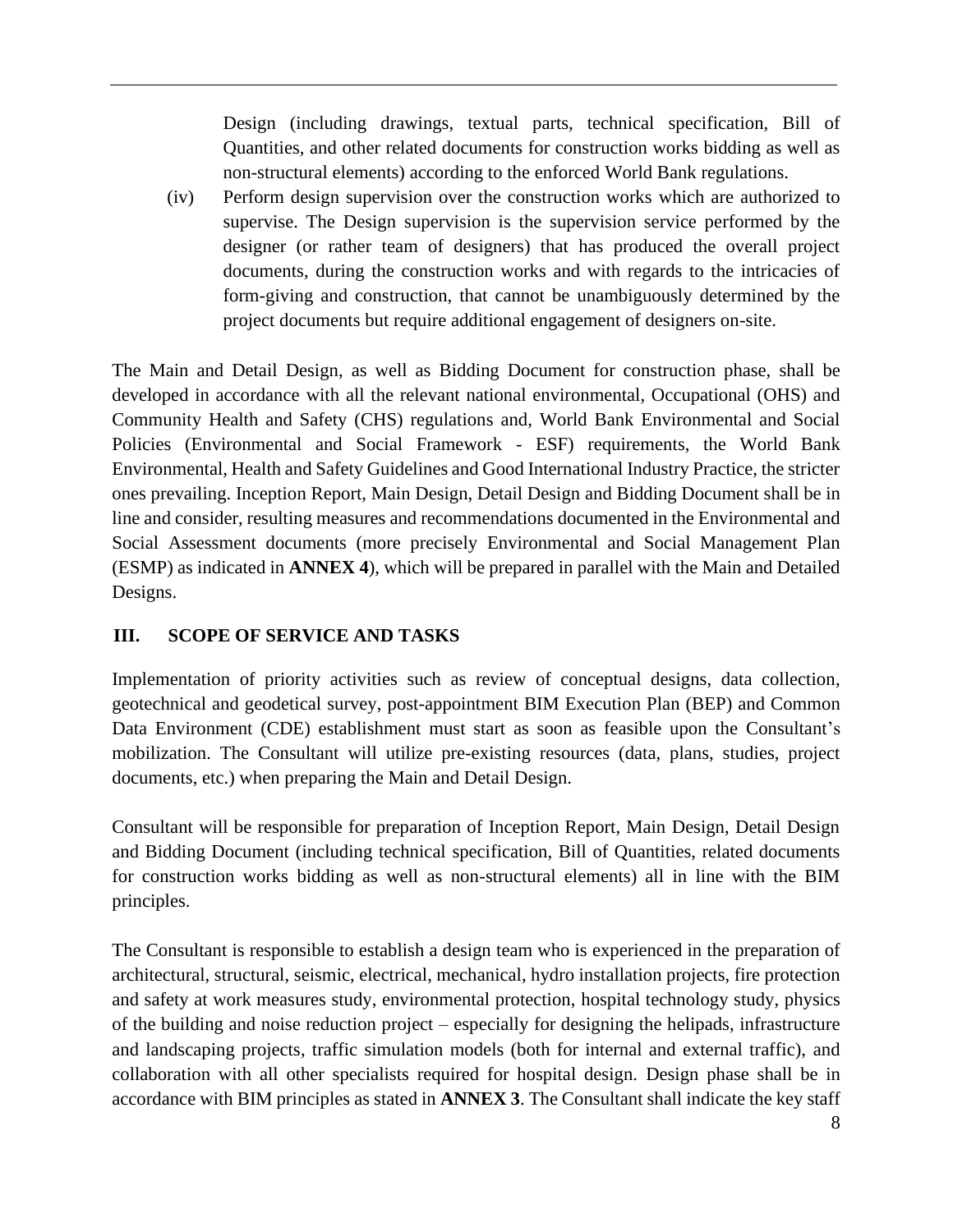to be assigned in the preparation of designs and documents by indicating positions planned to be assigned for each staff in their proposal (within post-appointment BIM Execution Plan – BEP).

The scope of service shall concern both to the Consultant as well as its sub-Consultant/parties. The obligations with regards to adhering to the national legislation, World Bank policies (Environmental and Social Framework - ESF), procedures and guidelines (e.g., WB EHSG, GIIP) and other relevant documents (ESMF, ESMP, SEP) shall be transferred from the Consultant to its sub-Consultant/parties in case of them being hired.

The Consultant shall prepare and complete all architectural and engineering designs using BIM according to the requirements from **ANNEX 3**. The Electrical Design minimally contains solutions of low and high current, and lightning-rod installation, both for the building and for the auxiliary building. The Main and Detail Design shall ensure that all basic requirements for the building are met - mechanical resistance and stability, fire safety, hygiene, health and the environment, safety and accessibility during use, noise protection, energy management and heat conservation, and sustainable use of natural sources. The designer will prepare all the necessary project documentation, the Main Design, necessary for obtaining a Building Permit and the Detail Design. The documentation in question must comply with the applicable laws and regulations, spatial planning conditions, and collected special conditions and Conceptual Design (**ANNEX 1**), Geotechnical Design, and hospital program. The technical part of the Main and Detail Design contains a graphical, non-graphical data and documentation. The textual part of the Main and Detail Design contains all technical, technological, and other data, calculations and solutions proving that the building will meet the basic requirements for the building and other requirements and conditions that the building must meet. Budgets and other appropriate methods, in accordance with a specific regulation or, for matters not governed by the regulation, according to the rules of the profession, demonstrate that a designed building with built-in construction products, installations and built-in equipment will meet the legal and World Bank policies requirements, including those of Environmental and Social Standards (ESSs), a part of ESF, WB EHSG and GIIP (stricter ones prevailing): mechanical resistance and stability, fire safety, hygiene, health and environment, safety and accessibility during use, noise protection, energy management and heat conservation, sustainable use of natural resources, which depends on the type of building.

Main and Detail Design will be developed in line with the Project ESMF, WB ESF, WB Environmental Health and Safety Guidelines (EHSG) and GIIP, in particular those on life and fire safety, energy conservation, water conservation, hazardous materials and hazardous waste management, noise impact protection, emergency prevention and response, noise, indoor air quality, traffic safety, OHS and other applicable, as well as Good International Industrial Practices and national regulation stricter ones prevailing. No E&S high-risk activities or impacts (as defined in the WB E&S Directive for IPF and ESMF) will be supported/financed or can be a result of the design (including downstream impacts in the implementation, operational and dismantling period).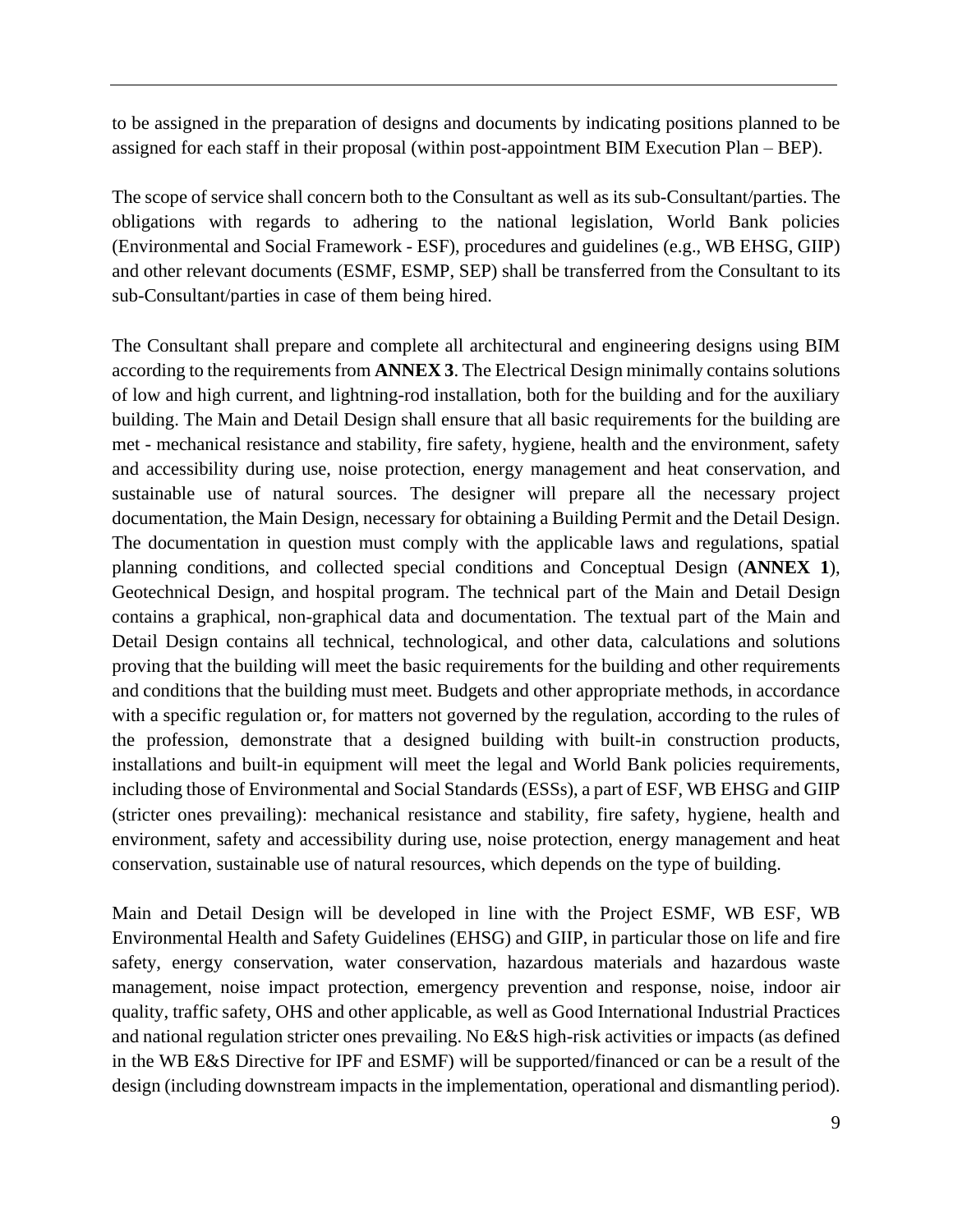The Main and Detail Design shall comply with Eurocode 8: Design of structures for earthquake resistance and relevant national/international standards. The structural system of the hospital can be either steel or reinforced concrete. **The designs will cover seismic base isolators for an earthquake resistant hospital complex**. Also, other innovative measures such as dampers, etc. are required to be considered in the design process.

The design of the hospital shall be in accordance with the international standards, applicable EU Legislation and shall meet the technical requirements and the specific functions of the units as well as the requirements of the MoH. The Consultant is required to receive the approval of the Main and Detail Design from the Provincial Directorate of Health and the Ministry of Health.

All necessary approvals required by the relevant authorities or municipalities for the designs shall be received by the Consultant on behalf of the PIU, and the MoH.

Sustainability Assessments (similar to LEED or BREEAM systems) will also be part of the responsibility of the Consultant. It is expected that, a smart approach towards energy efficient and climate resilience design is followed.

Since any delay in the preparation and the completion of the Inception Report, Main Design, Detail Design and Bidding Document will directly affect planned commencement date for construction works and construction period, following the delivery of the completed and harmonised Main and Detail Design with their parts, requirements and needs of the Client and according regulations, obtaining a Building Permit and contracting contractors, the Consultant will prepare all graphical, non-graphical data, and documentation with due care and diligence during the envisaged periods not to cause any delay. All mentioned deliverables shall be prepared in coordination with MoPCCSA and considering requirements of the CHC Rebro Hospital and the MoH to assure the usage purpose of Health Facilities.

# **TASK 1: Development of post-appointment BIM Execution Plan (BEP)**

Post-appointment BIM Execution Plan (BEP) is key document that defines the goals for the implementation of the BIM methodology in a project and shall be developed according to the requirements defined in the EIR (**ANNEX 3**) and in timely manner.

Submitted post-appointment BEP will be reviewed by the Client and approved or returned for revision and/or resubmission.

All deliverables during the project execution shall be in accordance with agreed post-appointment BEP.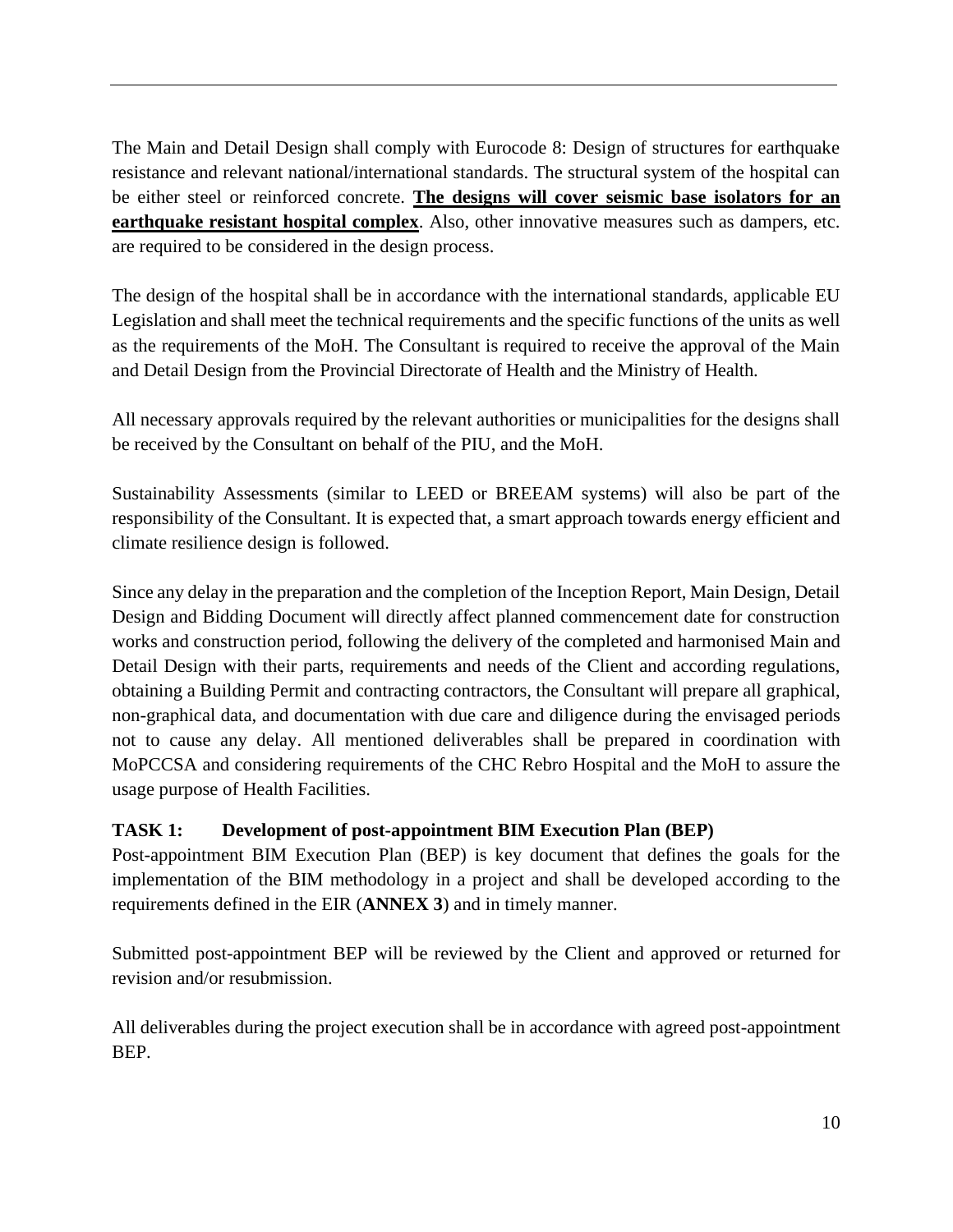#### **TASK 2: Establishment and implementation of Common Data Environment (CDE)**

The Common Data Environment (CDE) enables efficiently and accurately sharing of the information between all project participants – including graphical (2D and 3D) information, models, non-graphical information, and documentation. CDE shall be established and implemented according to requirements stated in the EIR (**ANNEX 3**) and agreed postappointment BEP, and in timely manner.

All project information and deliverables shall be shared through the project CDE according to requirements stated in the EIR (**ANNEX 3**) and agreed post-appointment BEP.

Consultant shall submit appropriate deliverables to the Client for approval through the CDE according to the EIR (**ANNEX 3**).

All deliverables will be reviewed by the Client and approved or returned for revision and/or resubmission according to the defined submission, review, approve and publishing processes defined in the post-appointment BEP.

# **TASK 3: Analysis of the existing condition of the CHC Rebro Project and development of Inception Report**

Examine existing designs: Before the commencement of the design works, the Consultant will be responsible to review existing studies, Conceptual Design (**ANNEX 1**) and collect the existing inputs and examine the construction sites together with the documents and information provided by the Client to make required analyses and evaluations. The Consultant shall review all existing studies conducted for prior to commencement of the services including, structural assessments, earthquake damage assessment reports, geological and geotechnical studies, site plans, topographic and master plans as well as conceptual studies, conceptual drawings, initial and preliminary designs, and others. A comprehensive study on infrastructural systems (water, wastewater, sewage, electrical, mechanical, internal roads, landscaping etc), connection lines and tunnels, their adequacy to the context, and reliability, their performance and capacity etc. will be done by the Consultant. The needs of supplying all necessary infrastructure connections will be considered and an assessment report compromising all above studies will be submitted to the Client detailing the findings of the review of existing inbound documents.

Conduct additional surveys and studies and collect required data: Based on the review of the existing studies, and in consultation with the Client, the Consultant shall collect relevant data for design process. If additional data is required Consultant shall contact the relevant Authorities. The input data and documents for the development of the Main and Detail Design for the new hospital building shall be in accordance with national and international standards, applicable EU Legislation and meet the technical requirements and the specific functions of the units as well as the requirements of the MoH for all the architectural, structural, mechanical, and electrical designs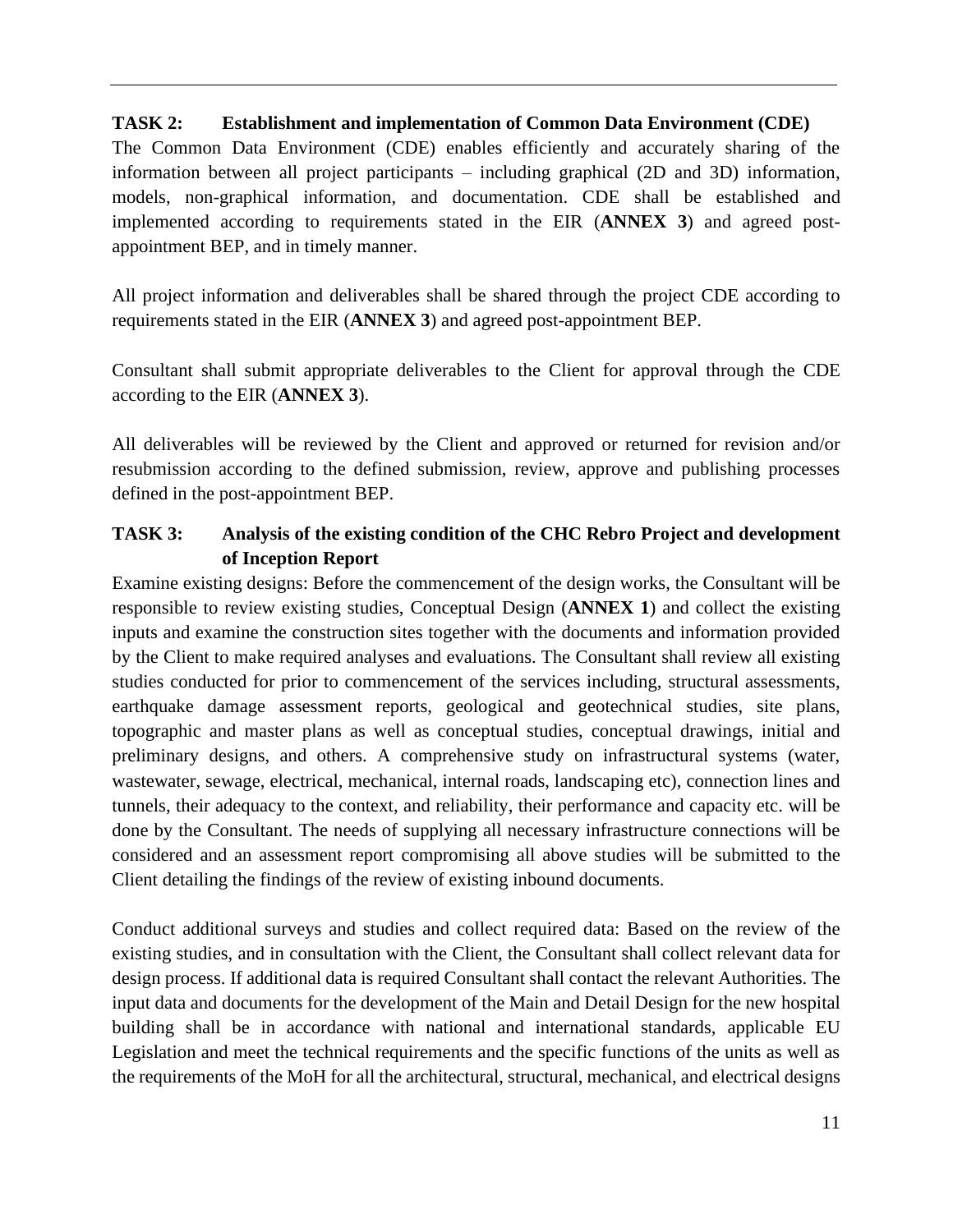together with the onsite and off-site infrastructural works. Main and Detail Design shall be developed in line with the Project ESMF, WB ESF, GIIP and WB Environmental Health and Safety Guidelines (EHSG), those on life and fire safety, energy conservation, water conservation, hazardous materials and hazardous waste management, noise impact prevention, emergency prevention and response, noise, indoor air quality and other applicable, as well as Good International Industrial Practices and national regulation, stricter requirements prevailing. All activities carrying with high-risk risks and impacts (as defined in the WB ESMF in any life-cycle phase of the sub-project) and land expropriation and/or involuntary resettlement shall be excluded from the design stage. The design process shall also consider the Project's requirements and EU and Bank's recommendations on Climate Change impact minimization as well as building's resistance to natural disasters and impacts attributable to Climate Change.

Limited geotechnical tests have been performed and Consultant will have access to the results. The Consultant will make new geotechnical investigation, by means of site surveys, soil tests, laboratory tests, and shall prepare the geotechnical report complying with the current regulations of MoPPCSA, if the review establishes that the existing results and documents are not sufficient and relevant for the development of the Main Design. Before the site surveys, soil tests, laboratory tests, the Consultant shall inform the Client in advance and take the approval from the Client about the location of the boreholes. Preparation works shall also be carried out in line with the WB ESF and be particularly mindful of OHS requirements, community health and safety as well as the sensitive location setting.

Existing infrastructure: The Consultant will collect and prepare documentation of existing infrastructure on the site (electrical lines, water and sewage pipelines, central heating pipelines etc.) that should be a part of Main Design documentation and important input data for all designers. There are currently several buildings on the construction site (a hospital pharmacy and kitchen, other smaller facilities) consisting of several above-ground volumes and a common underground part connected with other buildings with underground corridors. Therefore, the Consultant will collect documentation, textual and graphical parts, which should be part of Main Design documentation and important input data for design. The Consultant will also collect relevant environmental information, e.g., presence of asbestos, lead pipes, radon releases, historical contamination, etc. The Consultant will confirm that no additional land will be expropriated and that all construction activities will be within the existing footprint.

Examine site: Before the commencement of the design works, the awarded Consultant is expected to examine the construction sites and collect the required inputs and cadastral documents topographical survey, deed, layouts, cadastral extract, existing approvals issued for Conceptual Design prepared by Gradit d.o.o., occupation permits, plans, survey, etc to make the required analyses, evaluations, and design.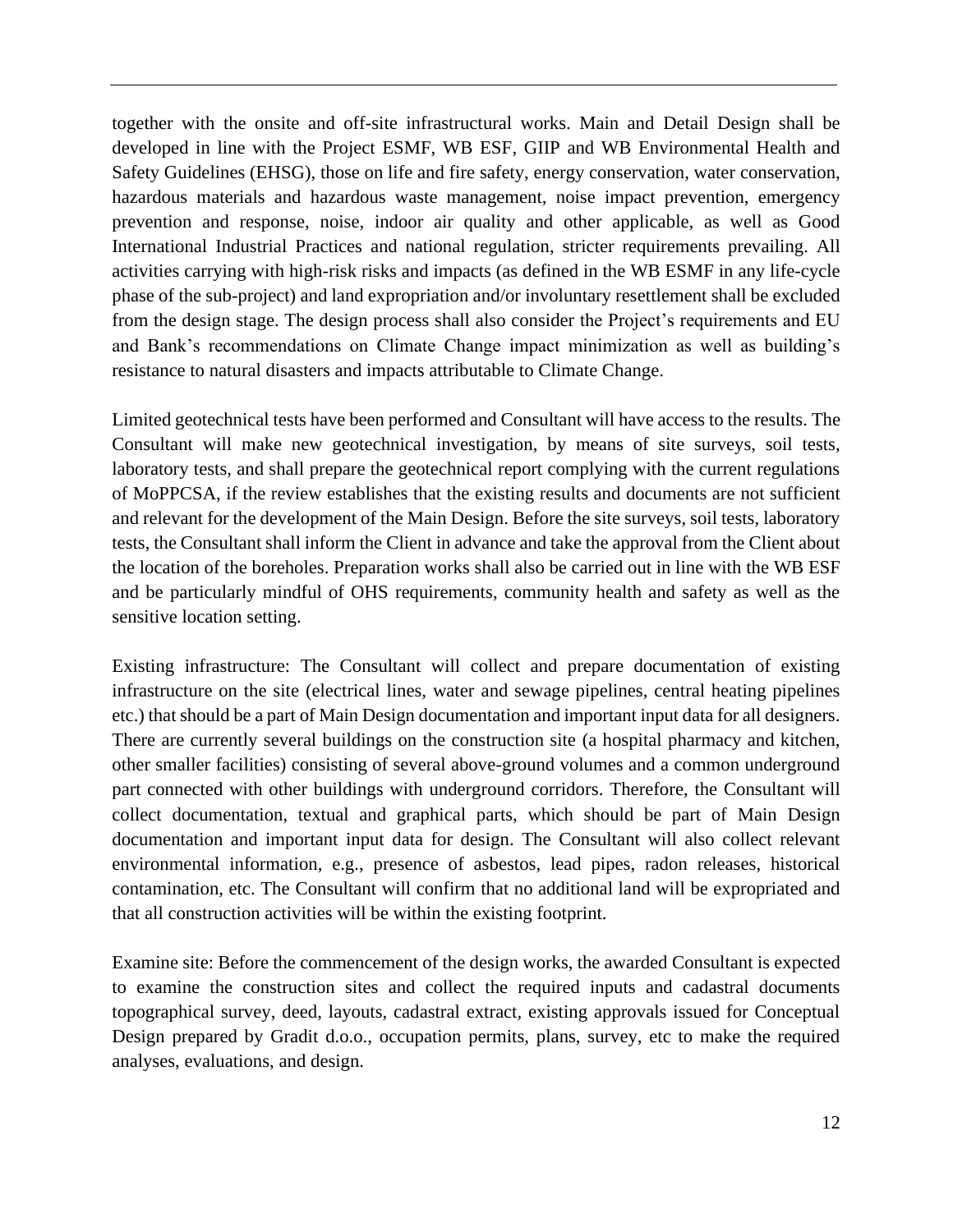Other Services: Water tanks, car parks, medical waste depots, watchman's cabins, heating centers transformer and generator buildings, access road, and helipad shall be considered within the scope of the project, and complete solution for medical gas and air-conditioning projects shall be prepared, as well.

Space program: Working with the Client, the Consultant will check once again the coordinated designed solution of the spatial layout of the functional parts of the building, with a list of all functional spaces, including evacuation routes and communication corridors, check the indicated surfaces necessary for each function performed in the space, as well as their functional requirements and interdependence with another space / function. As the Client previously coordinated this part, an overview, introduction, confirmation, and review will now be carried out, which will ultimately serve as the basis for further design and development of the Main and Detail Design.

# **Universal design access: The needs of handicapped people will be reflected in all designs through adoption of universal design standards and fully adapt into the design.**

**Develop a Comprehensive Condition Assessment Report (Inception Report): A written narrative** with appropriate photographic material discussing the feasibility of the project, special problems and opportunities will be developed once this stage is completed.

Participate, as deem needed, in public consultations on the Project's environmental and social aspects (early public consultations). Ensure that all relevant feedback from the public consultation process is incorporated into design.

This task will be done in parallel with task 1 and task 2 as indicated in section IV.

# **TASK 4: Development of the monthly reports**

Monthly reports shall be prepared in accordance with the EIR and post-appointment BEP (ANNEX 3) and in timely manner.

Monthly reports are the monthly meeting preparation material and shall be submitted through the CDE.

Submitted reports will be reviewed by the Client and approved or returned for revision and/or resubmission.

# **TASK 5: Participation on the meetings**

The initial meeting, during which both the Client and the Consultant shall present their respective teams and agree on the forms of communication that they will use, the exact dates of monthly and other meetings etc. The initial meeting shall be held a few days after the date on which the contract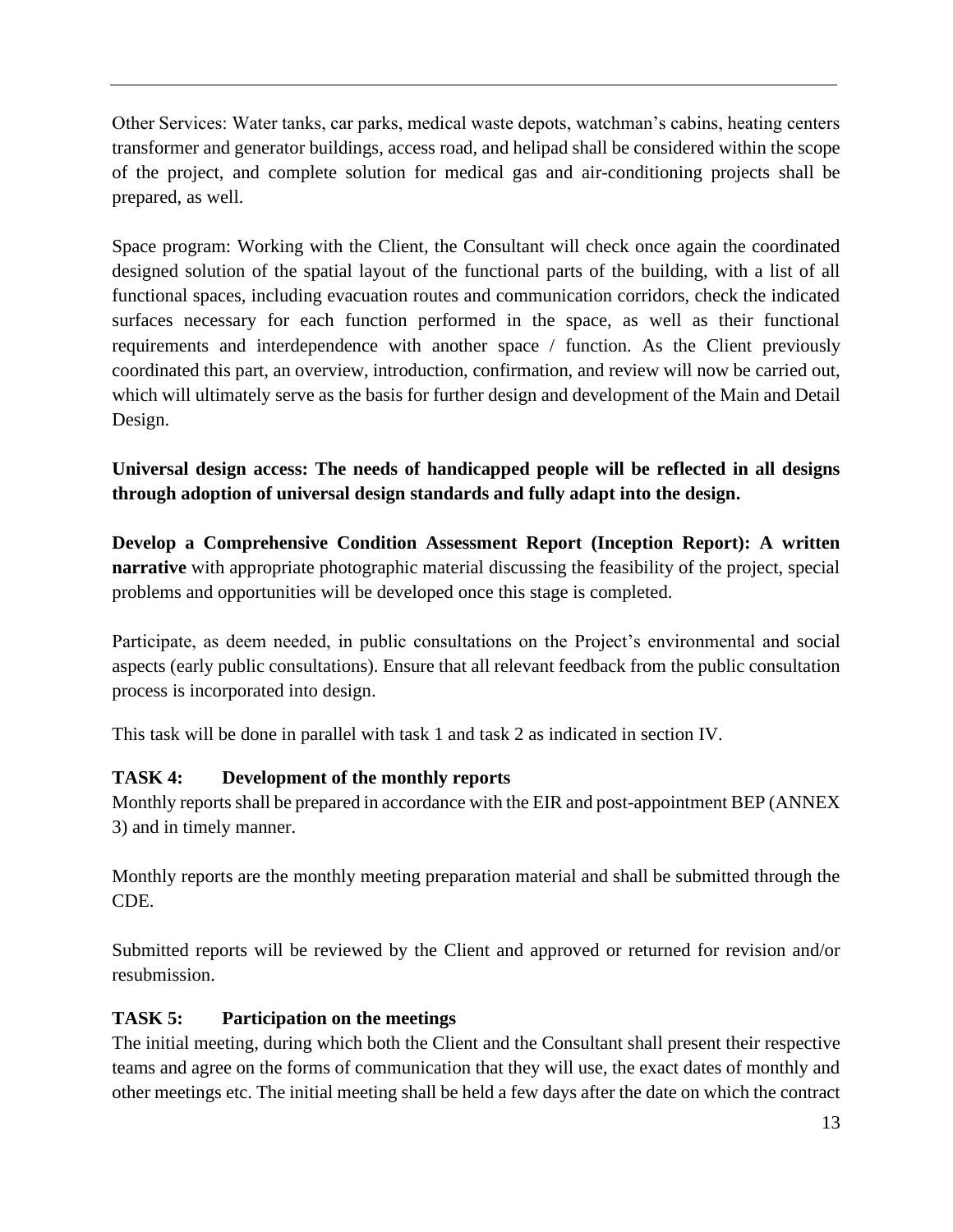governing the Consultant's engagement for the Services (hereinafter the Contract) enters into force.

Monthly meetings, which shall be held a few days after the submission of the monthly report by the Consultant and according to the agreed post-appointment BEP.

Ad-hoc meetings, which the Client or Consultant convenes or announces to the other party few days in advance in writing with a draft agenda for that meeting attached.

The Consultant shall prepare draft minutes of each meeting held and distribute them to the Client. The Client shall provide comments on those draft minutes.

# **TASK 6: Preparation and holding BIM training and software licenses purchase**

The BIM Personnel included in project delivery must have adequate BIM knowledge and skills which need to be supported by valid certificates, diplomas, etc. If this is not met, project delivery team must acquire the necessary BIM knowledge and BIM skills. Thus, if necessary, training and education needs of the project delivery team involved in the production, analysis and review of the BIM models shall be assessed and recorded according to the requirements in the EIR (**ANNEX 3**).

BIM training materials shall be prepared, and BIM training shall be hold in accordance with the EIR and post-appointment BEP (**ANNEX 3**) and in timely manner.

In the training program Consultant shall include up to 10 additional persons (Client's staff) who must acquire knowledge and skills in BIM software.

The training program shall also include training of all involved project participants to use the established CDE.

The Consultant shall also purchase 4 licenses for BIM software which will be used for BIM model creation (domain specific models and federated BIM model) and for all BIM uses delivery.

# **TASK 7: Development of Main Design (including textual and graphical part, other studies necessary for obtaining Building Permit, specifications, and consolidated cost estimates)**

The Consultant shall prepare the models, designs, drawings and documentation at the level of development of the Main Design (specified in the **ANNEX 3**), for all architectural structural, electrical, mechanical, HVAC, fire protection, security system, elevator, physics of the building, etc. components of the Public Health Facilities in accordance with the approved Conceptual Design and submit to the Client for approval together with the required calculations, reports and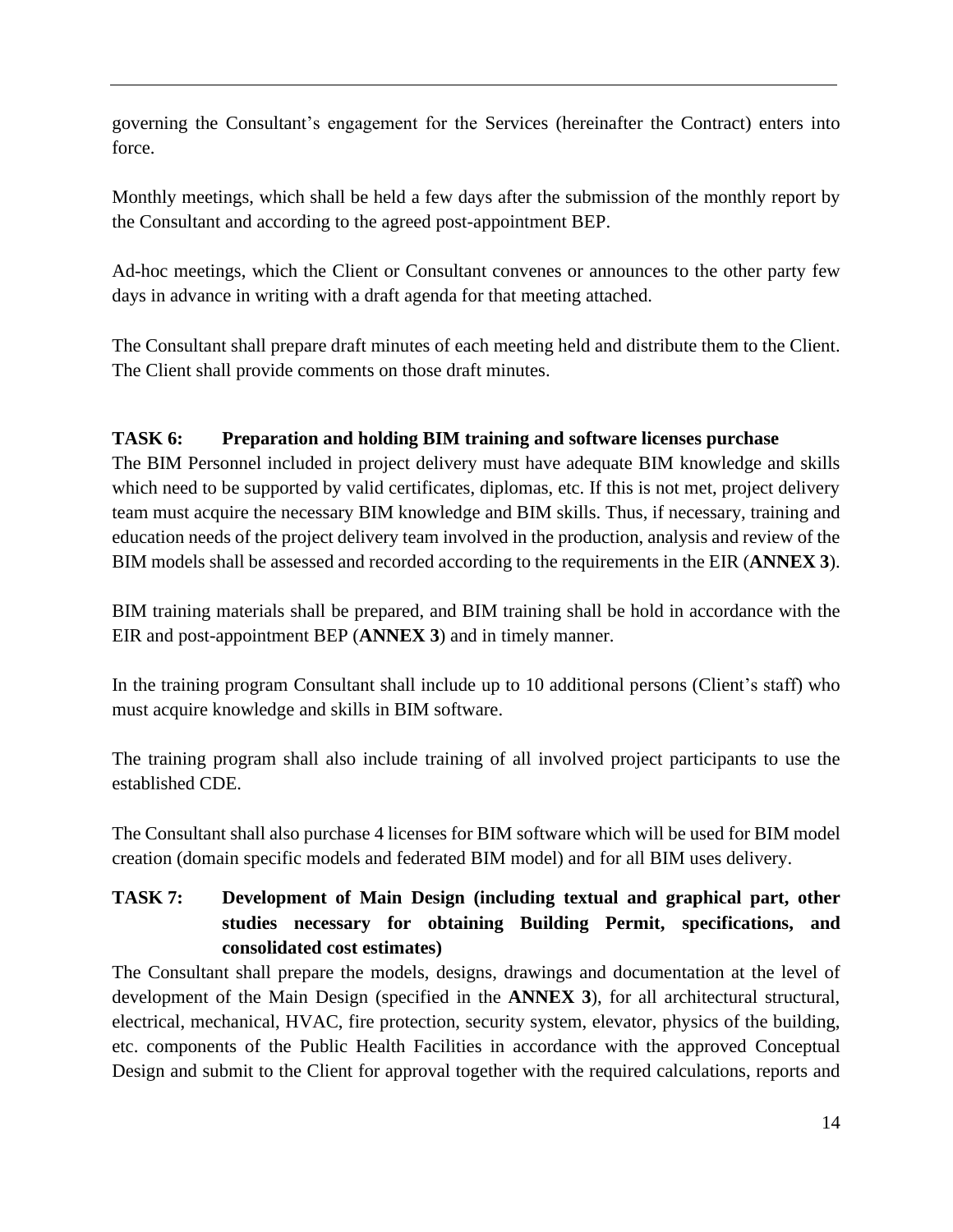implementation details considering technical requirement and international and national specifications in compliance with the building codes.

The Consultant will also consider the development and results of the Technological Project/Study (Medical and Non-Medical Equipment Design), which is an integral part of the Main Design regard to the specificity of the purpose of the building, and when elaborating the entire Main Design, the characteristics and requirements of this equipment will be considered in its entirety. In other words, all parts of the Main Design will be aligned with each other.

In addition to meeting requirements of national and EU regulation, the Main Design will also include requirements of WB ESF, WB EHSG and GIIP on energy efficiency, indoor air quality, and other relevant sectors, as well as stricter one prevailing. The design shall consider the Project's requirements of relevant national environmental and community and occupational health EU and safety regulations Bank's recommendations on Climate Change impact minimization as well as building's resistance to natural disasters and impacts attributable to Climate Change.

Main Design and other studies necessary for obtaining Building Permit for the CHC Rebro Project, will mandatorily include, but not be limited to:

- 1. Architectural Design (in line with the BIM environment **ANNEX 3**)
- 2. Structural Design (in line with the BIM environment **ANNEX 3**)
- 3. MEP and HVAC Design including Project of Medical Gases (in line with the BIM environment – **ANNEX 3**)
- 4. Electrical and Mechanical Substation Design (in line with the BIM environment **ANNEX 3**)
- 5. Mechanical Sprinkler Design (in line with the BIM environment **ANNEX 3**)
- 6. Elevators Design (in line with the BIM environment **ANNEX 3**)
- 7. Architectural Landscape and Horticulture Design (in line with the BIM environment – **ANNEX 3**)
- 8. Technical Protection System Design (in line with the BIM environment **ANNEX 3**)
- 9. Geodetical Design (in line with the BIM environment **ANNEX 3**)
- 10. Helipad Design (in line with the BIM environment **ANNEX 3**)
- 11. Non-Medical Equipment Design including Technological Study of Non-Medical Equipment (in line with the BIM environment – **ANNEX 3**)
- 12. Medical Equipment Design (in line with the BIM environment **ANNEX 3**)
- 13. Geotechnical Design (in line with the BIM environment **ANNEX 3**)
- 14. Consolidated Cost estimates of all Designs (included in the separate projects and consolidated in the Architectural Project)
- 15. Physics of the Building and Noise Reduction Study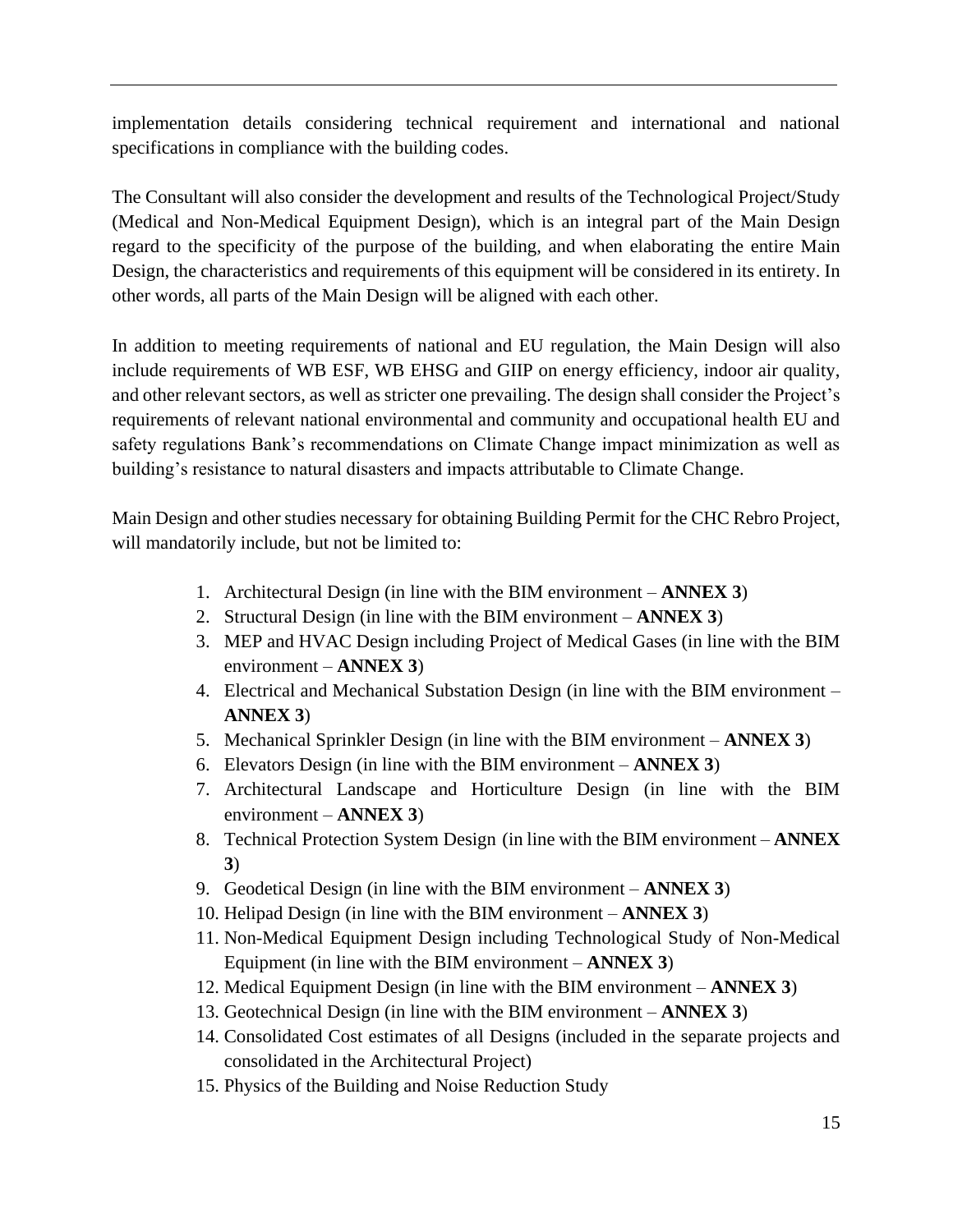- 16. Fire Measures Study
- 17. Work Safety Study
- 18. Building Energy Efficiency Study and Building Energy Certificate
- 19. Obtaining all required approvals, certificates and permits, including Building Permit and obligations in obtaining a building act, in accordance with positive regulations

To effectively manage the project information, information model needs to be divided into its component parts according to the agreed data segregation and breakdown structure in the postappointment BEP. The Main Design parts can be arranged through several project books/folders, i.e., some of the above projects contain several folders. The Main Design will necessarily contain the following parts, under the projects listed above.

All data on the building or part therein, as well as calculations and solutions, depending on the tasks of the profession in accordance with a special law, are contained in the relevant projects of individual professions, namely in:

- technical description;
- evidence of compliance with basic and other requirements, calculations of mechanical resistance and stability, hydrodynamic and thermodynamic calculations, calculations of thermomechanical systems and equipment, physical properties and others, and other calculations and appropriate methods proving that the building was designed in accordance with the provisions of the enforced regulations (evidence of compliance with basic and other requirements);
- quality control and assurance program with conditions for fulfilling the basic requirements for the building during construction and maintenance of the building (quality assurance procedures, testing program, etc.);
- special technical building conditions, specific technical conditions for the management of construction waste generated during construction and removal of the building or part therein, and specific technical conditions for the management of hazardous waste, if hazardous waste occurs during construction, use or removal of the structure and
- a statement of estimated construction costs, all in accordance with ESMP.

Each corresponding project of a particular profession must contain an account of the estimated construction costs for the part of the building to which it relates. Construction costs estimation shall be consolidated in the Architectural Design.

In the first map of the Main Design must be data for the calculation of municipal and water contributions in accordance with special regulations.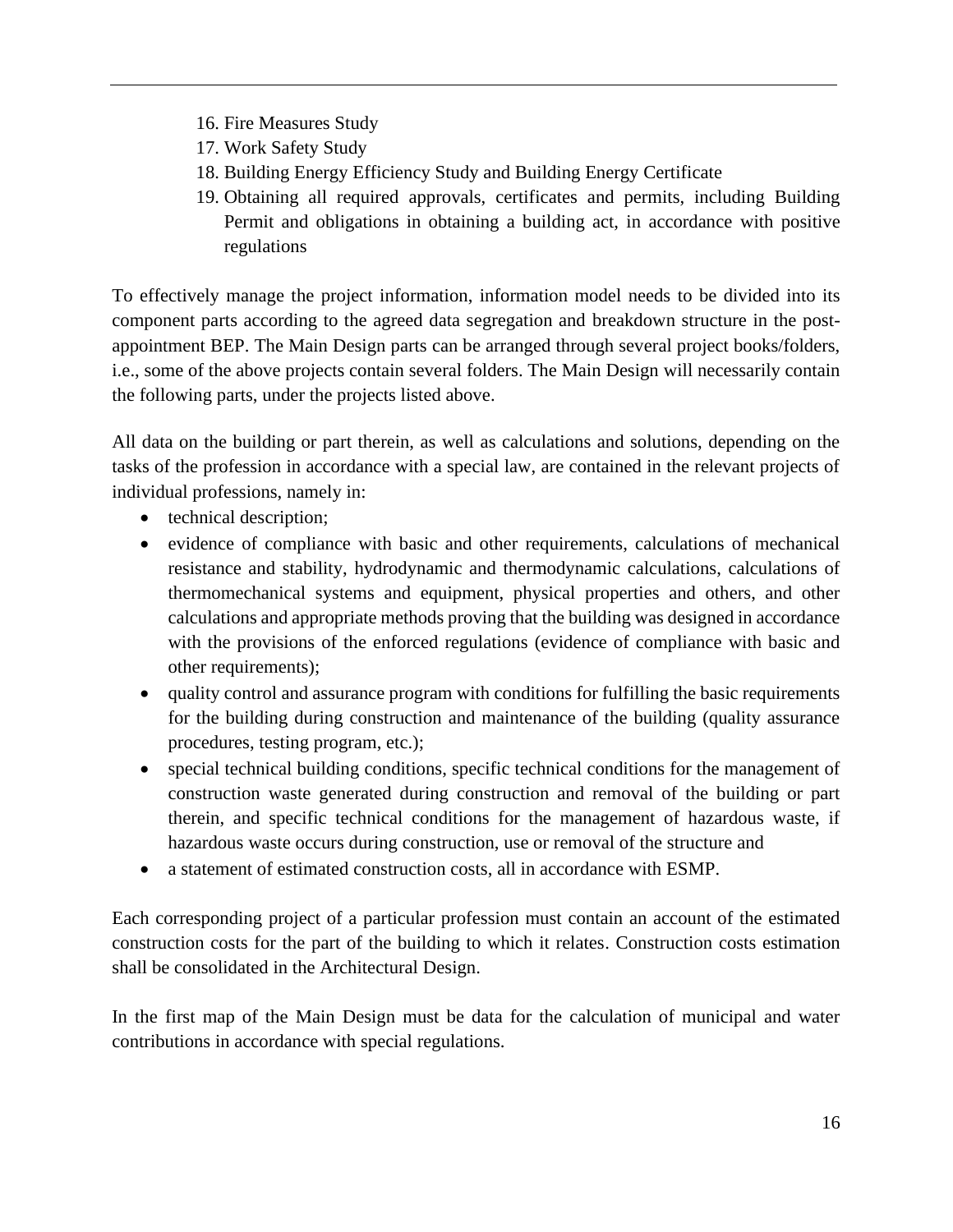The shape and size of the building or part of it, the installation and equipment when it is designed, as well as their mutual position and position in the space shall be graphically displayed according to requirements defined in the **ANNEX 3**.

Mandatory drawings and schedules for Main Design stage are defined in the **ANNEX 3**.

All models, projects, studies, and other relevant documentation shall be submitted to the Client electronically through the project CDE (according to the requirements stated in the EIR and agreed post-appointment BEP) and be relevantly signed by authorized persons (certified engineers).

The Consultant shall deliver all required documents related to Main Design in 5 hard copies in Croatian language while English versions will be submitted only through the CDE.

# **TASK 8: Development of Detail Design (including textual and graphical part, technical specifications, and Bill of Quantities for Detail Design)**

The Consultant shall prepare the models, designs, drawings and documentation at the level of development of the Detail Design (specified in the **ANNEX 3**), for all architectural structural, electrical, mechanical, HVAC, fire protection, security system, elevator, physics of the building, etc. components of the Public Health Facilities in accordance with the approved Main Design and submit to the Client for approval together with the required calculations, reports and implementation details considering technical requirement and international and national specifications in compliance with the building codes.

In addition to meeting requirements of national and EU regulation, the Detail Design will also include requirements of WB ESF, WB EHSG and GIIP on energy efficiency, indoor air quality, and other relevant sectors, as well as stricter one prevailing. The design shall consider the Project's requirements of relevant national environmental and community and occupational health EU and safety regulations Bank's recommendations on Climate Change impact minimization as well as building's resistance to natural disasters and impacts attributable to Climate Change.

Detail Design for the CHC Rebro Project, will mandatorily include, but not be limited to:

- 1. Architectural Design (in line with the BIM environment ANNEX 3)
- 2. Structural Design (in line with the BIM environment ANNEX 3)
- 3. MEP and HVAC Design including Project of Medical Gases (in line with the BIM environment – ANNEX 3)
- 4. Electrical and Mechanical Substation Design (in line with the BIM environment ANNEX 3)
- 5. Mechanical Sprinkler Design (in line with the BIM environment ANNEX 3)
- 6. Elevators Design (in line with the BIM environment ANNEX 3)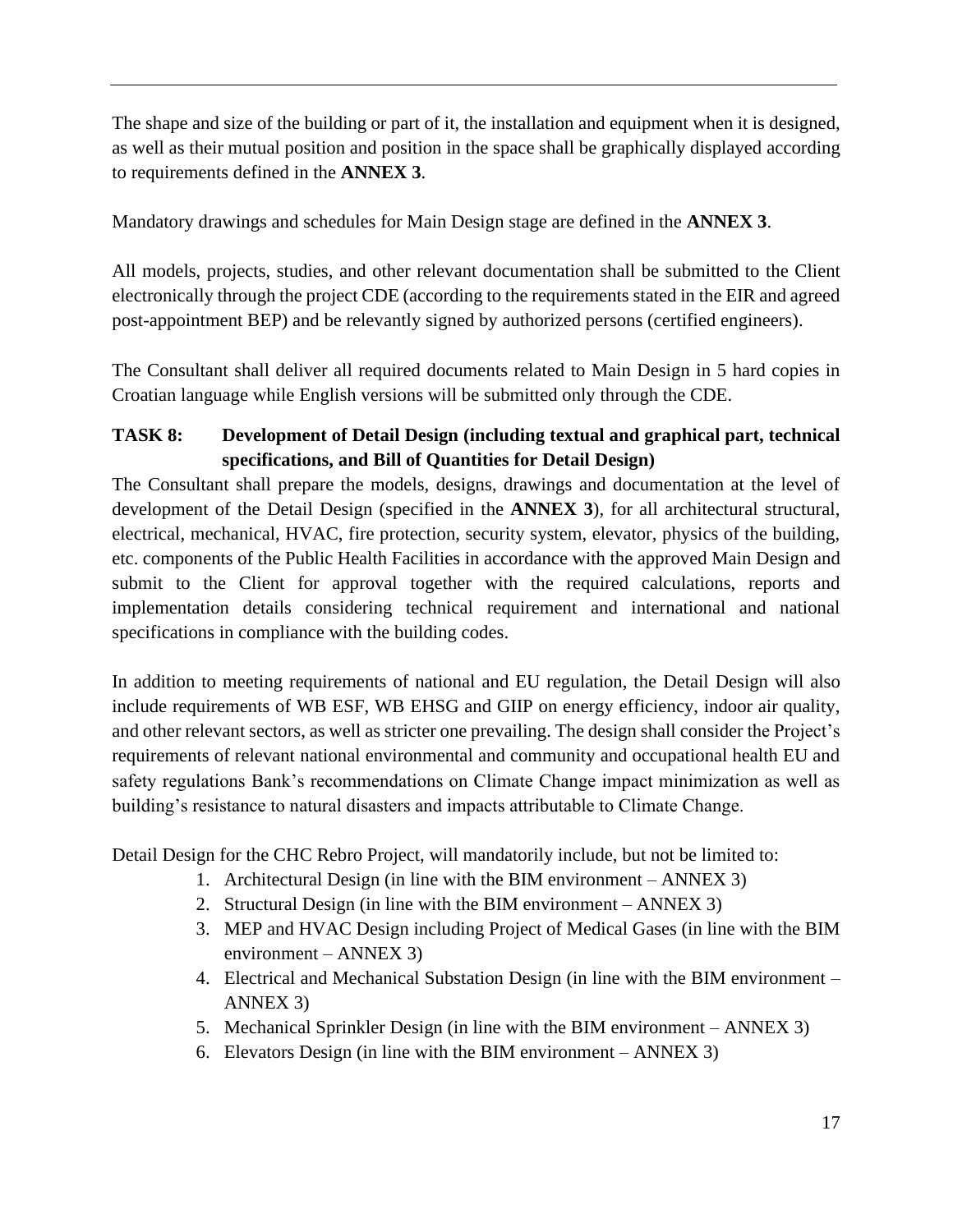- 7. Architectural Landscape and Horticulture Design (in line with the BIM environment – ANNEX 3)
- 8. Technical Protection System Design (in line with the BIM environment ANNEX 3)
- 9. Geodetical Design (in line with the BIM environment ANNEX 3)
- 10. Helipad Design (in line with the BIM environment ANNEX 3)
- 11. Non-Medical Equipment Design (in line with the BIM environment ANNEX 3)
- 12. Medical Equipment Design (in line with the BIM environment ANNEX 3)
- 13. Geotechnical Design (in line with the BIM environment ANNEX 3)

To effectively manage the project information, information model needs to be divided into its component parts according to the agreed data segregation and breakdown structure in the postappointment BEP. The Detail Design parts can be arranged through several project books/folders, i.e., some of the above projects contain several folders. The Detail Design will necessarily contain the following parts, under the projects listed above.

All data on the building or part therein, as well as calculations and solutions, depending on the tasks of the profession in accordance with a special law, are contained in the relevant projects of individual professions, namely in:

- technical description;
- evidence of compliance with basic and other requirements, calculations of mechanical resistance and stability, hydrodynamic and thermodynamic calculations, calculations of thermomechanical systems and equipment, physical properties and others, and other calculations and appropriate methods proving that the building was designed in accordance with the provisions of the enforced regulations (evidence of compliance with basic and other requirements);
- quality control and assurance program with conditions for fulfilling the basic requirements for the building during construction and maintenance of the building (quality assurance procedures, testing program, etc.);
- special technical building conditions, specific technical conditions for the management of construction waste generated during construction and removal of the building or part therein, and specific technical conditions for the management of hazardous waste, if hazardous waste occurs during construction, use or removal of the structure and;
- a statement of estimated construction costs, all in accordance with ESMP.

The shape and size of the building or part of it, the installation and equipment when it is designed, as well as their mutual position and position in the space shall be graphically displayed according to requirements defined in the **ANNEX 3**.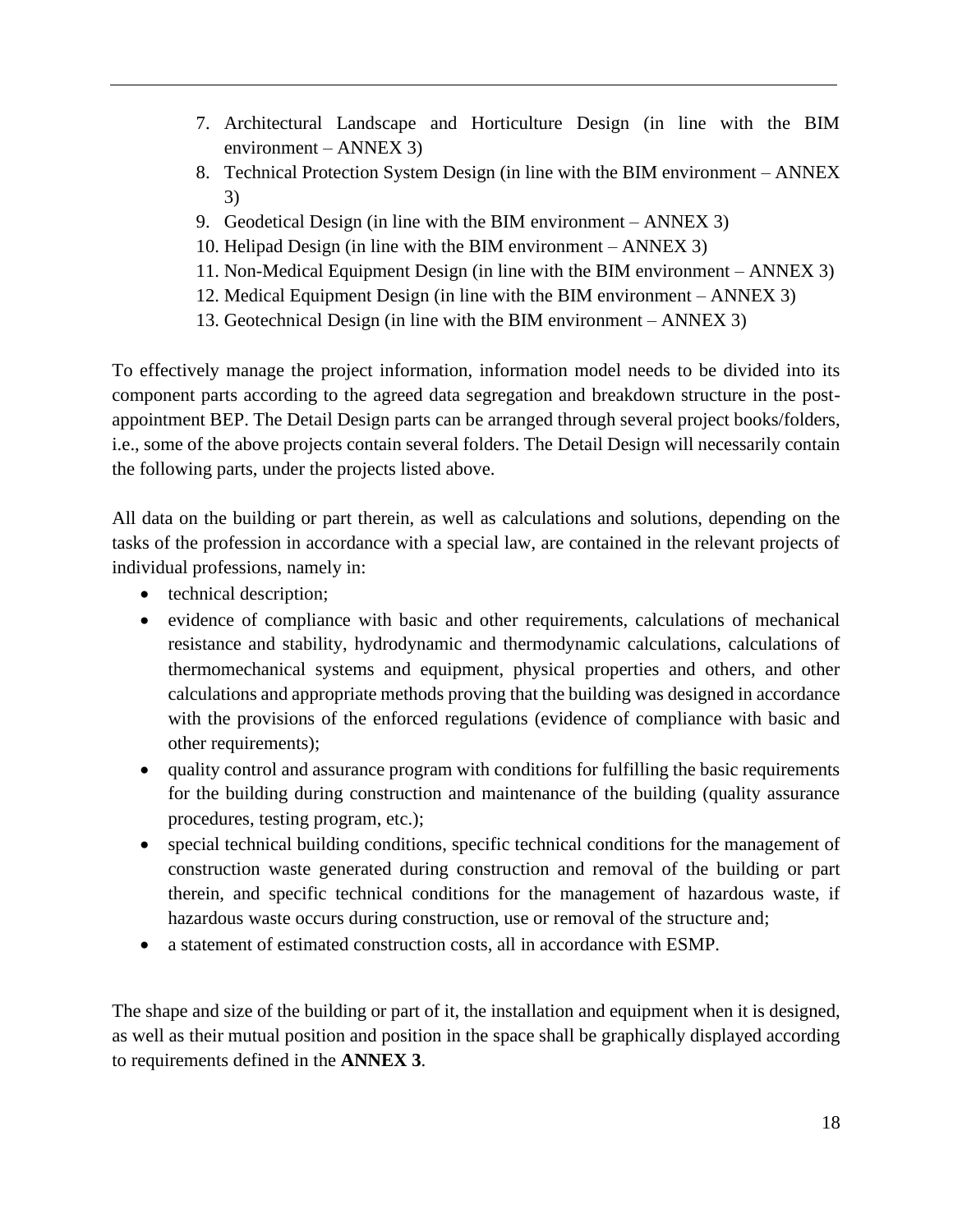Mandatory drawings, schemas and schedules for Detail Design stage are defined in the **ANNEX 3**.

Bill of Quantities for Detail Design shall be made in line with the requirements (including structure) defined in the EIR (**ANNEX 3**).

Bill of Quantities for medical and non-medical equipment should be separately extracted according to level of development stated in the EIR (**ANNEX 3**).

All models, projects, studies, and other relevant documentation shall be submitted to the Client electronically through the project CDE (according to the requirements stated in the EIR and agreed post-appointment BEP) and be relevantly signed by authorized persons (certified engineers).

Detailed technical specifications of works, materials, systems, and equipment which must be provided by the Consultant. As part of the construction contract, the contractor will elaborate the construction documentation, all based on the completed design: the obtained Building Permit, the Main Design, and the Detail Design (including developed technical specifications and Bill of Quantities). Based on Bill of Quantities (for Detail Design stage), the future contractor will offer works and the necessary project documentation. The quality of technical specifications is key to the success of the project in the construction phase. It is about specifying all the requirements over materials, works, system and equipment.

# **TASK 9: Development of Bidding Document (for construction phase)**

Bidding Document will be prepared based on Detail Design and related documentation.

Consultant shall be trained and ready to prepare the Bidding Document for construction phase in accordance with the BIM principles.

The Consultant shall participate in preparation of the Bidding Document related to the construction contract in accordance with the World Bank regulations and Standard Procurement Documents in parallel to the previous stages stipulated above. Bidding Document shall include but not limited to: BIM models, Technical Specifications, Bill of Quantities for Detail Design, final Detail Design, system/detailed drawings, etc., textual parts, relevant environmental and social documents as developed by the Client's environmental and social specialists.

The Consultant shall participate in preparation of the Bidding Document in close cooperation with the Client and with due care and diligence. Any of the items in these documents shall not contradict with each other and all material specifications shall be in accordance with the specifications of the Croatian standards and/or international standards.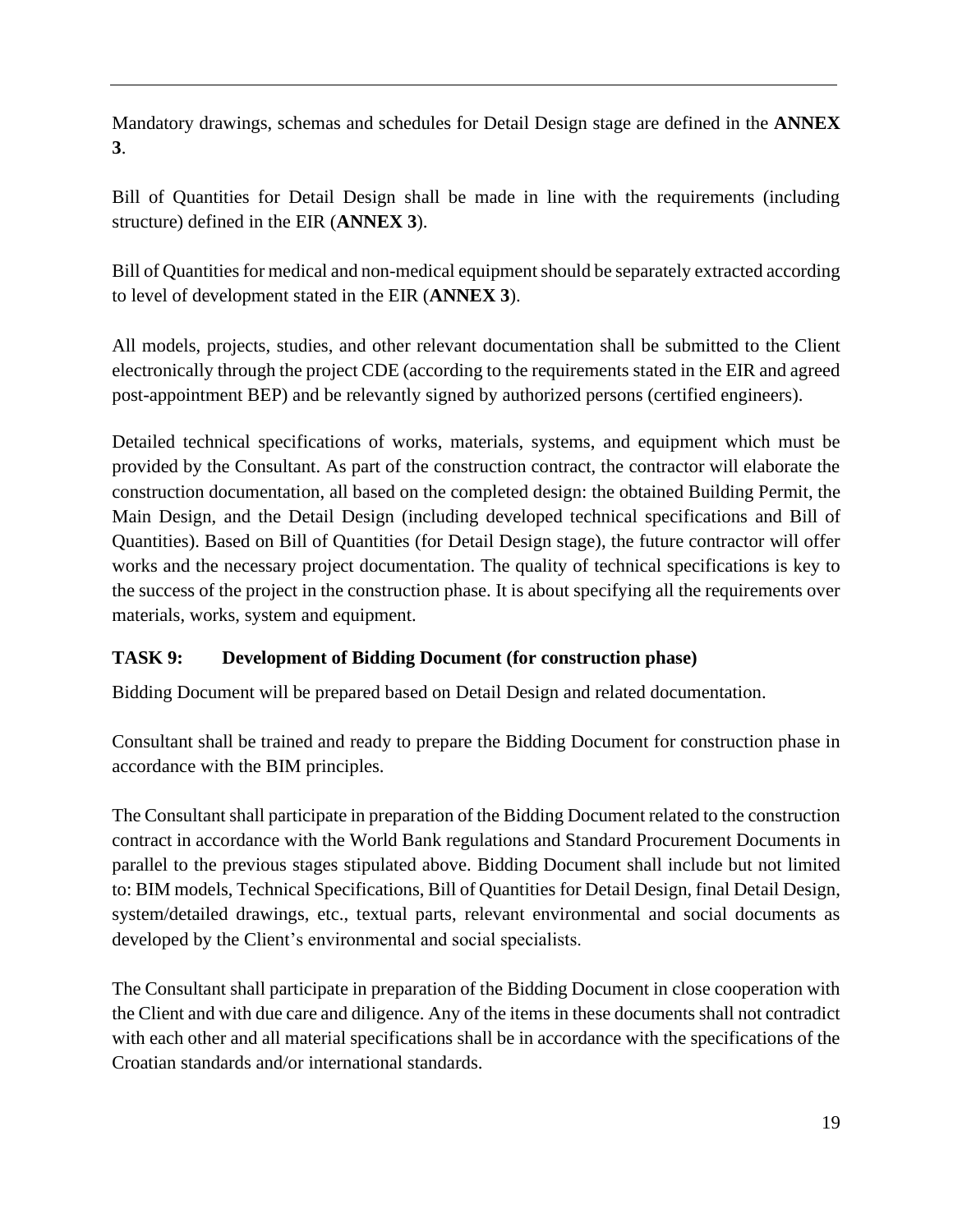The Consultant shall prepare the BIM models, designs, plans, technical specifications, Bill of Quantities for Detail Design, medical and non-medical equipment list, Bidding Document, etc. and all additional technical documents in such a way that the necessity for variation orders during the construction stage is minimized.

The final version of the ESMP prepared for the sub-project shall become an integral part of the Bidding Document.

The Consultant shall make any reasonable modification to models, drawings, documents, reports, etc. as may be approved by the Client during the various stages of approval.

Formats of Bidding Document shall be in accordance with EIR and post-appointment BEP.

Upon the completion and approval of the design studies and Bidding Document stated above, the prospective Contractors will be invited by the Client with a public Procurement Notice for the submission of bids in accordance with the Bank Standard Procurement Documents.

MoPPCSA together with Rebro and MOH will be responsible for evaluation of bids.

### **TASK 10: Services related to medical and non-medical equipment**

The Consultant shall separately indicate the staff to be assigned for preparation of lists for medical and non-medical equipment by indicating positions and planned services for each staff in their proposal.

The Consultant is responsible for the establishment of a design group for development of Medical Design and Non-Medical Equipment Design who is experienced in the assembly, installation, testing and commissioning of the medical and non-medical equipment.

The list of the medical and non-medical equipment shall be defined in coordination with MoH and CHC Rebro and discussed with the Client.

The Consultant is expected first to define the extent and type of the medical and non-medical equipment to be installed in the new hospital building in coordination with the MoH and CHC Rebro, and in accordance with the specifications of the first-class materials satisfying the Croatian standards, applicable EU Legislation, if not international standards. Thus, the Consultant shall consult with the CHC Rebro and MoH to assess its requirements regarding the medical and nonmedical equipment to be procured and then compile and submit a detailed list and cost estimates of the proposed list of the medical and non-medical equipment together with draft room equipment lists and room equipment layouts by comparing with already constructed in other hospitals in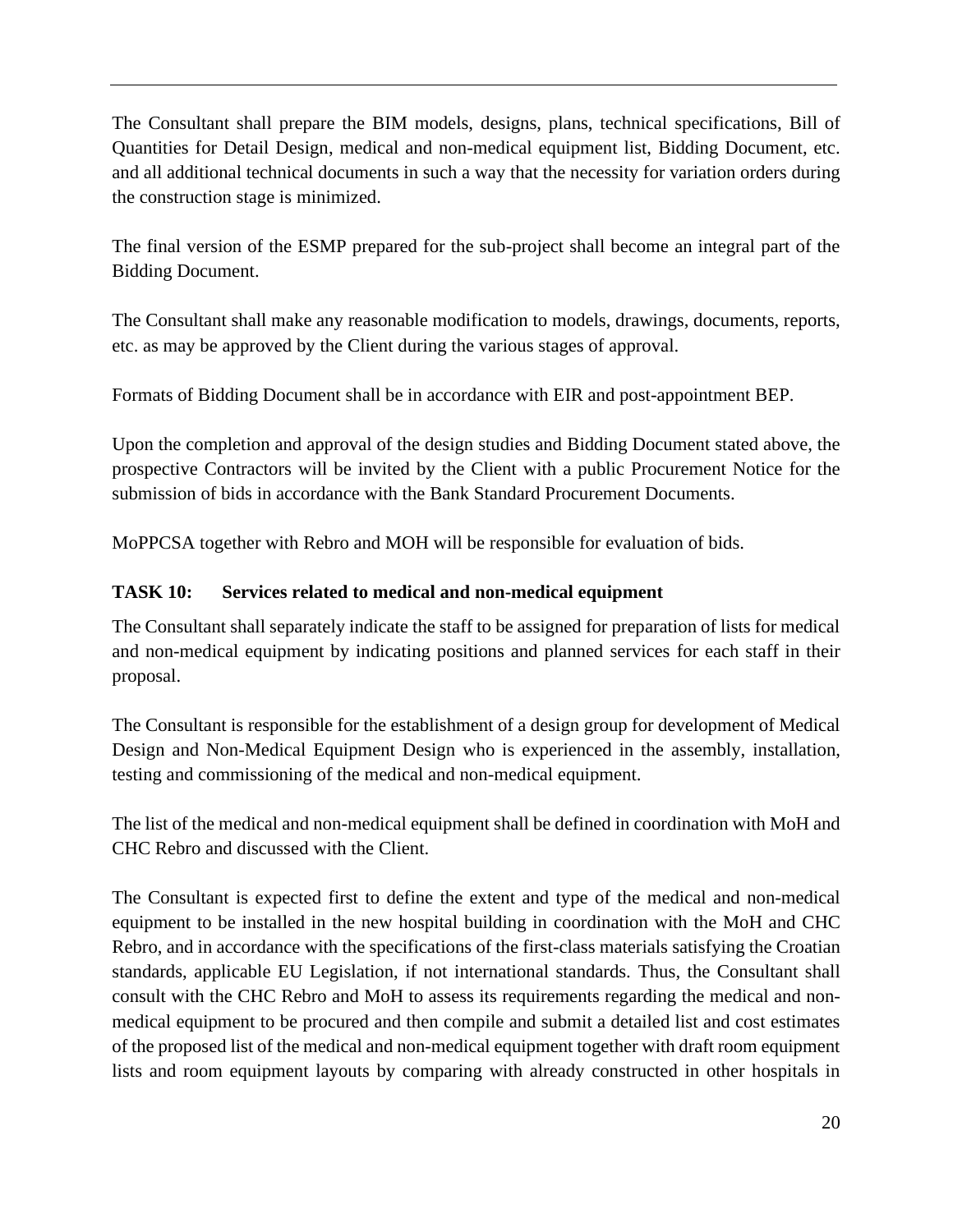Croatia. Such room equipment lists/layouts will also indicate the furniture that will be necessary for the support and use of the whole sort of equipment specified.

Room equipment lists and layouts will be prepared by the Consultant and shall follow the Main and Detail Design of the relevant health facilities. On these layouts, necessary furniture in connection with the non-medical equipment to be installed shall also be shown as mentioned above. Required level of development for Medical and Non-Medical Equipment Design is defined in the **ANNEX 3**.

During the preparation of the final documents in relation with medical and non-medical equipment, the Consultant shall also consider the mechanical, electrical, and other engineering designs of the buildings and make necessary revisions on such designs accordingly to minimize the problems which might be faced during the installation and assembly of the medical and non-medical equipment in the health facilities.

Consultant is also responsible for coordination with MoH and CHC Rebro regarding installation and meeting the condition for the construction of the medical equipment.

The delivery time schedule for the medical and non-medical equipment (including furniture) shall also be provided by the Consultant to avoid any interruption in the construction progress.

All documents connected with the medical and non-medical equipment shall be part of Medical Design and Non-Medical Equipment Design and be in accordance with the requirements in the TASK 7, TASK 8, EIR (**ANNEX 3**) and agreed post-appointment BEP. Medical and non-medical equipment shall also be included in Bill of Quantities as stated in TASK 7, TASK 8 and EIR (**ANNEX 3**).

# **TASK 11: Design supervision (during construction phase)**

Each of the engineers included in the design (architect, civil engineers, mechanical engineers, electrical engineers, etc.) shall perform design supervision over the construction works which are authorized to supervise. The Design supervision is the supervision service performed by the designer (or rather team of designers) that has produced the overall project documents, during the construction works and with regards to the intricacies of form-giving and construction, that cannot be unambiguously determined by the project documents but require additional engagement of designers on-site.

The Design supervision involves professional management and control of the full and consistent realisation of the design adopted, in all the elements that are an integral part of the Main and Detail Design as mandatory parts of the project documentation, as well as in all the elements that are,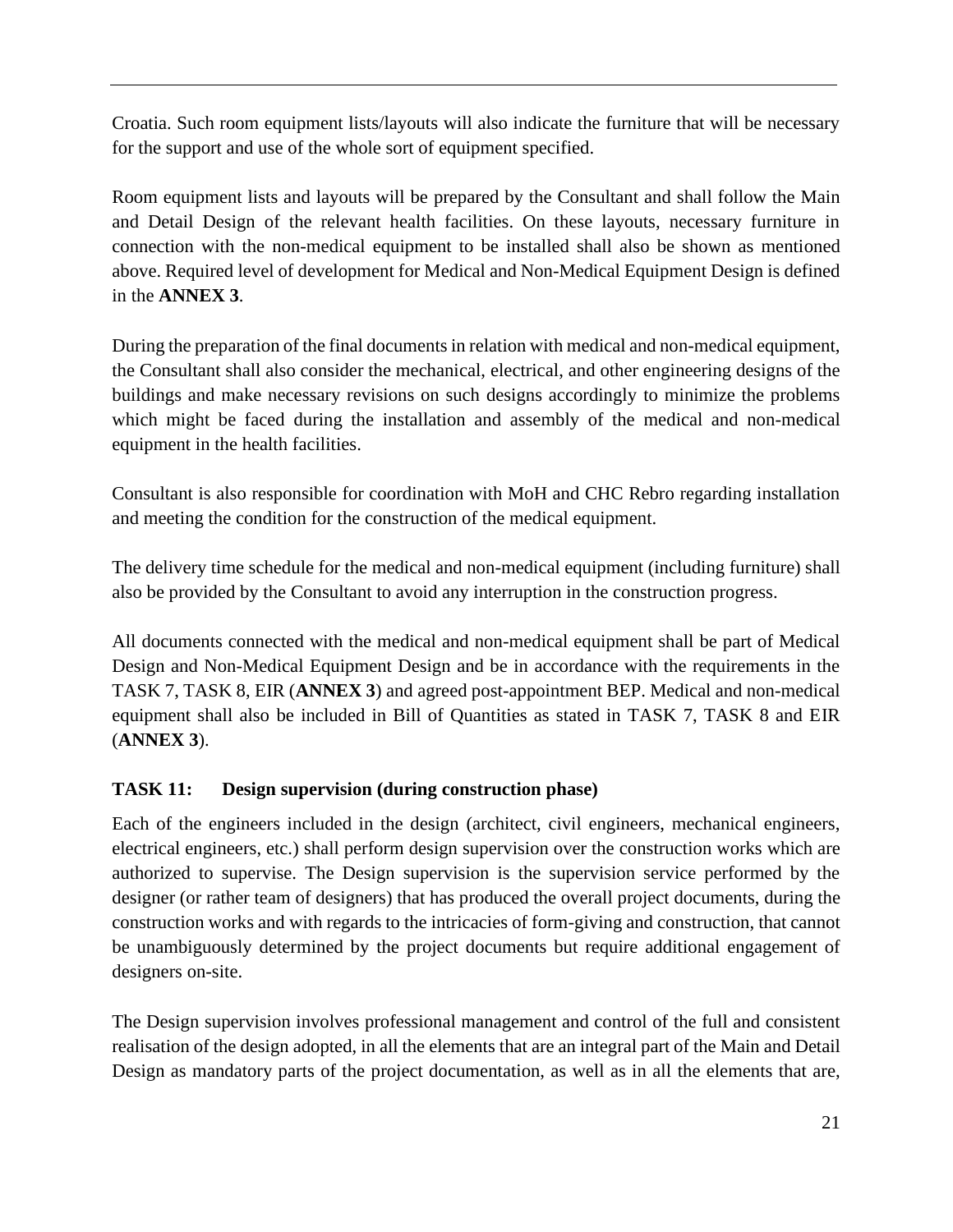pursuant to the legislation, not obligatory part of the project documentation serving as the basis for the work construction and being a significant project determinant adopted by the Client.

The participation of project designers (or rather the team of project designers) that has produced the overall project documentation in the work construction stage or rather in performing the tasks of the design supervision, is of crucial importance for good design realisation and correct interpretation and clarification of design solutions defined by project documentation.

The Consultant's services shall include, but not be limited to, the following:

- i) The Consultant shall perform the design supervision service over the work construction with regards to details of form-giving and construction; project clarification and finding solution variants if the intervention and screening of the AS-IS situation yield differences with regards to the presumed situation based on which the Main and Detail Design have been developed, all in accordance with the Project documentation that is an integral part of this Contract. Design supervision involves the service of supervision, professional guidance, and control of the full and consistent realisation of the accepted design in all its elements, and clarification of design solutions defined by project documentation.
- ii) Office work developing design variants in case that, due to the discovered AS-IS situation, the design offered needs to be changed, at the request of the civil works expert supervisor or the Client.
- iii) Promptly inform the Client, expert construction supervisor and Contractor about all the errors that have arisen during the construction, especially the ones deviating from the project documents.
- iv) Collaborate with the expert construction supervisor in resolving certain technical issues, which also includes the need to modify parts of the Detail Design solutions. This refers to the design interpretation and work performance control in terms of whether the works are conducted in accordance with the design, production of additional sketch details not included in the Detail Design, as needed, and production of additional design solutions with regards to AS-IS situations during the work performance to ensure a smooth and uninterrupted workflow.
- v) Giving instructions to the Contractor for correct, good, and as cost-effective as possible work performance according to the approved designs and possible subsequent amendments and in accordance with the modern building technology, valid legislation, quotas and standards.
- vi) Mandatory participation in the technical control process and the process of the issuance of the Usage Permit.
- vii) Reviewing, for the purpose of obtaining consents, all the work and construction drawings prepared by the Contractor, double-checking their conformity to the World Bank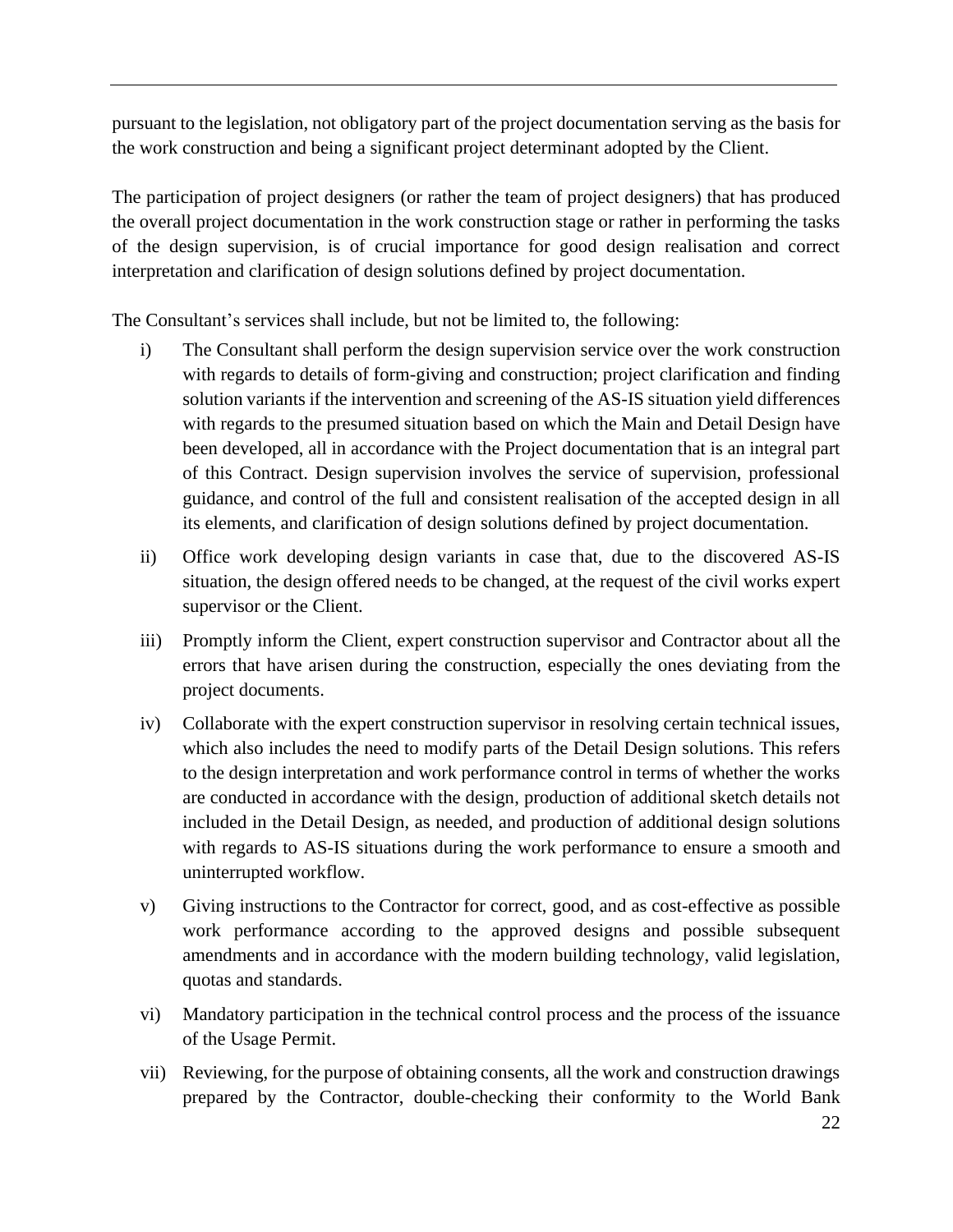Environmental and Social Standards, with the World Bank Environmental, Health and Safety Guidelines and with Good International Industry Practice, OHS, environment and other relevant legislation, WB policies, WB EHSG, GIIP, and documents (ESMP-Environmental and Social Management Plan, SEP - Stakeholder Engagement Plan).

viii) Performance of other works, if so, authorised by the Client.

The Client may ask the Consultant to perform other tasks that conform to the above-mentioned scope.

# **TASK 12: Other duties of the Consultant**

In addition to the duties outlined in the proceeding paragraphs relating to the Project components, the Consultant shall also carry out the following duties on behalf of the Client:

- i) Investigate and obtain available data and information relating to the Project and to the specific components thereof.
- ii) Co-operate with and assist the Client as may be required in obtaining consents from outside persons having rights or powers in connection with the Project works for such works.
- iii) Application to the local or other relevant authorities for the principal issues regarding the design of project components.
- iv) Prepare the necessary documents required for obtaining the Building Permit or other relevant authority and assist the Client.
- v) Provide recommendations to the Client by making necessary evaluations on investigations or tests that might be required for the proper designing of the works covered by the project.
- vi) Make any reasonable modification to documents, reports, etc. as may be approved by the Client during the various stages of approval.
- vii) Attend any meetings reasonably requested by the Client and provide any information or evidence reasonably required by the Client at any inquiries in connection with the Project.
- viii) Since the similar construction works may also be supervised by other Consultant in other sites, the Consultant shall co-operate with the other Consultant and join the meetings whenever required by the Client.
- ix) The Consultant shall take necessary measures for environmental, community and health and safety aspects and work closely with experts preparing ESMP for the sub-project.
- x) Awarded Consultant and their nominated sub-Consultant (if applicable) shall have a local branch office in Zagreb for the construction of works (corresponding letters, printing or plotting of project document, etc.).
- xi) The Consultant is expected to utilize their existing resources to cover any accommodation for the Consultant' staff; vehicles, drivers, fuel and vehicle maintenance, unskilled labour needed as helpers for surveys and quality control.
- xii) The Consultant shall nominate technical auditor in line with local legislation.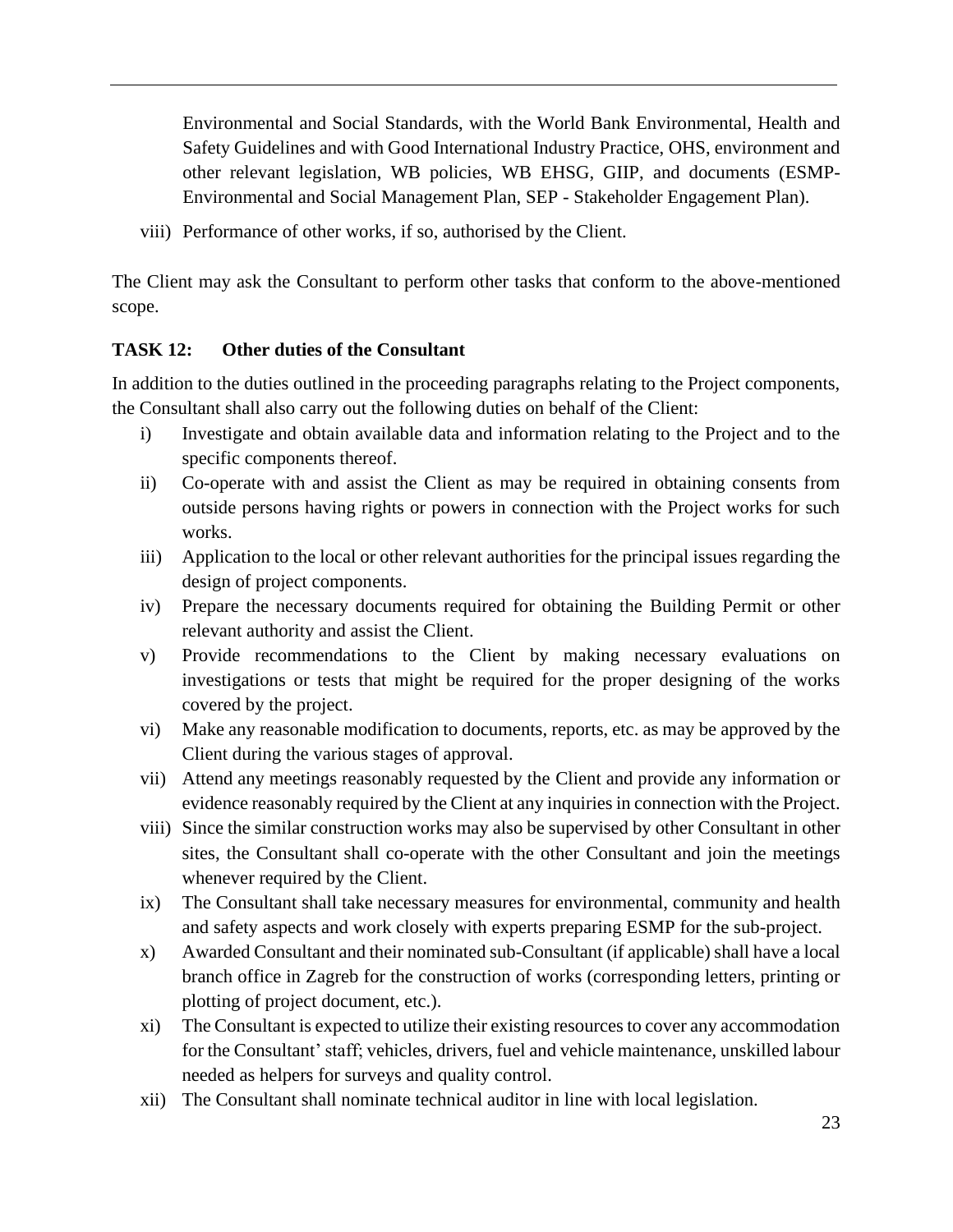# **IV. SUBMISSION AND TIME SCHEDULE FOR DELIVERABLES, CONTRACT DURATION, AND REPORTING REQUIREMENTS**

During the design phase Consultant shall prepare and submit appropriate deliverables (designs, details, calculations, reports, specifications, models, studies, and other documents) to the Client for approval. All deliverables shall be submitted through the CDE according to the requirements in the EIR and post-appointment BEP.

Time schedule for deliverables is as follows (days listed below are calendar days):

| N <sub>0</sub> | <b>Name of deliverables</b>                                                                                                              | Days/Months                                                               | <b>Responsible</b><br>for<br>submitting | <b>Responsible</b><br>for<br>reviewing<br>and<br>approving | <b>Timeline</b><br>for<br>approval         |
|----------------|------------------------------------------------------------------------------------------------------------------------------------------|---------------------------------------------------------------------------|-----------------------------------------|------------------------------------------------------------|--------------------------------------------|
| $\mathbf{1}$   | Post-appointment<br><b>BIM Execution Plan -</b><br>BEP (according to the<br>requirements stated in<br>the ToR and EIR)                   | fifteen $(15)$ days<br>after<br>Commencement<br>of Services               | Consultant                              | Client                                                     | fifteen $(15)$<br>days after<br>submission |
| $\overline{2}$ | <b>Common Data</b><br>Environment (CDE)<br>(according to the<br>requirements stated in<br>the EIR and agreed<br>post-appointment<br>BEP) | fifteen $(15)$ days<br>after agreed<br>post-<br>appointment<br><b>BEP</b> | Consultant                              | Client                                                     | fifteen $(15)$<br>days after<br>submission |
| 3              | <b>Inception Report</b><br>(according to the<br>requirements stated in<br>the ToR)                                                       | thirty (30) days<br>after<br>Commencement<br>of Services                  | Consultant                              | Client                                                     | fifteen $(15)$<br>days after<br>submission |
| $\overline{4}$ | Monthly report<br>(according to the<br>requirements stated in<br>the ToR, EIR, and<br>agreed post-<br>appointment BEP)                   | monthly                                                                   | Consultant                              | Client                                                     | fifteen $(15)$<br>days after<br>submission |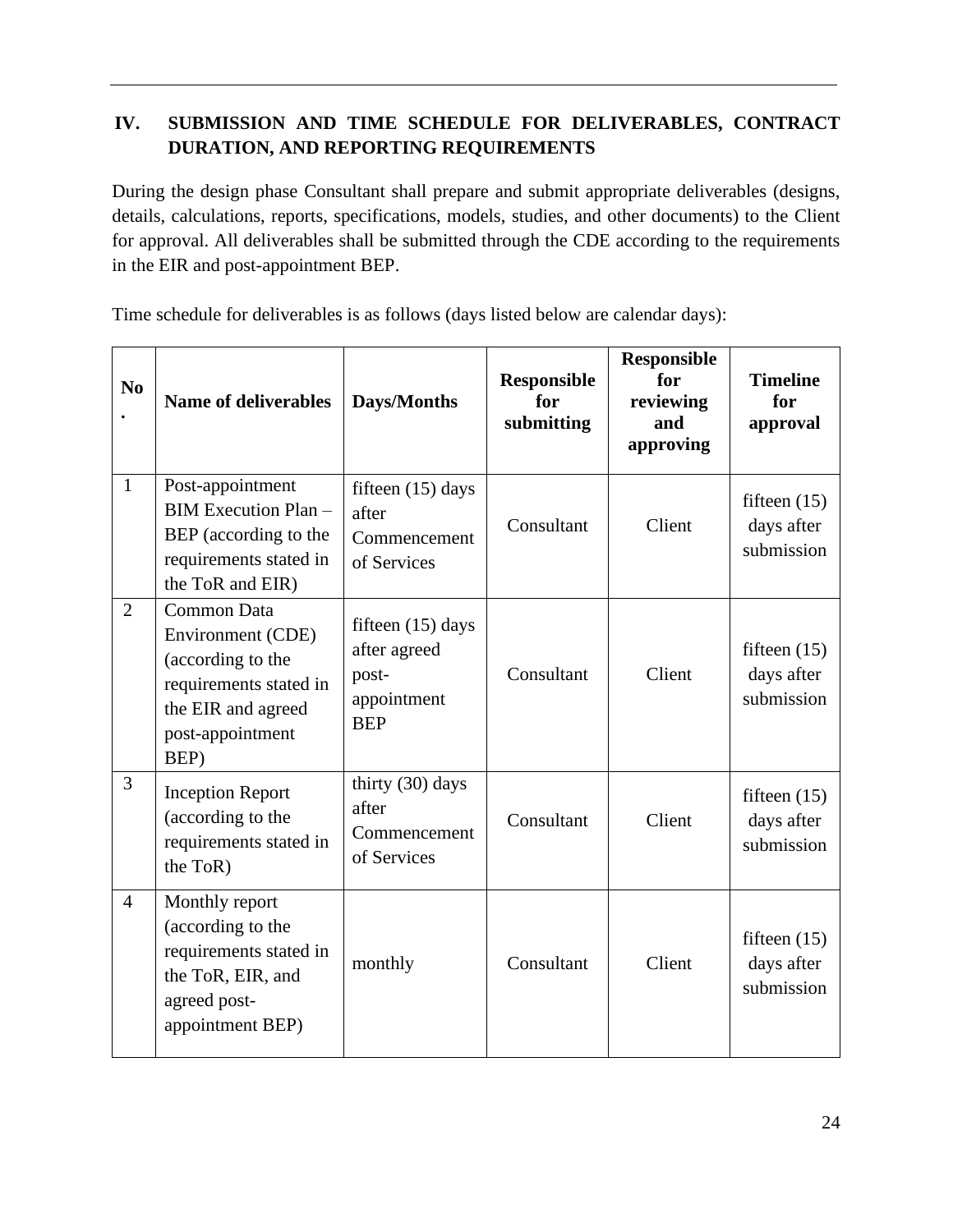| 5      | <b>BIM</b> training<br>materials and software<br>licenses (according to<br>the requirements<br>stated in the ToR,<br>EIR, and agreed post-<br>appointment BEP)                                                                                                                                              | thirty (30) days<br>after<br>Commencement<br>of Services                                  | Consultant | Client | fifteen $(15)$<br>days after<br>submission |
|--------|-------------------------------------------------------------------------------------------------------------------------------------------------------------------------------------------------------------------------------------------------------------------------------------------------------------|-------------------------------------------------------------------------------------------|------------|--------|--------------------------------------------|
| 6      | Main Design<br>(including BIM<br>models, textual parts,<br>studies, drawings,<br>QTO, and BoQ for<br>Main Design stage,<br>according to the<br>requirements stated in<br>the TASK 7, EIR, and<br>agreed post-<br>appointment BEP)                                                                           | ninety (90) days<br>after delivery of<br>Inception report                                 | Consultant | Client | fifteen $(15)$<br>days after<br>submission |
| $\tau$ | Permits (obtaining all<br>required approvals,<br>certificates and<br>permits, including<br><b>Building Permit)</b>                                                                                                                                                                                          | thirty $(30)$ days -<br>target                                                            | Consultant | Client | fifteen $(15)$<br>days after<br>submission |
| 8      | Detail Design<br>(including BIM<br>models, textual parts,<br>studies, drawings,<br>QTO, and BoQ for<br>Detail Design stage<br>according to the<br>requirements stated in<br>the TASK 8, EIR, and<br>agreed post-<br>appointment BEP)<br>Obtaining the Client's<br>approval of the<br><b>Detailed Design</b> | ninety (90) days<br>after approval of<br>Main Design by<br>relevant public<br>authorities | Consultant | Client | fifteen $(15)$<br>days after<br>submission |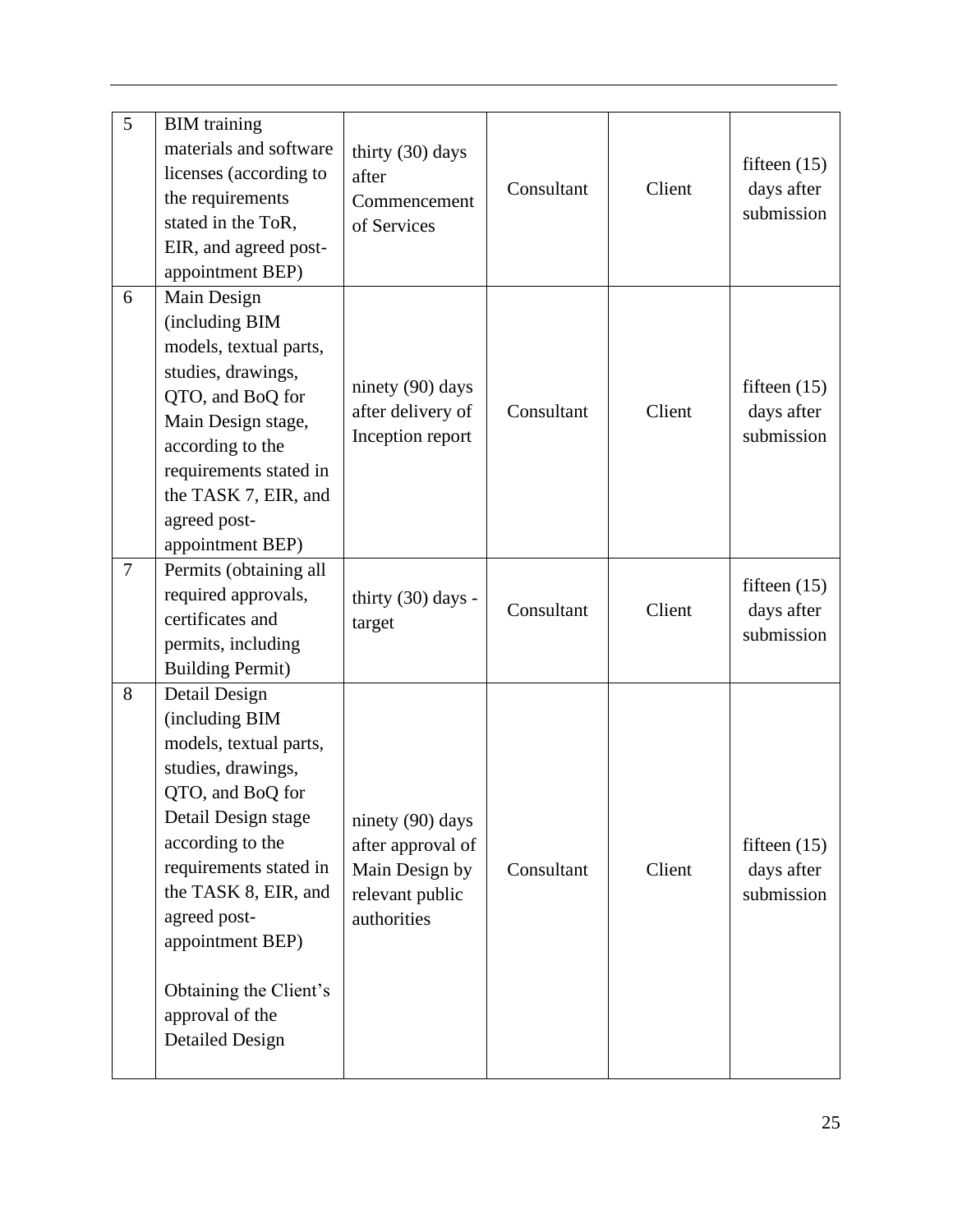| <b>Bidding Document for</b> |  |  |
|-----------------------------|--|--|
| execution phase             |  |  |
| (including                  |  |  |
| documentation in            |  |  |
| TASK 9, EIR, and            |  |  |
| agreed post-                |  |  |
| appointment BEP)            |  |  |

Consultant shall ensure completion of the Consultant's services on time and without any delay. Also, all deliverables prepared in connection with the service (plan, workshop, study, dispositions, designs, details, calculations, reports, specifications) shall immediately upon completion be submitted to the Client for its review and approval. The Client will review and approve or return deliverables for revision and/or resubmission within ten (10) working days or any other period defined by the Client upon receiving each of the deliverables.

In the Contract, the Consultant shall assign all intellectual property rights of its work to the Client, including intellectual property rights of any deliverable which Client finds unacceptable and for which it refuses payment.

The estimated period for providing the services is nine (9) months for all services apart from design supervision. It is planned that the Consultant shall provide the services of design supervision during the execution of the works, which means until the Taking-Over Certificate for the Works is issued, which also includes the period of implementation of the technical control until obtaining the use permit.

# **V. CONSULTANT FIRM'S MINIMUM QUALIFICATION AND EXPERIENCES**

The Consultant shall be a firm or association of firms in the form of a joint venture or sub consultancy with following qualifications (in case of joint venture only the experience of lead Consultant firm and joint venture members is considered for evaluation of Expressions of Interest):

- proven general experience in production of project documentation for construction works (Main Design, Detail Design) in the last ten (10) years;
- proven specific experience in production of project documentation (Main Design, Detail Design) for at least five (5) construction projects in the last ten (10) years. Acceptable projects are investments of at least EUR 15 million;
- experience in production of project documentation for construction works for hospital facilities/buildings (public or private) in the last ten (10) years is considered as an advantage - projects which are being considered are investments for facilities/buildings of at least total gross area of  $15.000 \text{ m}^2$ ;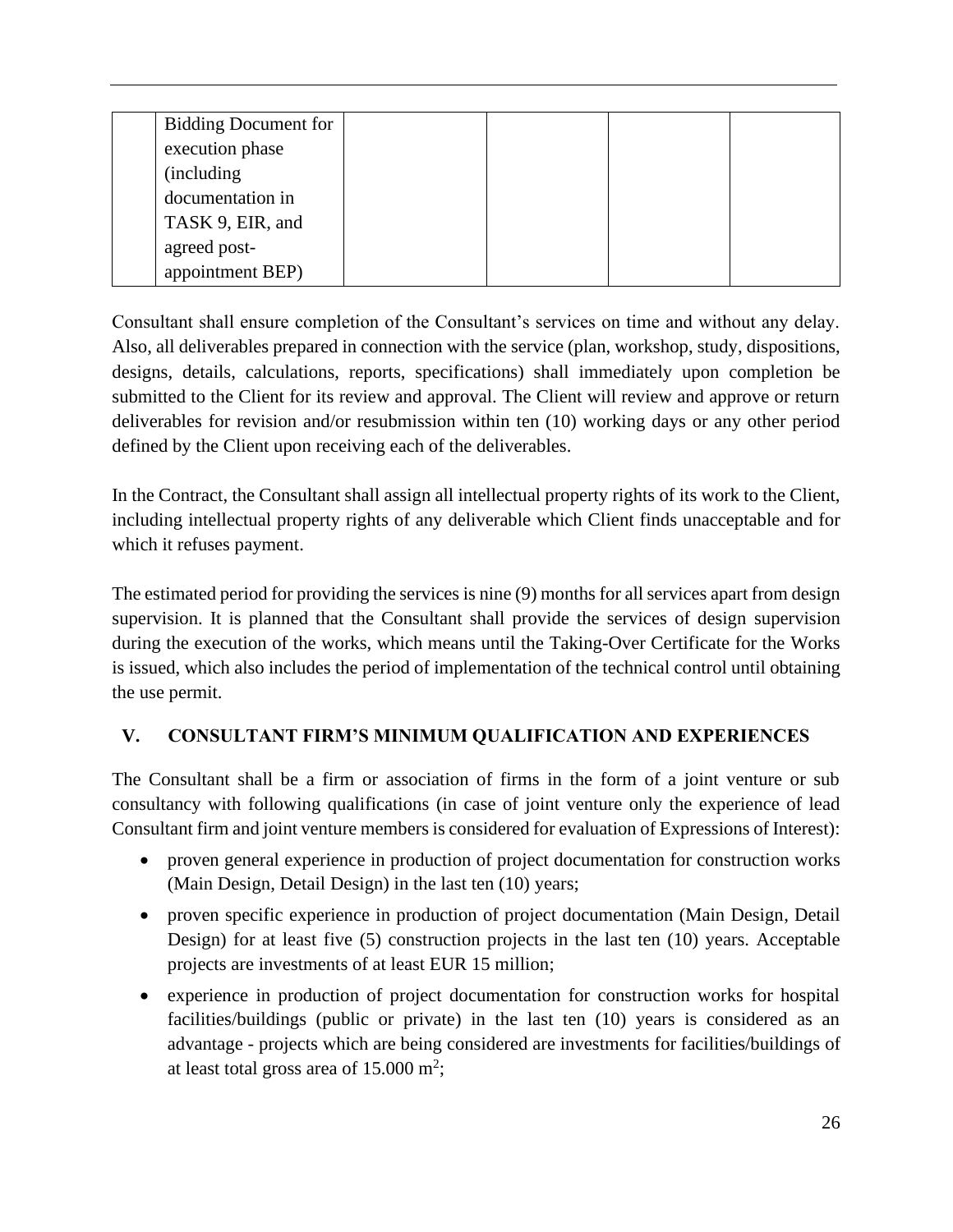- experience in using BIM in production of project documentation for construction works for hospital buildings is considered as an advantage - only hospital designs using BIM with issued Building Permits can be used as relevant qualifications;
- due to complexity of legal framework of the project, the Consultant will provide evidence that the lead firm or joint venture member has experience providing design services using BIM (**ANNEX 3**) in Croatia or the region (European Single Market countries only);
- experience with providing design service within European directives legal framework and metric system is mandatory;
- the Consultant shall demonstrate average annual turnover during the last three (3) years (2018, 2019 and 2020) of at least 3.000.000 EUR per year.

The credibility of mentioned experience shall be presented in a list of at least five (5) project references within last ten (10) years with description of services provided (including information on contract value, contracting entity/client, project location/country, period of providing the services, value of investment, percentage carried out by consultant in case of association of firms or subcontracting and main activities) and accompanied by certificates of orderly fulfilment of the contracts verified by other party from such contracts.

The credibility of mentioned experience for using BIM shall be presented in a list of minimum three (3) reference hospital projects designed using BIM from the past ten (10) years that will contain the Main Design relevant information, country/province, project value, provided consultancy (in much detail as possible, but still concise), and other important technical attributes.

As proof for the required annual turnover the Consultant shall submit official financial statements which contain relevant data (e.g. Profit and Loss Statement, Annual Financial Report, Audit Report etc.).

The Consultant shall have the organizational capacity (it is expected that the Consultant shall have at least twenty (20) employees/sub-contracted experts for performing activities under this service) to perform this service as well as available appropriate skills among staff. It is expected that the Consultant submits information on their organizational capacity in their Expression of Interest.

Consultants may associate with other firms to enhance their qualifications but should indicate clearly whether the association is in the form of a joint venture and/or a sub-consultancy. In the case of a joint venture, all the partners in the joint venture shall be jointly and severally liable for the entire contract, if selected. If the formation of an association is proposed, the rationale for, and benefits to the assignment of, the arrangement should be explained (outline proposed management coordination of the arrangement, including the role of each firm). Joint venture qualification parameters will be considered as a sum of individual qualifications of joint venture members.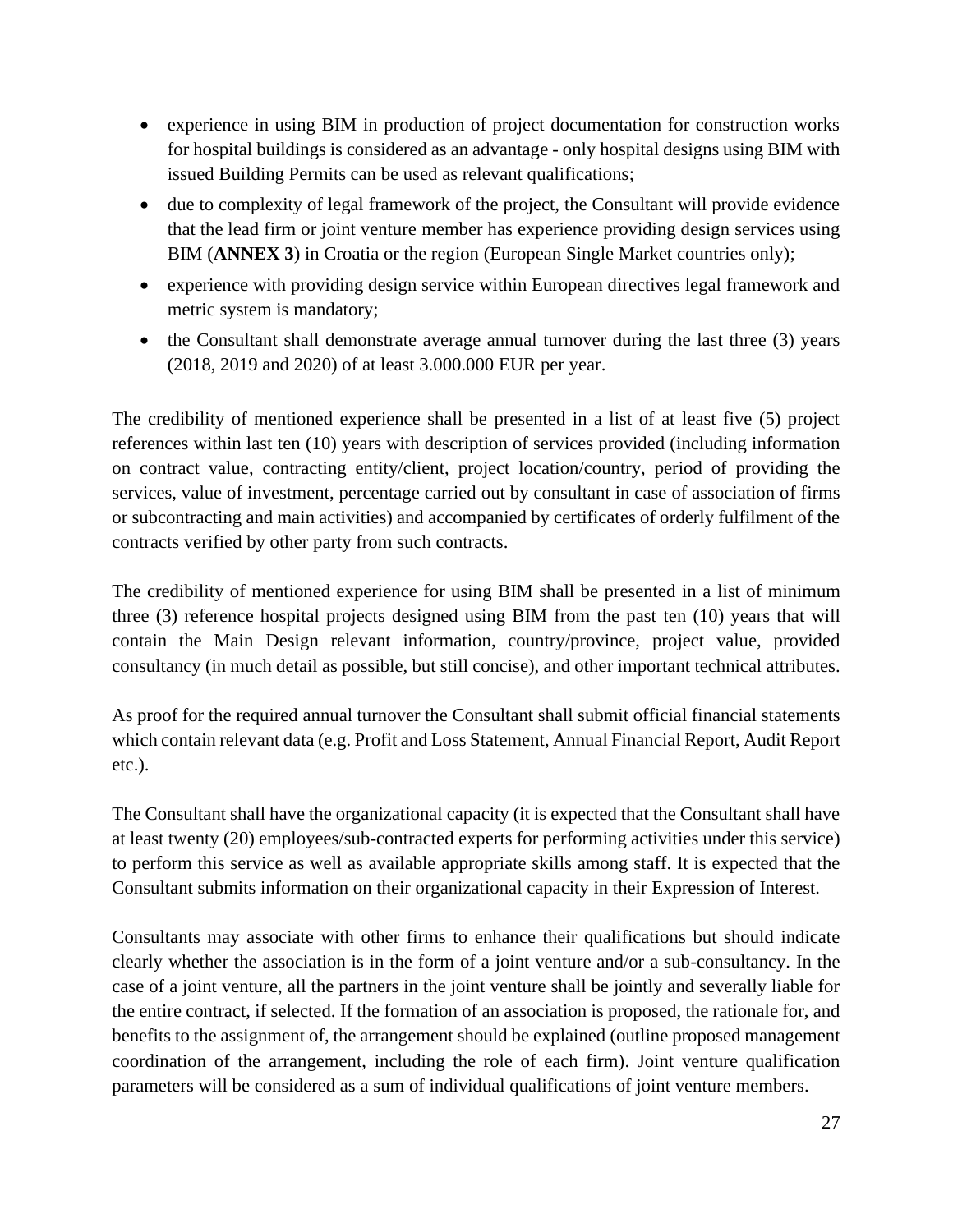Joint venture members must fulfil the following minimum qualification requirement subject to fulfilment of 100% qualification criteria as given above - each member shall meet not less than 10% of the qualifying criteria for annual turnover above on average for the last three (3) years (2018, 2019, 2020). This requirement is only for purpose of shortlisting.

# **VI. TEAM COMPOSITION AND QUALIFICATIONS OF KEY EXPERTS**

Key experts must have sufficient competences, the staffing should comprise the skills and qualifications listed in this section, to fulfil the stated outputs and objectives.

Key experts may be from any of the joint venture members or subcontractors (or engaged otherwise by a leading company).

It is expected that the core team shall comprise of following key experts who meet listed qualification criteria:

- i. **Team Leader / Main Architect / Designer** shall have:
	- university degree in architecture;
	- minimum fifteen (15) years of experience in design;
	- minimum ten (10) years as main designer/main architect;
	- experience in leading design management of two (2) or more public projects in size larger than  $25.000 \text{ m}^2$ ;
	- proven communication skills and ability to work with Government counterparts and management;
	- proven competency in participatory approach;
	- direct skills experience in at least one of the technical aspects of the services.
- ii. **Co-Team Leader / Healthcare Design Expert** shall have:
	- minimum ten (10) years of experience in definition and design of healthcare facility layouts, principles, specifications, and relevant building requirements.

#### iii. **Senior Architect** shall have:

- university degree in architecture;
- at least ten (10) years of professional experience in architectural design in public buildings;
- experience in designing hospitals at least two (2) objects of 15.000  $m<sup>2</sup>$  or more;
- minimum three (3) years of working experience in BIM.
- iv. **Senior Structural Engineer** Seismic and High-Rise Expert shall have: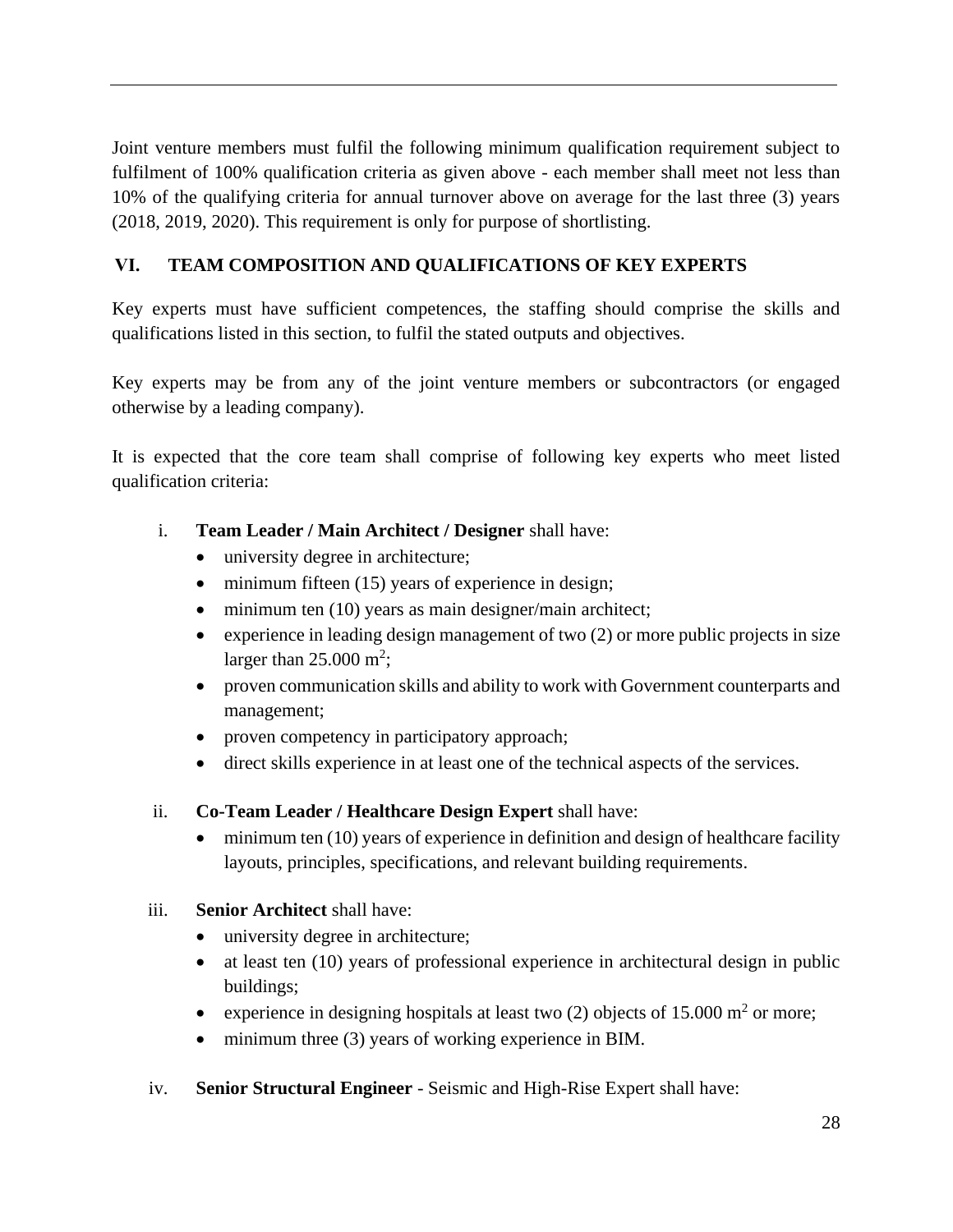- university degree in civil engineering;
- at least 10 (ten) years of experience in design of similar public buildings;
- relevant experience in seismically active areas where Peak Ground Acceleration  $PGA/(g)$  is above 0,15 in 10% Exceedance Probability in 50 years, according to Seismic Hazard Harmonization in Europe (SHARE).
- v. **Mechanical Engineer** 1 shall have:
	- university degree in mechanical engineering;
	- relevant experience in hospital design may be considered as advantage;
	- at least fifteen (15) years of professional engineering experience in mechanical design of public buildings.
- vi. **Electrical Engineer** 1 shall have:
	- university degree in electrical engineering;
	- at least fifteen (15) years of professional engineering experience in electrical design of public buildings.

# vii. **Hospital Technology Specialist** shall have:

- university degree in architecture or engineering;
- at least ten (10) years of professional experience in hospital technology design for hospitals of a similar size and complexity as described in this ToR.

Following experts are considered non-key experts who meet listed qualification criteria:

- i. **Mechanical Engineer 2** shall have:
	- university degree in mechanical engineering;
	- at least ten (10) years of professional engineering experience in mechanical design of public buildings;
	- minimum (3) years of working experience in BIM.
- ii. **Electrical Engineer 2** shall have:
	- university degree in electrical engineering;
	- at least ten (10) years of professional engineering experience in electrical design of public buildings;
	- minimum three (3) years of working experience in BIM.
- iii. **Environmental Specialist** shall have:
	- university degree in environmental engineering or science, biology or relevant technical or natural sciences;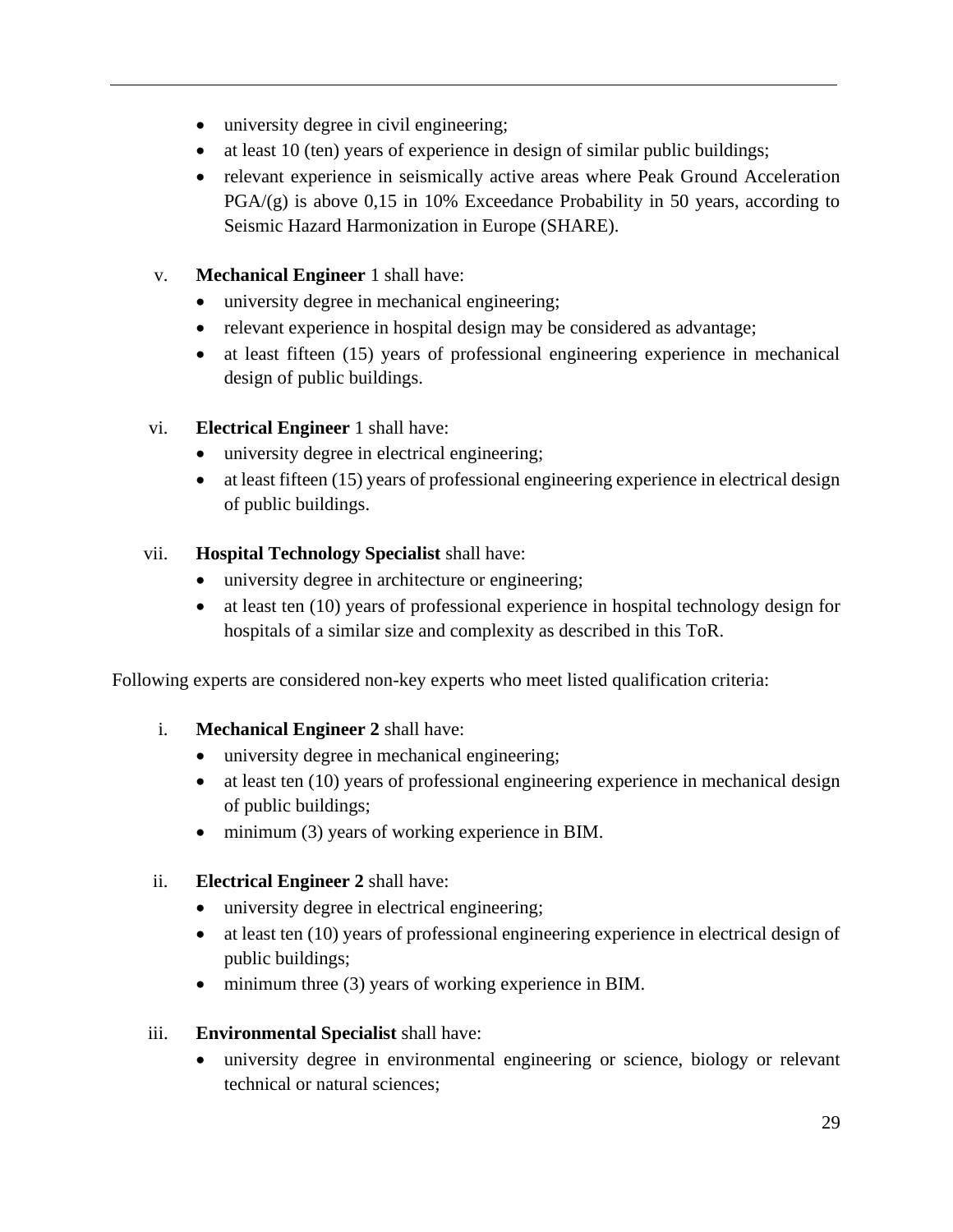- at least five (5) years of experience in environmental safeguards, environmental assessments, and similar.
- iv. **Social Specialist** shall have:
	- university degree in social sciences;
	- at least five (5) years of experience in social safeguards, social impact assessments, community outreach/consultations, and similar.
- v. **Fire Prevention Specialist** shall have:
	- local licence as Fire Prevention Specialist;
	- at least ten (10) years of professional experience in fire prevention practice.

Team Leader / Main Architect / Designer will be responsible for the integrity and coordination among all projects and designers, as well as leading and being responsible for the performance of all Consultants under this ToR.

In addition to the minimal required project staff defined above, the Consultant shall assess and provide other sufficient design and supporting staff.

### **VII. INPUT DOCUMENTS AND SUPPORT TO BE PROVIDED BY THE CLIENT**

Input documents provided by the Client are Conceptual Design (**ANNEX 1**) and already issued approvals and permits (Cro: posebni uvjeti gradnje, **ANNEX 2**).

The Client shall, where possible, assist the Consultant in obtaining approvals, permissions from State Authorities in respect of the Services to be performed.

MoPPCSA will also provide support in obtaining data, maps and supporting materials from other Ministries.

The Consultant shall return to the Client all documents if any received from the Client following the completion of the Services to be performed.

# **VIII. OFFICIAL LANGUAGE**

The language for communication and for project deliverables (graphical data, non-graphical data, and documentation) shall be English while the language of the Building Permit application shall be Croatian.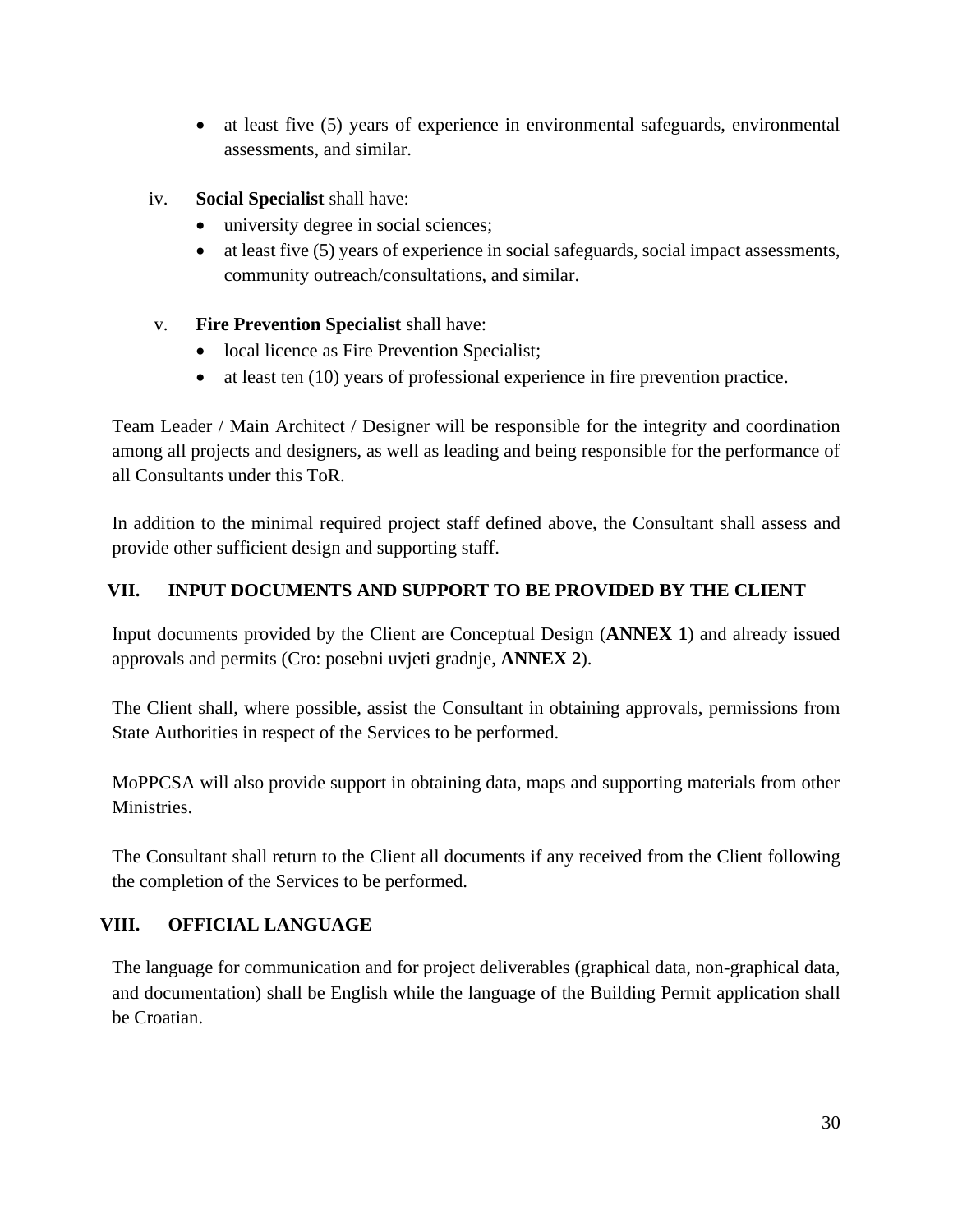### **IX. LIST OF ANNEXES**

**ANNEX 1 – Conceptual Design**

**RECONSTRUCTION OF CHC ZAGREB – REBRO / Upgrade of III. phases of the hospital building and construction of auxiliary buildings - above-ground garages**

(REKONSTRUKCIJA CHC ZAGREB – REBRO / Dogradnja III. faze bolničke zgrade te izgradnja pomoćne građevine – nadzemne garaže)

#### **CONCEPTUAL DESIGN**

(IDEJNI PROJEKT za utvrđivanje posebnih uvjeta i uvjeta priključenja)

Conceptual Design prepared and submitted by Gradit doo is due to its size attached to this TOR as a separate .pdf file "KBC Rebro\_Faza III i garaza\_IP\_dorada 2.11.2021.\_potpis.pdf".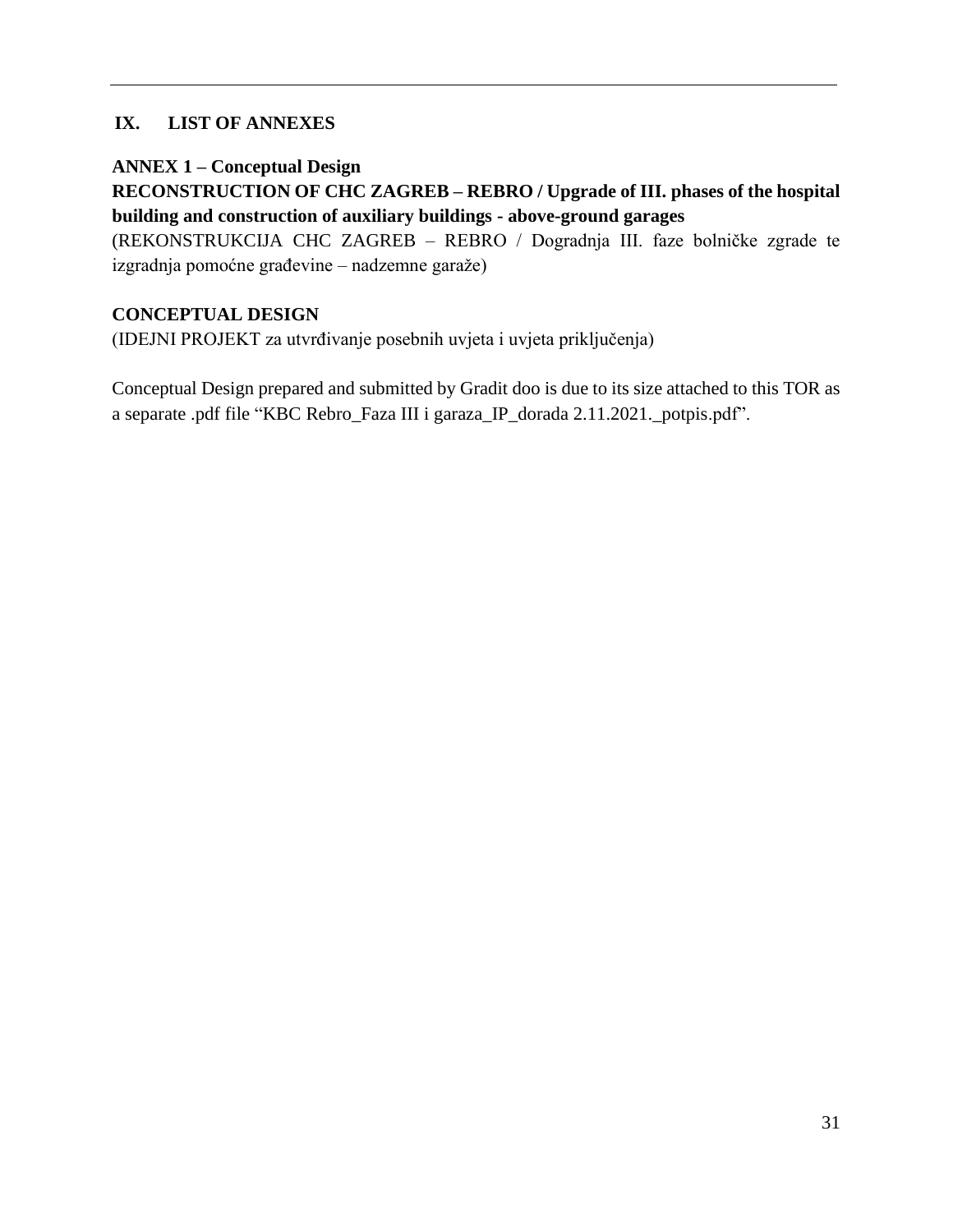# **ANNEX 2 – Already issued approvals and permits (posebni uvjeti gradnje)**

As stated in the Conceptual Design, in Annex 1.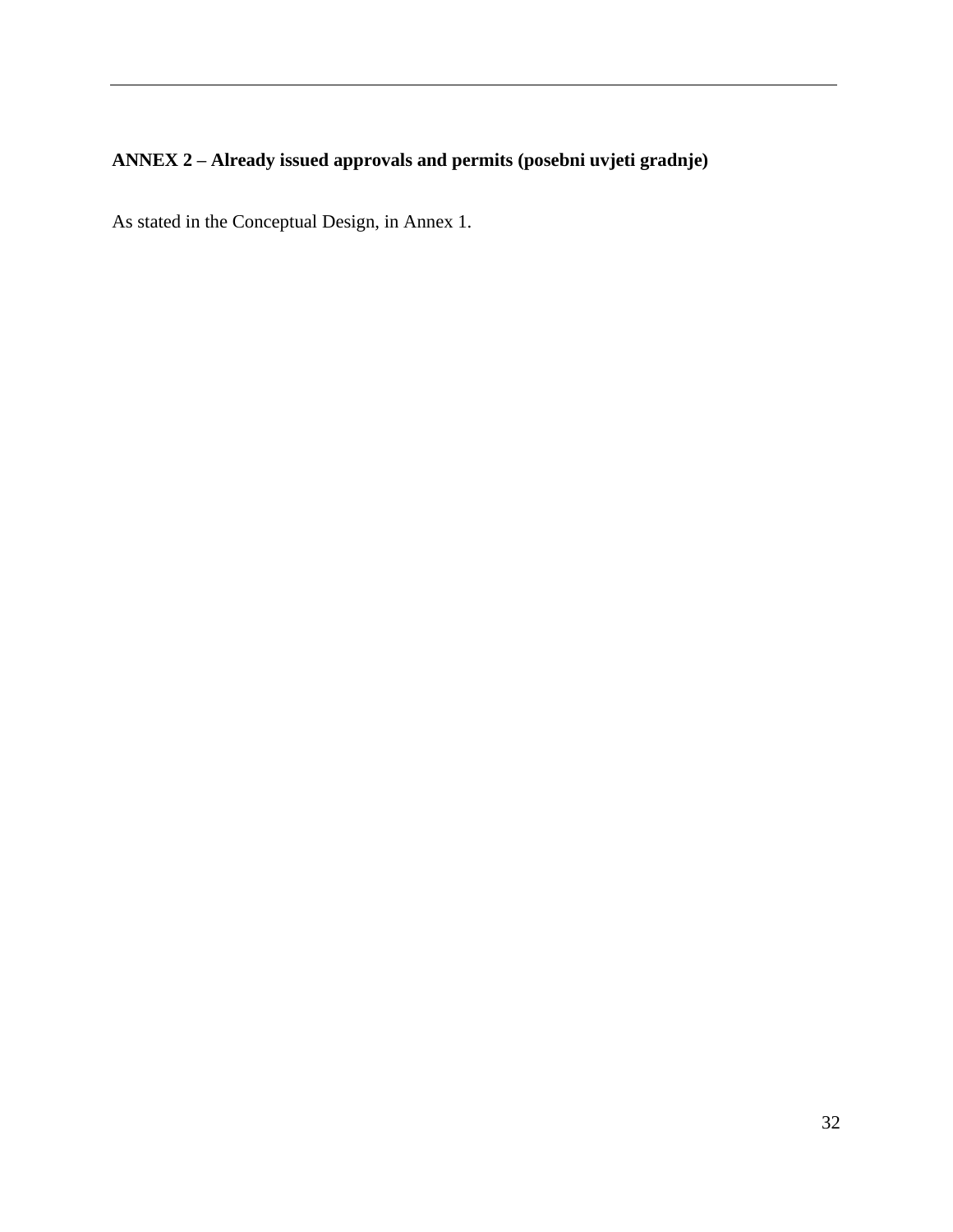### **ANNEX 3 – Exchange Information Requirements (EIR)**

### 1. **INTRODUCTION**

Building Information Modeling (BIM) is a process for creating and managing information on a construction project throughout its whole life cycle. In doing so, BIM model is the basis of BIM process which represents physical and functional characteristics of a facility. Thus, BIM model integrates all the graphical and non-graphical data and enables a centralized repository as well as place for sharing information among project stakeholders. The Client demands BIM usage on this project to enable improved design and construction coordination and collaboration; cost and risk reduction; space and facilities management.

#### **1.1. Document purpose**

The Exchange Information Requirements (EIR) is an important element of BIM implementation on the project level and is used to set out clearly to the project team what information (models, documents, and data) is required at each stage of the project. In first instance, during the design stage, the project BIM Execution Plan (BEP) will provide a detailed account of how the deliverables stated in the EIR are to be achieved, each team member's responsibility and allocation of said deliverables according to discipline and specialism. Thus, the EIR set out all information deliverables (models, documents, and data) including traditional project documents, surveys, reports, and appraisals.

Consultant shall adopt BIM for the planning and design of project, ensure all deliverables are in full compliance with the clauses of this EIR to achieve the objective to the satisfaction of the Client. Consultant shall cooperate and work closely with other project parties and the Client and its's representatives to ensure that the works and deliverables are in full compliance with the specified requirements of BIM and that the deliverables are submitted on time, high quality and within budget. Consultant is required to resolve any discipline-based and interdisciplinary conflicts in the BIM models and ensure the BIM models are accurate and verified.

#### **1.2. Responding to this document (EIR)**

This EIR should be responded via the pre-appointment and post-appointment BIM Execution Plan (BEP). Thus, the BEP is a direct response to the EIR. The pre-appointment BEP must be prepared by shortlisted Consultants during the preparation of their Technical Proposals (in the phase which takes place after evaluation of Expressions of Interest) while the post-appointment BEP is produced 15 days after Commencement of Services only by the contracted Consultant (as stated in previous section of this ToR). Therefore, any reference to the pre-appointment BEP in this document relates to the phase of preparation of Technical Proposals and all requirements on preparing the pre-appointment BEP will be part of the Request for Proposal (which is issued to shortlisted Consultants).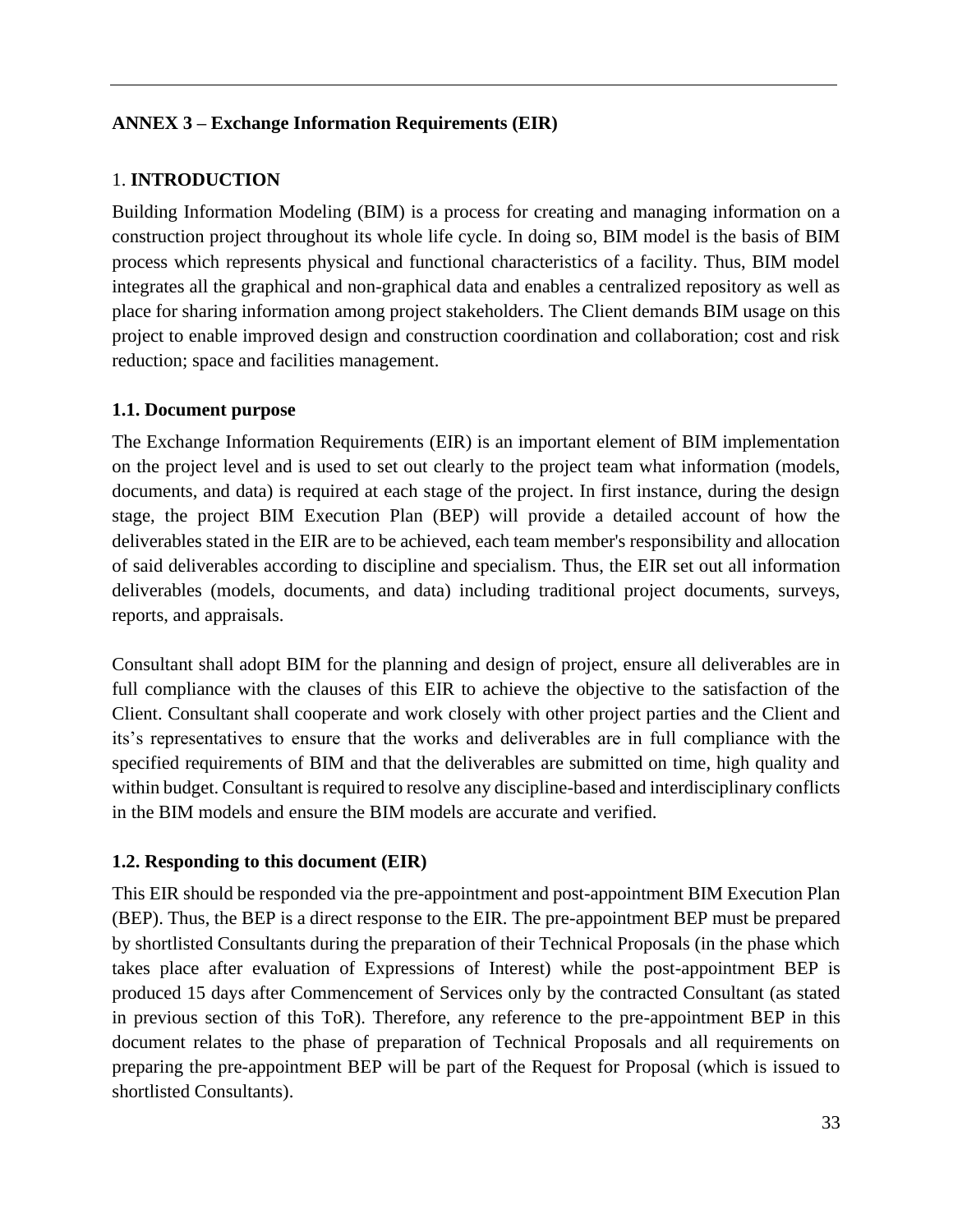During the phase of preparation of Expression of Interests interested Consultants should only elaborate their experience in using BIM as indicated in the Request for Expression of Interest.

#### **1.3. General Project Information**

General project information is stated in the first paragraph of ToR (I. Project Background).

#### **2. INFORMATION MANAGEMENT**

In this section general requirements for information management are stated.

#### **2.1. Standards and classification**

The relevant standards for BIM usage on the project are listed below:

- 1. HRN EN ISO 19650-1:2019 Organization and digitization of information about buildings and civil engineering works, including building information modelling (BIM) -- Information management using building information modelling -- Part 1: Concepts and principles (ISO 19650-1:2018; EN ISO 19650-1:2018).
- 2. HRN EN ISO 19650-2:2019 Organization and digitization of information about buildings and civil engineering works, including building information modelling (BIM) -- Information management using building information modelling -- Part 2: Delivery phase of the assets (ISO 19650-2:2018; EN ISO 19650-2:2018).
- 3. HRN EN ISO 19650-3:2020 Organization and digitization of information about buildings and civil engineering works, including building information modelling (BIM) -- Information management using building information modelling -- Part 3: Operational phase of the assets (ISO 19650-3:2020; EN ISO 19650-3:2020).
- 4. HRN EN ISO 19650-5: 2020 Organization and digitization of information about buildings and civil engineering works, including building information modelling (BIM) -- Information management using building information modelling -- Part 5: Security-minded approach to information management (ISO 19650-5:2020; EN ISO 19650-5:2020).
- 5. HRN EN ISO 16739: 2016 Industry Foundation Classes (IFC) for data sharing in the construction and facility management industries (ISO 16739:2013; EN ISO 16739:2016)
- 6. HRN EN ISO 16739-1:2020 Industry Foundation Classes (IFC) for data sharing in the construction and facility management industries -- Part 1: Data schema (ISO 16739- 1:2018; EN ISO 16739-1:2020).
- 7. HRN EN ISO 29481-1:2017 Building information models -- Information delivery manual -- Part 1: Methodology and format (ISO 29481-1:2016; EN ISO 29481-1:2017).
- 8. HRN EN ISO 29481-2:2016 Building information models -- Information delivery manual -- Part 2: Interaction framework (ISO 29481-2:2012; EN ISO 29481-2:2016).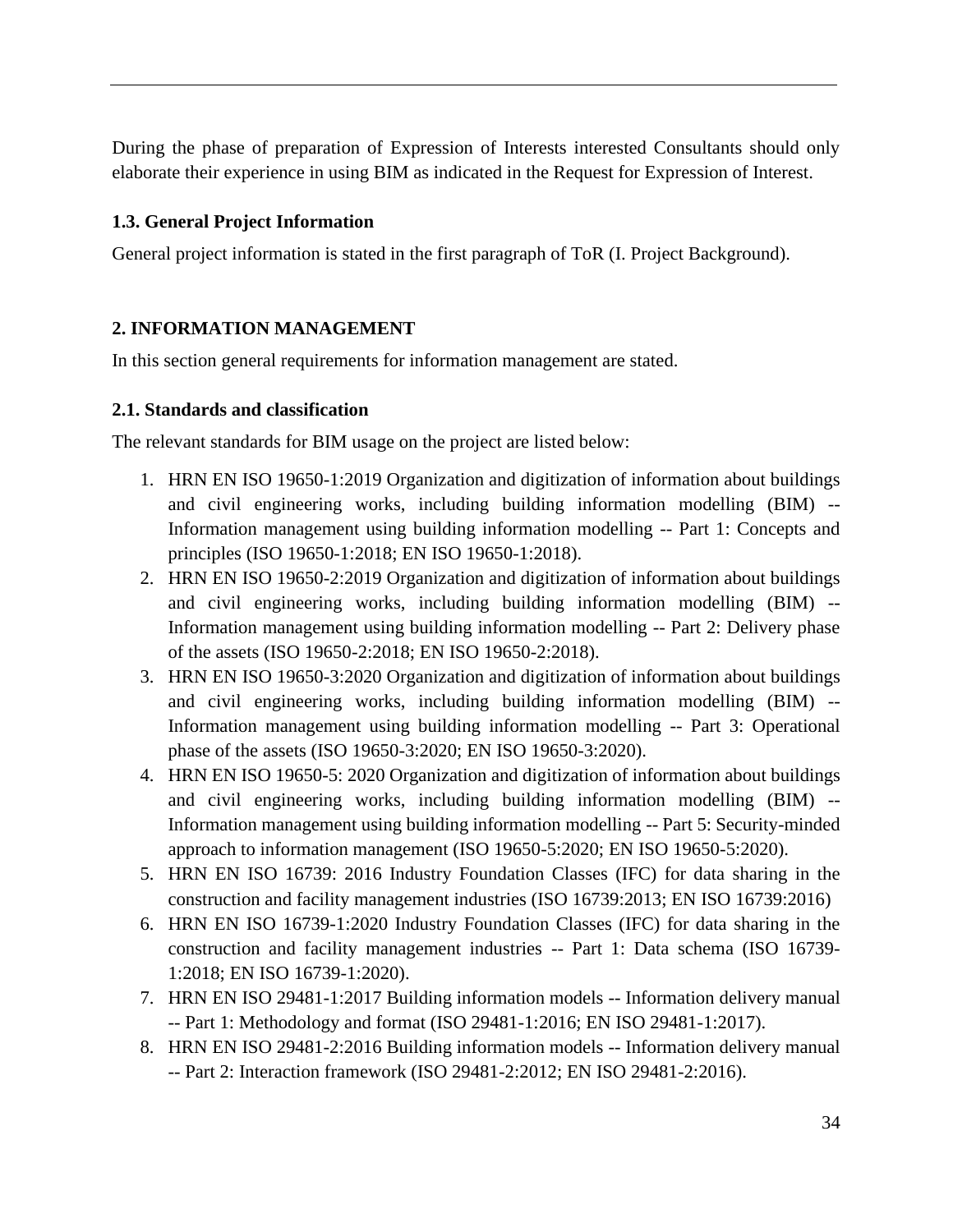- 9. HRN EN ISO 12006-3:2016 Building construction -- Organization of information about construction works -- Part 3: Framework for object-oriented information (ISO 12006- 3:2007; EN ISO 12006-3:2016).
- 10. HRS CEN/TS 17623:2021 BIM Properties for lighting -- Luminaires and sensing devices (CEN/TS 17623:2021).
- 11. HRN EN ISO 23387:2020 Building Information Modelling (BIM) -- Data templates for construction objects used in the life cycle of any built asset -- Concepts and principles (ISO 23387:2020; EN ISO 23387:2020).
- 12. ISO 15686-4:2014 Building Construction Service Life Planning Part 4: Service Life Planning using Building Information Modelling.
- 13. BS 1192-4:2014 Collaborative production of information Part 4: Fulfilling employer's information exchange requirements using COBie – Code of practice.
- 14. http://docs.buildingsmartalliance.org/MVD\_COBIE/.

The classification system which will be used on the project must be comply with the ISO standard:

1. HRN EN ISO 12006-2:2020 Building construction -- Organization of information about construction works -- Part 2: Framework for classification (ISO 12006-2:2015; EN ISO 12006-2:2020).

Acceptable classification system which could be used are e.g., Uniclass [\(https://www.thenbs.com/our-tools/uniclass-2015\)](https://www.thenbs.com/our-tools/uniclass-2015) or OmniClass [\(https://www.csiresources.org/standards/omniclass/standards-omniclass-about\)](https://www.csiresources.org/standards/omniclass/standards-omniclass-about).

When defining Level of Information needed and Level of Development listed standards should be apply:

- 1. HRN EN ISO 17412-1:2020 Building Information Modelling -- Level of Information Need -- Part 1: Concepts and principles (EN 17412-1:2020).
- 2. BIMForum (2021) Level of Development Specification [Online]. Available at: [https://bimforum.org/resources/Documents/BIMForum\\_LOD-Spec-2021\\_Public-](https://bimforum.org/resources/Documents/BIMForum_LOD-Spec-2021_Public-Comment-Draft_2021-11-29.zip)[Comment-Draft\\_2021-11-29.zip.](https://bimforum.org/resources/Documents/BIMForum_LOD-Spec-2021_Public-Comment-Draft_2021-11-29.zip)

# **2.2. BIM uses**

The BIM uses in the design phase are listed below:

1. Design authoring is a process in which 3D software (design authoring tools and audit tools) is used to develop a BIM model based on criteria that is important to the translation of the building's design.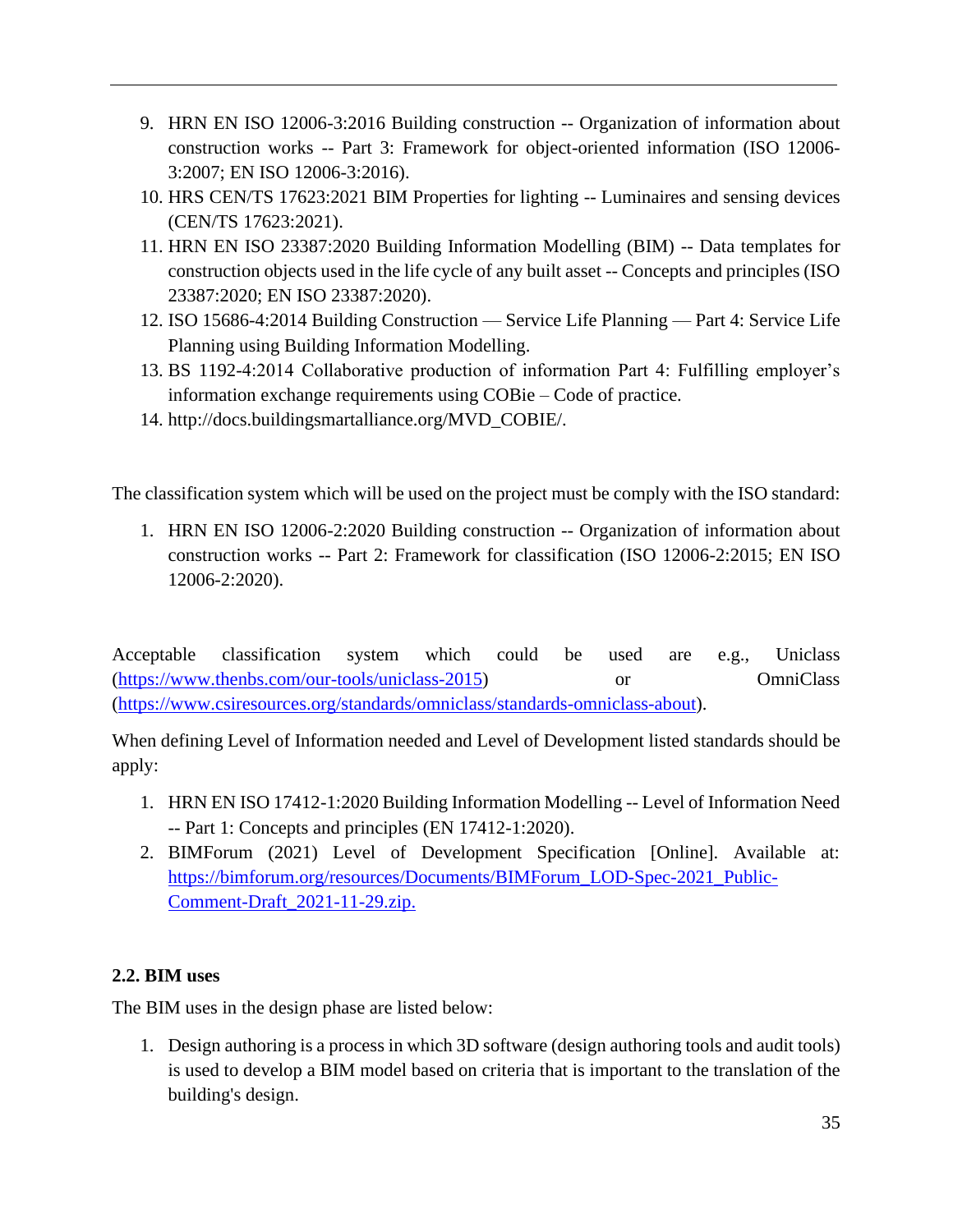- 2. Design reviews is a process for stakeholders to view a model, images, and drawings from the models or animated walk-throughs of the project, provide feedback and validate numerous design aspects such as meeting the Client's requirements.
- 3. Drawing generation is a process of using BIM to produce 2D drawings while all 2D drawings shall be generated from the BIM authoring software and tools directly. A registration list showing the relationship between the information models and 2D drawings shall be created to indicate whether each 2D drawing is generated from the BIM or not. Any 2D drawings which are produced from non-BIM authoring software or tools shall be prepared in accordance with the standards for 2D drawings. In case any drawing is not created natively in the BIM authoring software it should be linked to the information models.
- 4. Quantity Take-Offs (QTO) generation is a process in which BIM is used to assist in the generation of accurate QTO and Bill of Quantities (BoQ).
- 5. Engineering analysis (structural, ventilation, lightning, energy, fire, civil and other analysis) is a process that uses the information model to assist, analyse and optimise different design options to determine the most effective engineering solution to meet design codes and Client's requirements.
- 6. Sustainability evaluation is a process in which a BIM project is evaluated based on sustainable criteria (e.g., Leadership in Energy and Environmental Design – LEED). Process may include energy simulations, calculations, etc.
- 7. Code validation is a process in which code validation software is utilized to check the model parameters against project specific codes.
- 8. 3D coordination/Clash detection is a process in which model elements are analysed using clash detection software to detect potential conflicts in design to update the design and eliminate potential system collisions prior to starting on site.

# **2.3. Common Data Environment (CDE) establishment and implementation**

The Common Data Environment (CDE) is a means of allowing information to be shared efficiently and accurately between all members of the project team –including graphical information (2D and 3D), models, non-graphical information, or documentation. Consultant shall establish (implement, configure and support) the project's CDE to serve the overall requirements of the project and to support the collaborative production of information. Thus, Consultant must take over the hosting, management, and support of the project's CDE. CDE establishment and implementation methodology shall be stated in the BIM Execution Plan. It is important to note that all versions of the data in CDE (BIM models, project information, reports, drawings, etc.) are the property of the Client.

A CDE shall be implemented according to the requirements in the ToR and be utilised throughout the project stages specified by the Client. Individual login accounts with appropriate permissions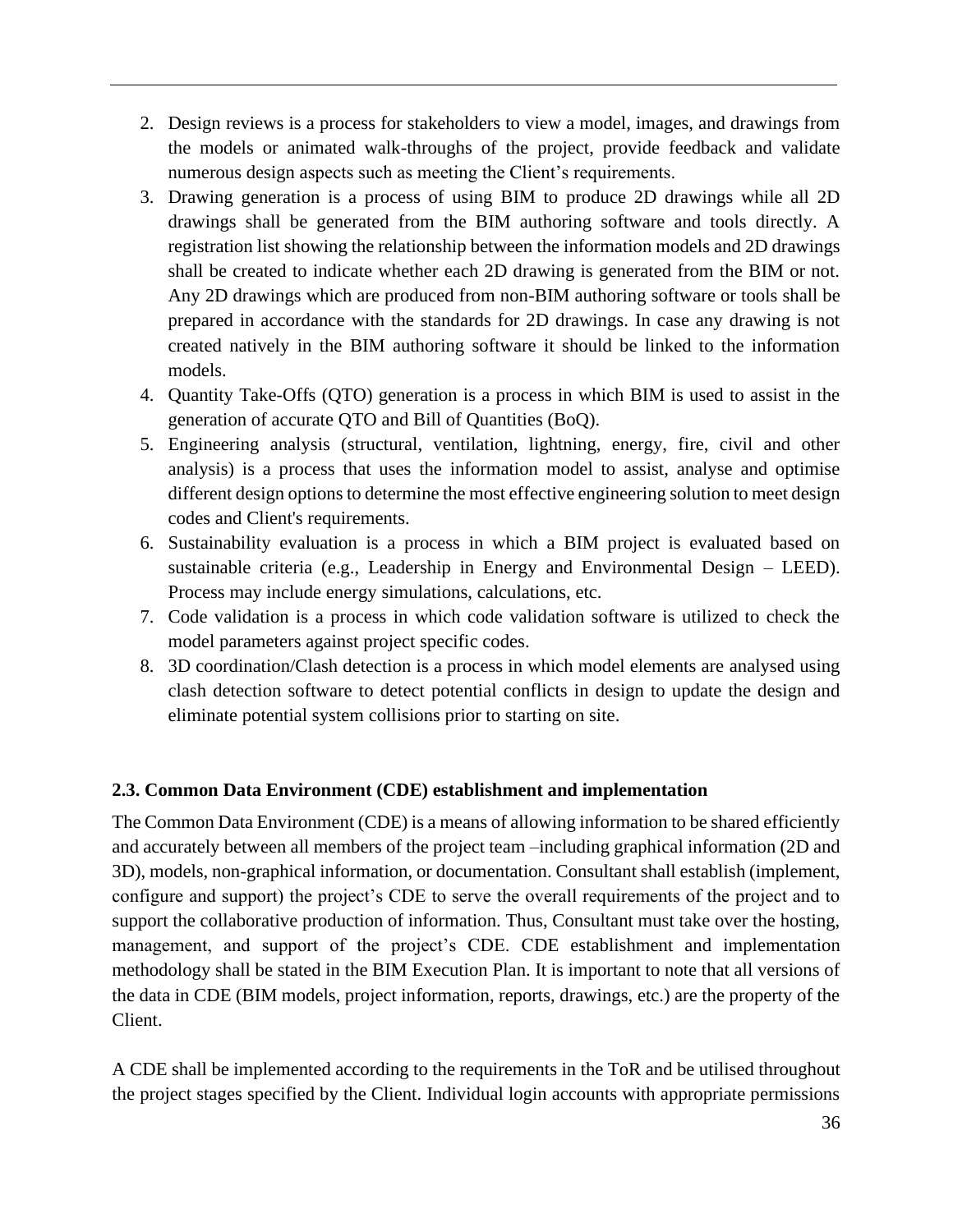for each person using the CDE shall be provided to the involved project parties (e.g., Client, Project Manager). Consultant also have responsibilities for testing established CDE.

The project's CDE shall:

- enable each information container to have a unique ID, based upon an agreed and documented convention comprised of fields separated by a delimiter;
- enable each field to be assigned a value from an agreed and documented codification standard;
- provide a workflow for managing information process including status, revisions, and authorization control;
- provide a user-customisable workflow for document submission and approval;
- enable each information container to have the following attributes assigned: status (suitability), revision, authorization, and classification (in accordance with the framework defined in ISO 12006-2);
- enable the ability for information containers to transition between states;
- enable the recording of the name of user and date when information container revisions transition between each state;
- enable controlled access (security) at an information container level;
- provide data storage in a secure cloud-based or on-premises environment;
- provide a user-customisable security access right control and management system;
- provide a user-customisable sectional / categorizable structure;
- support uploading, downloading, information models and documentation to facilitate retrieval of document attributes to support the CDE processes, including as a minimum – the document identifier (number), title, revision, version, and status codes (suitability);
- support review, comment, and mark-up procedures for information models and documentation formats in the agreed proprietary and open file delivery formats and versions as documented in the BEP;
- allow access from portable devices and web applications;
- contained encryption for data security;
- provide sufficient capacity to store all files throughout the project stages;
- installed with anti-virus software and maintained with updated security patches by the operating system or environment that the CDE resides on;
- provide dashboards for presenting the BIM progress information to the different levels of users;
- provide an issue tracking system, including the issue registration, logging, update, and email notification to the selected user account;
- provide off-site backup of all project files including information models, documents, and data;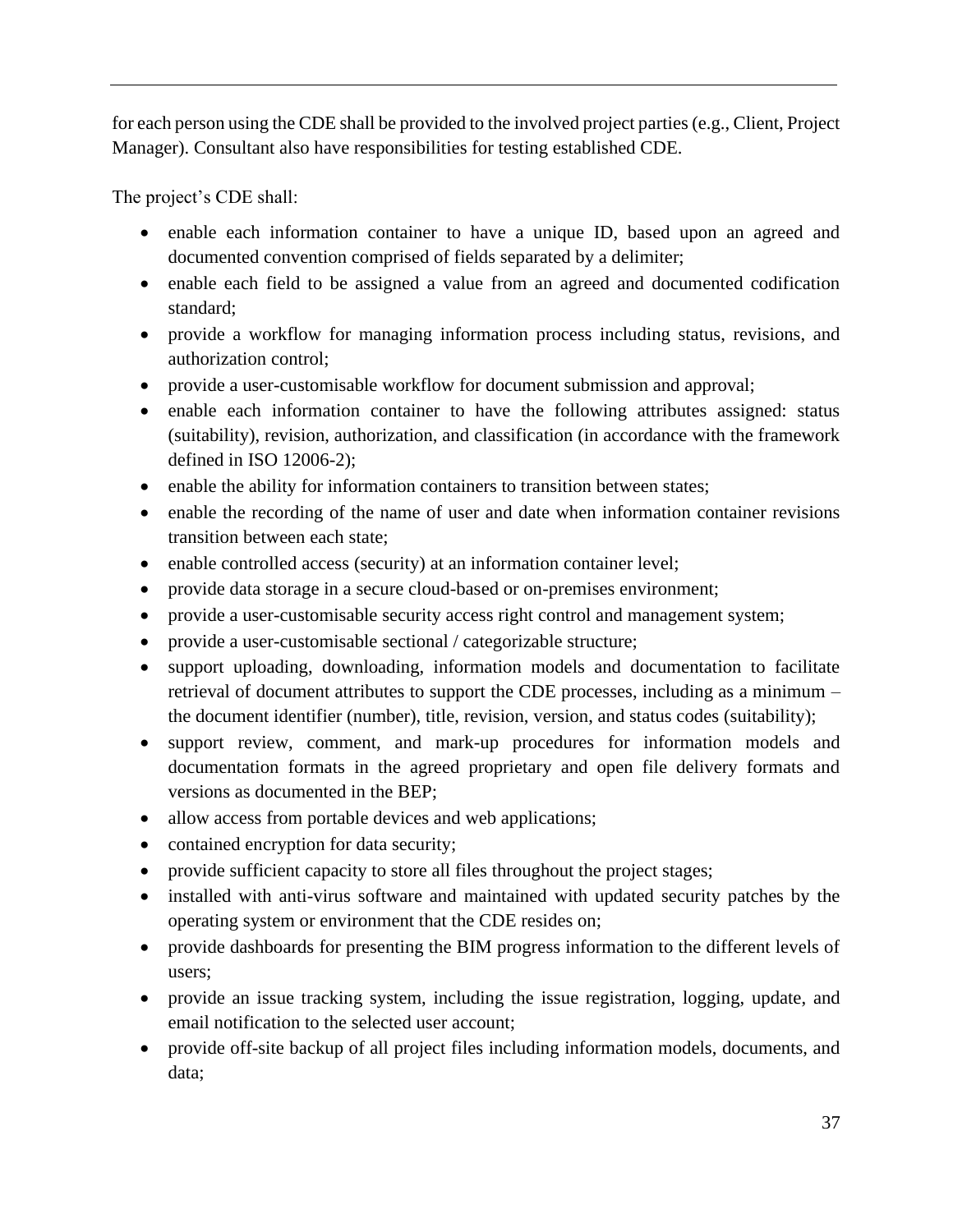- provide a feature of project archive that all project files and information shall be archived in Client's preferred media and transferred to the Client upon the completion of the design stage and construction stage respectively or as and when requested by the Client during the contract period;
- provide a full audit trail of the information stored in the CDE.

When defining CDE implementation strategy within the BEP, standard for metadata including status codes, revision codes, authorization codes, and classification code should be proposed. Proposed standards must be in accordance with the ISO 19650 series of standards. Overview of the CDE implementation strategy must be proposed in pre-appointment BEP, while detail establishment and implementation process will agree in post-appointment BEP. In doing so, the CDE must contain four identified functional sections: work in progress (WIP), shared, published, and archive. The shared environment may also be split into shared (Consultant) and Client shared to support workflows for:

- check, review, and approve (shared) process by task team;
- review, approve, and authorization (published) process by lead Consultant;
- review and accept (shared/published) process by Client.

#### **2.4. Security**

The project BEP should set out the process for monitoring, managing, and complying with the Client security mandate, including adherence to any standard or processes for data sharing. The following security standards should be followed in respect of the proposed BIM project, defined in accordance with the business impact levels (Not Protectively Marked, Protected Restricted, Confidential). All the information about the project must not be shared with third parties and must be considered as confidential, until the Client decides otherwise.

A data security protocol should be established to prevent any possible data corruption, virus infections, and data misuse or deliberate damage by project team members, other employees, or outside sources. Adequate user access rights should be established to prevent data loss or damage during file exchange, maintenance, and archiving. BIM project data residing on network servers should be subjected to regular back-ups.

All supply chain organisations are required to adopt the security requirements as detailed in the post-appointment BEP.

- all project information must be shared via the project CDE;
- the use of CDs, USB drives is not permitted;
- the use of other online document exchange tools is not permitted;
- project documents must not be shared via email;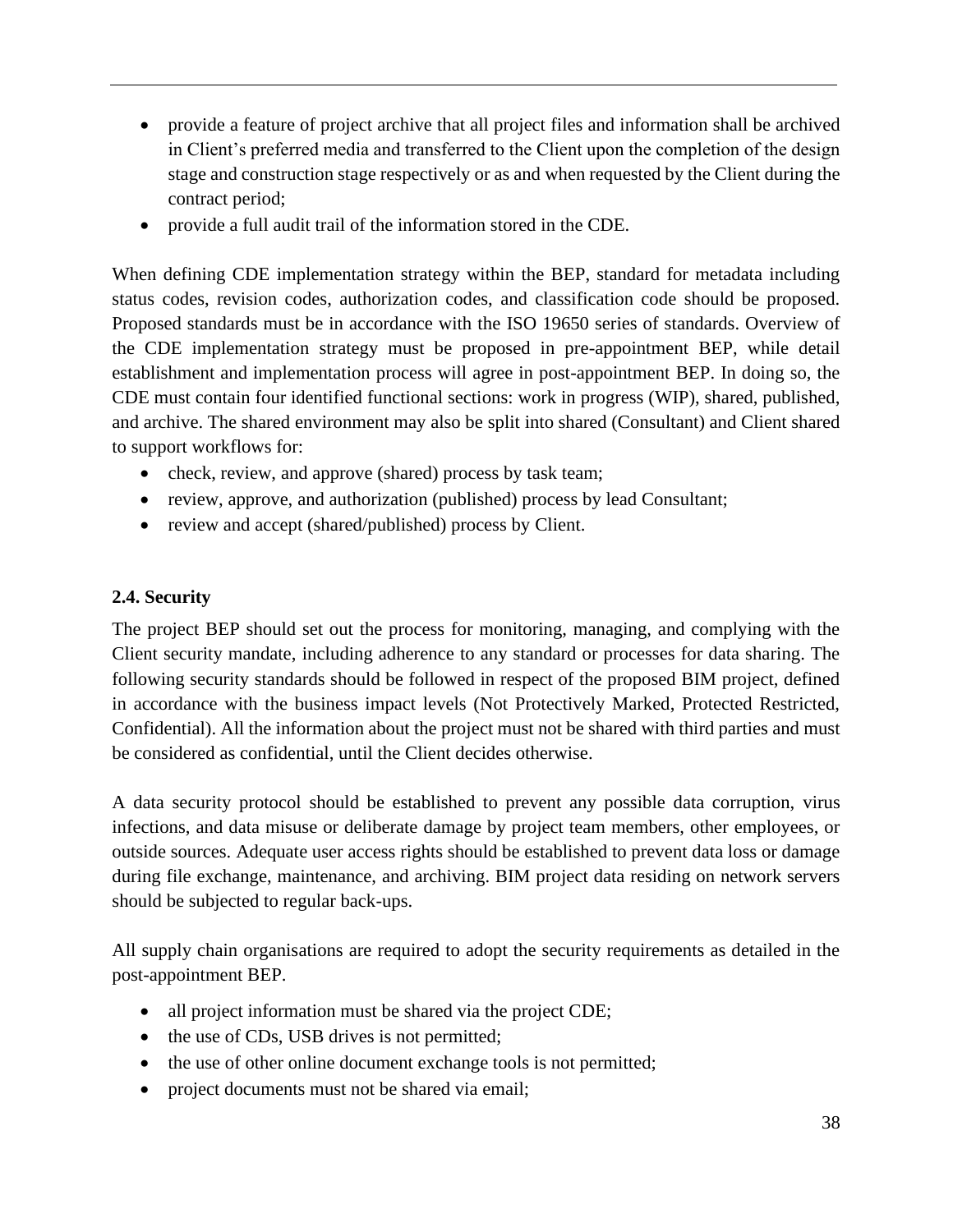- all CDE users must have their own username and password;
- the Consultant have confirmed their company security standards as part of the BIM Capability Assessment.

# **2.5. Planning of work and data segregation**

To effectively manage the information model, it needs to be divided into its component parts. This is defined as an information breakdown structure which is a pre-determined method to identify manageable units of information to be used across a project life cycle. The high-level breakdown starts at the three identified components of an information model which are graphical model, nongraphical information, and documentation. Organization of the information in the BIM model should relate to the requirements related to required Level of Information Needed (specified in addition).

The BIM model should be properly segregated per discipline and spatial-wise (e.g., project, buildings, disciplines, levels, zones, systems, elements) and should include all the necessary element attributes and properties, to be ready for the accompanying BIM uses, but also to be usable for the further project phases, the clash detection analysis, the production of the QTO, etc. Further, specific attributes shell be linked to the model elements. The library of BIM objects used in the BIM models must be organised and categorised according to the classification system compliant to the ISO 12006-2. Also, BIM objects sheets for all BIM objects used in the BIM models prepared according to the standard template provided by the Consultant and approved by the Client.

Due to the scale and complexity of the project, the Consultant may separate the project and discipline models by zone, by subdividing the project into separate areas or levels. These zones will aid each team to model their discipline more efficiently by reducing the individual BIM file sizes. The zones and the zone file name codes shall be determined by the Client during the scheme design stage when the overall scale and complexity of the project is understood.

The Consultant must propose Model Federation Strategy within pre-appointment BEP where should be identified proper information breakdown structure which will further enable creating and managing the federated BIM model. Proposed Strategy should be analysed in detail in postappointment BEP.

Each model by discipline or federated must not exceed the limit of 500 Mb.

# **2.6. BIM Personnel**

There are commonly two key roles in a project with BIM adoption namely BIM Manager and CDE/Data/Document Manager.

1. The BIM Manager shall take lead on the BIM execution and oversee the BIM process of the project. It should be ensured that the BIM Manager shall work independently from the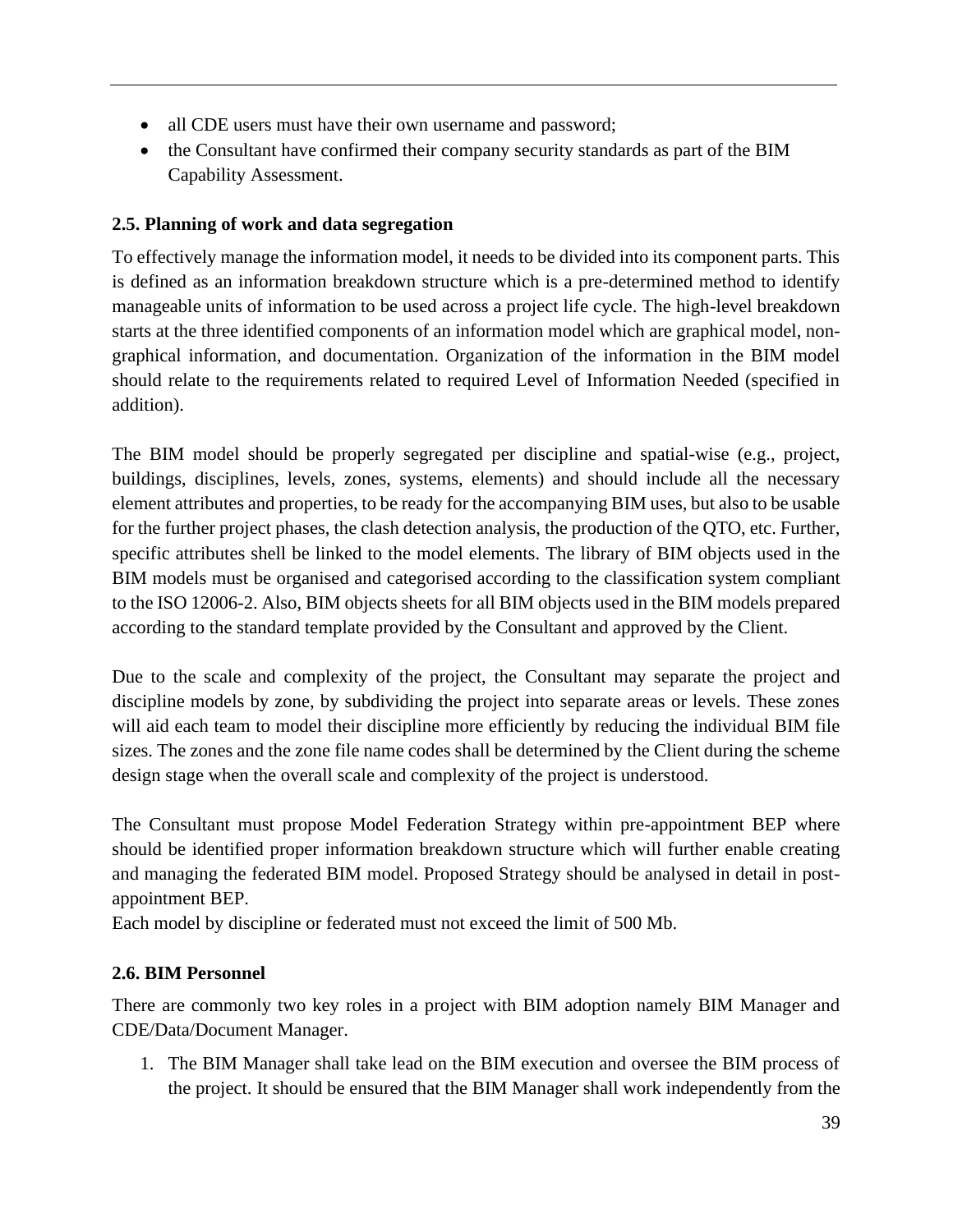role of its respective discipline lead (e.g., BIM Coordinators). It is desirable that the named BIM Manager has a minimum university degree (or equivalent) in an appropriate architectural, engineering, surveying, building or construction-related discipline and minimum of one years of practical experience in management of BIM projects of similar BIM requirements.

- 2. CDE/Data/Document Manager shall:
	- a. design and manage the CDE including processes and procedures;
	- b. establish, agree, and implement the rules of the information structure and manage the standards for the information model;
	- c. ensure compliance with information requirements and provide support on noncompliance;
	- d. manage the information model to meet integrity and security standards in accordance with the requirements of the EIR and agreed post-appointment BEP;
	- e. be a point of reference for all data/information management problems on the project;
	- f. make sure that all the information produced, and the model attributes are compatible with the standard methods and procedures of the project;
	- g. provide clear instructions to the project team on what information is requested, by whom and for what purpose, who will generate and manage the information, how often and what actions must be taken upon receipt of the information;
	- h. ensure that information and documents are strictly controlled and efficiently disseminated between the parties envisaged through the CDE;
	- i. customize and keep the collaborative platform updated, manage documents and service users;
	- j. ensure adequate transmission of documents.

It is desirable that the named CDE/Data/Document Manager has a minimum one year of practical experience in CDE implementation and management.

Further, when defining BIM Personnel, it is required that Consultant specify roles, and responsibilities for all project staff, including Key Experts and key BIM personnel (BIM Manager and CDE/Data/Document Manager).

Thus, in pre-appointment BEP should be given proposed organisation breakdown structure of delivery team and delivery team capability and capacity assessment.

All Key Experts, BIM Manager, CDE/Data/Document Manager, and additional staff shall be included in organizational breakdown structure defined in pre-appointment BEP and postappointment BEP according to the requirements in the ToR and EIR. It is not required to appoint or name the BIM Manager and CDE/Data/Document Manager in the Expression of Interest or in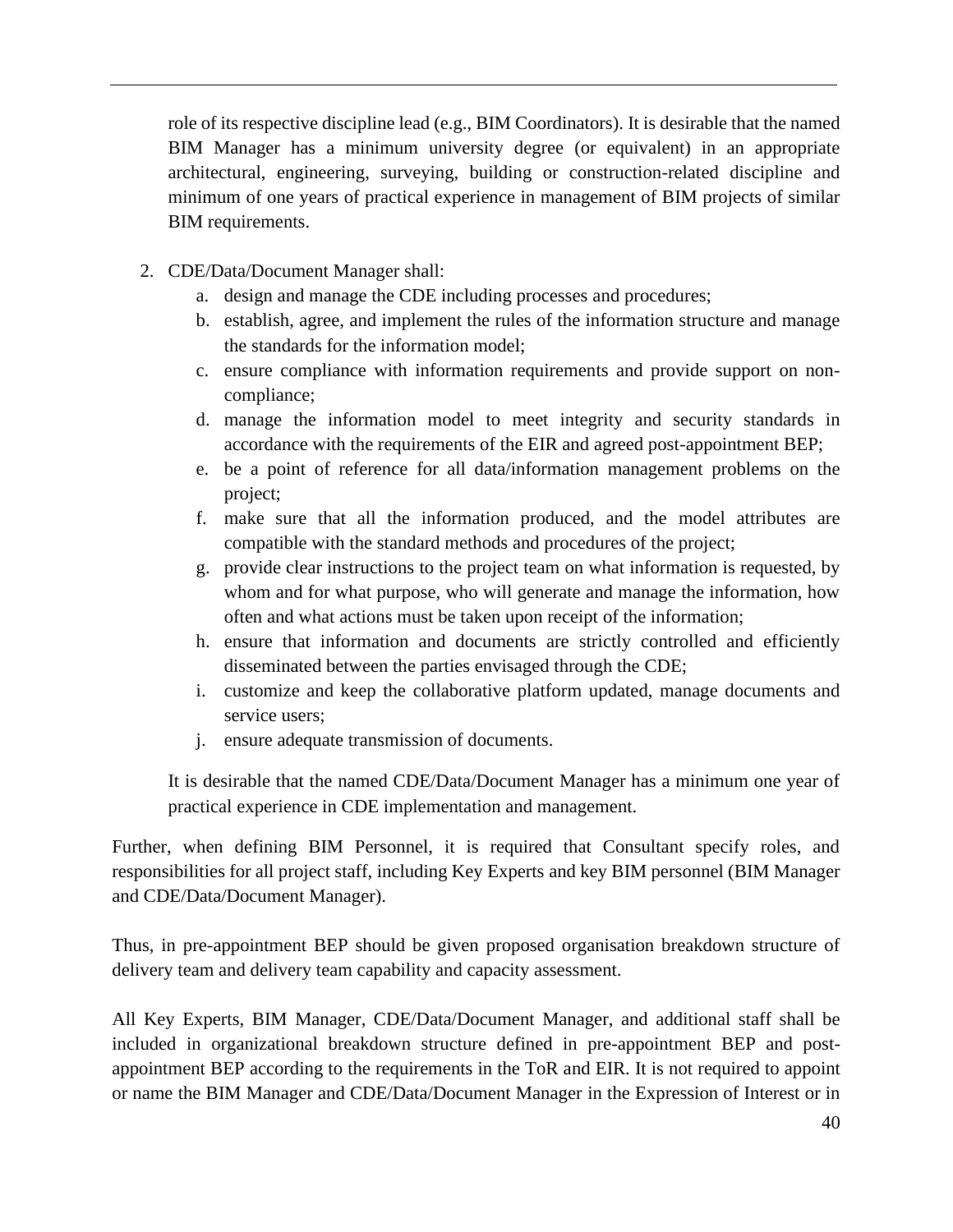the Technical Proposal, but it is mandatory that they are appointed and approved by the Client at least seven (7) days after commencement of services.

# **2.7. Collaboration process**

The success of a BIM enabled project delivery process is highly dependent upon the level at which the entire design team can collaboratively produce and manage information for the duration of the project. The project collaboration process shall be outlined in the pre-appointment BEP and should be sufficient to demonstrate competence and capability, while in post-appointment BEP details of collaboration process should be presented. All processes must follow ISO 19650 standard series, utilising the described information exchange through the CDE.

In doing so, it is recommended to use open data standards such as BIM Collaboration Format (BCF) used to exchange snippets of models with comment and mark-up can aid in this process whilst providing an audit trail of issues and resolutions.

Each discipline should develop a starter model for a partner discipline (e.g., defining the structural model in conjunction with the architecture). This shall be done in a separate model which can then be referenced as required to allow the development of the continued design.

The pre-appointment BEP response should include as a minimum detail of:

- description of the roles and relationships of the subjects involved in the project (recommended using flow diagrams);
- frequency and formats of information exchanges;
- format and extent of model sharing at every stage of the project;
- frequency and details of model review workshops and other collaborative working practices;
- frequency and details of design reviews using the federated model.

# **2.8. Coordination process**

Project quality and de-risking through model and information co-ordination is a key objective and requirement from Client. The purpose of this section is to define the project coordination process including quality control requirements. Proposal for Information Delivery Strategy should be part of pre-appointment BEP. Information Delivery Strategy shall include presentation of strategy for generation of all project deliverables (graphical, non-graphical data, and documentation) and their interconnections.

For interdisciplinary coordination, the models will be aggregated into a single federated coordination model, through the exchange of files. The BIM Manager shall manage the process of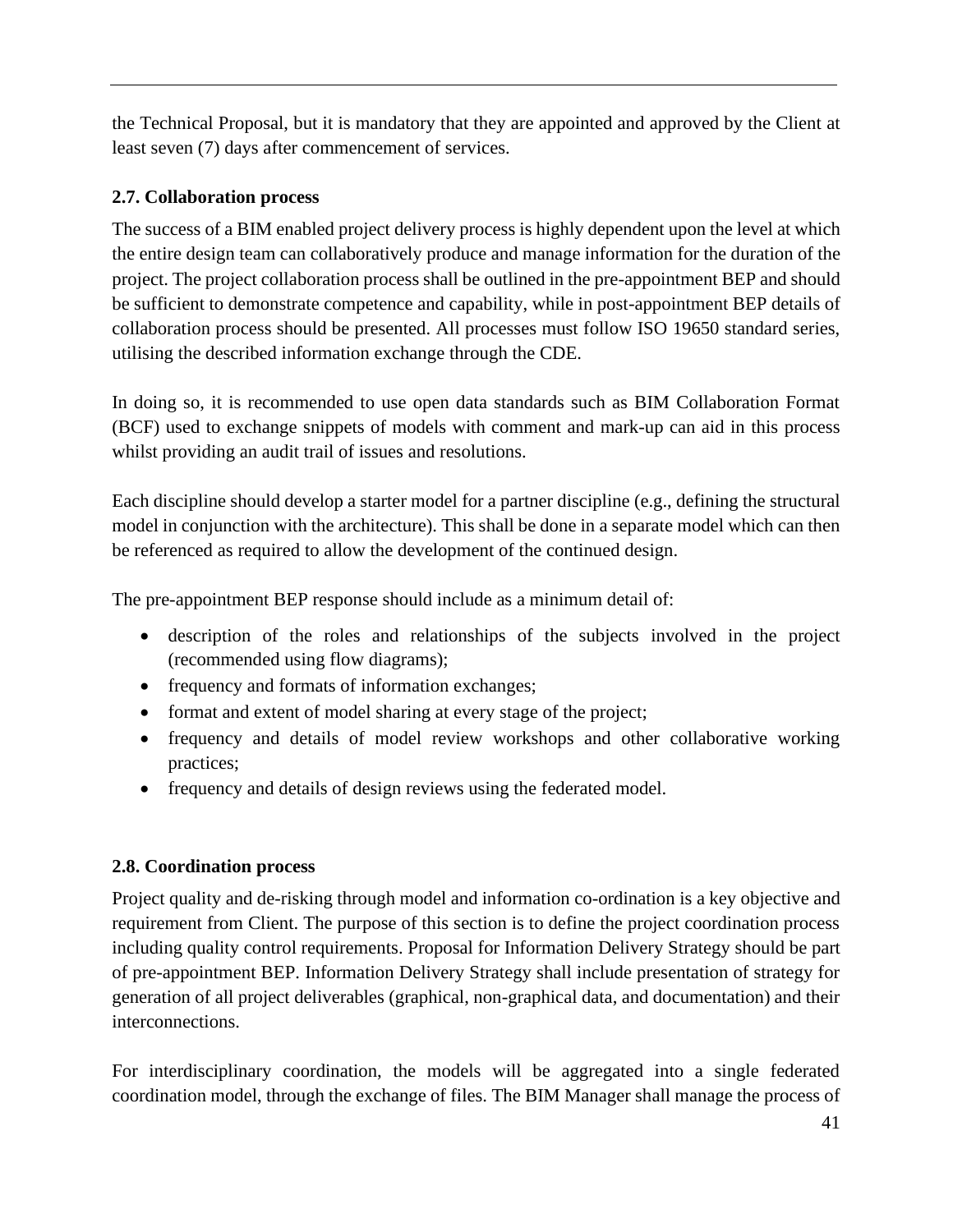bringing all the various models together into a single federated model. This means a model consisting of linked but distinct component models and other data sources that do not lose their identity or integrity by being so linked. A change to one component model in a federated model does not create a change in another component model in that federated model. If all designers are using the same modelling platform, then this could be undertaken within the native file format, or through export into an open transfer format (e.g., Industry Foundation Classes - IFC). If different platforms are used project review tools should be used to integrate and validate merged models. There may be benefits in using specific review software, even if all team members are using the same platform. The method for creating and managing the federated model should be agreed and documented in the project post- appointment BEP. The Consultant must explain (with a diagram) how each of the model contribute to the overall Model Federation Strategy and thus present the strategy for federated model delivery. Client must always have an updated, read-only copy of the overall model.

The coordination of data and information between the different graphic models must be guaranteed through:

- clash detection (analysis and control of physical and information interferences);
- model and code checking (analysis and control of information inconsistencies);
- resolution of interferences and inconsistencies.

The project clash detection and avoidance process must be detailed in the project post-appointment BEP. This will include but not limited to software utilisation, responsibility service, outputs, technical query workflow, tolerance strategy, and clash resolution process. Delivery will be undertaken through regular sharing of model data (through the project CDE) as outlined in the post-appointment BEP in the form of native files and other agreed exchange formats. Prior to sharing all data shall be checked, approved, and validated.

The Appointment party should run clash detection analysis between specific model itself and between all pairs of disciplines in the BIM (coordination) model. Clash detection analysis should be performed for hard (when two or more components sharing the same place) and soft (when an element is not given the spatial or geometric tolerance) clashes. Details for performing clash detection analysis will be agreed and specified in the post-appointment BEP.

The coordinated or federated models, generated as the sum of the models from the individual disciplines and subjected to the process of controlling the inconsistencies that generate interference (clash detection), must be accompanied by a summary report, which will briefly describe the progress and the main problems, solved or to be solved, related to the model. The 3D federated model should be created using adequate BIM tool which enables clash detection process conducting (hard and soft clash detection, report creation, output verification, etc.).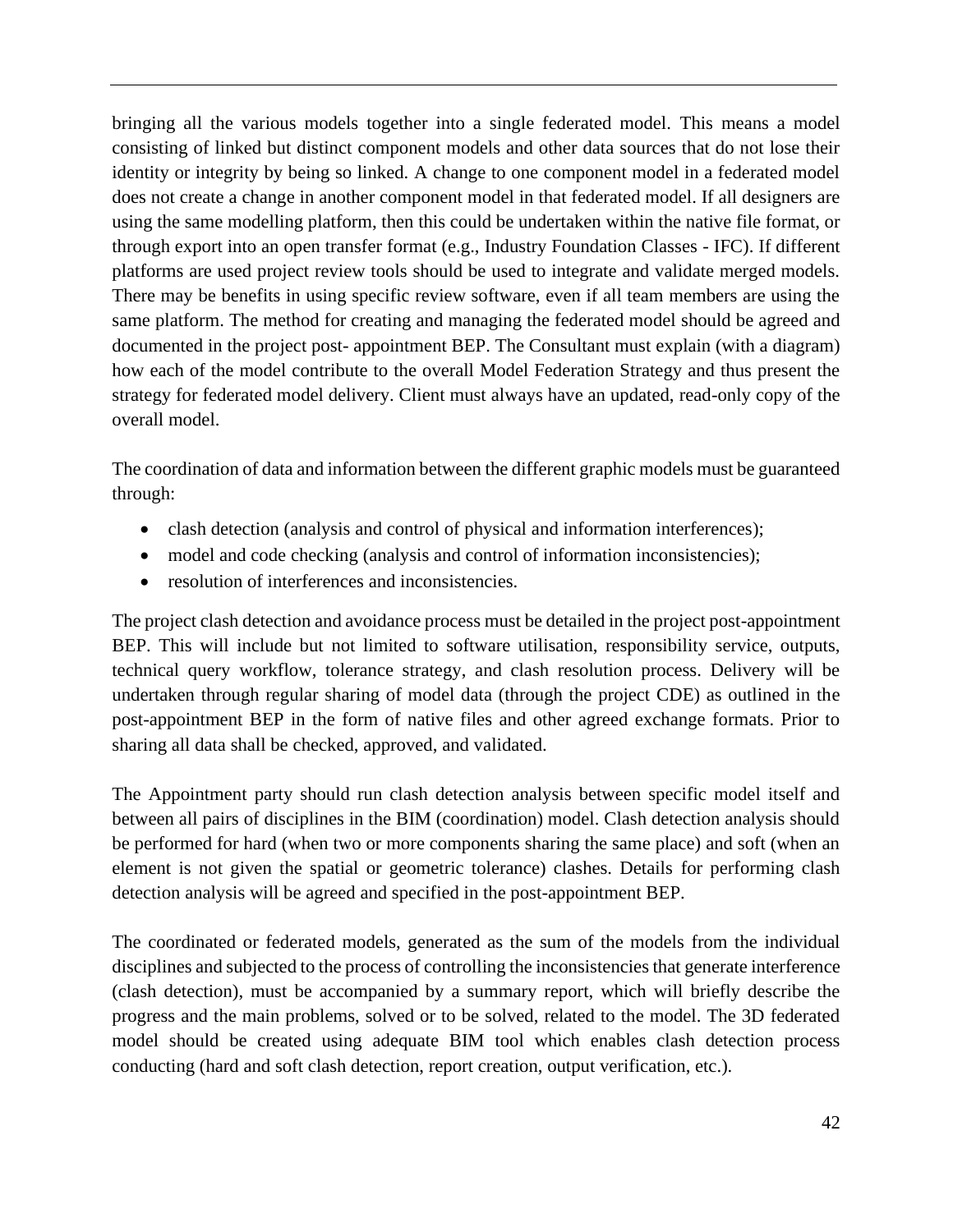The Consultant must publish and share a federated model monthly as a preparation for the monthly report and meeting. Thus, the delivery of the reports will be in accordance with the publication of the models. The Clash Detection Report (as a part of monthly report) must show all the detected clashes and including the following information for each clash:

- the element IDs of the clash;
- the location of the clash;
- type of the clash;
- date and time of clash detection;
- a screenshot of the clash:
- any additional information relevant to the clash.

Once the clashes have been uniquely identified, it will be assigned to the responsible party, who will determine its resolution. The coordination activities of the interferences and inconsistencies found, both geometric and normative, must proceed until all those detected have been eliminated.

After the coordination phase of the models and establishment of final versions of models, the twodimensional drawings (tender drawings) extracted from the models must be available to Client for approval. Working drawings must be extracted from the BIM model as needed during the project. Generation of listed drawings and schedules are mandatory for Main Design stage, but not limited to:

- general layout plans (including Medical and Non-Medical Equipment);
- blow up sections / elevations;
- details and schedule of drawings;
- MEP Design drawings;
- equipment schedules.

Generation of listed drawings is mandatory for Detailed Designs stage, but not limited to:

- detailed architectural drawings (including medical and non-medical equipment);
- elevation drawings (rooms);
- shop drawings and schemes;
- detailed structural drawings (formwork and reinforcement plans);
- detailed MEP drawings (including connection for medical and non-medical equipment);
- detailed HVAC drawings (including connection for medical and non-medical equipment);
- landscape and horticulture drawings.

Further, the BoQ should follow structure which enables clear connection of BoQ (cost items), QTO and 3D elements, but also allows automated quantity verification and control using BIM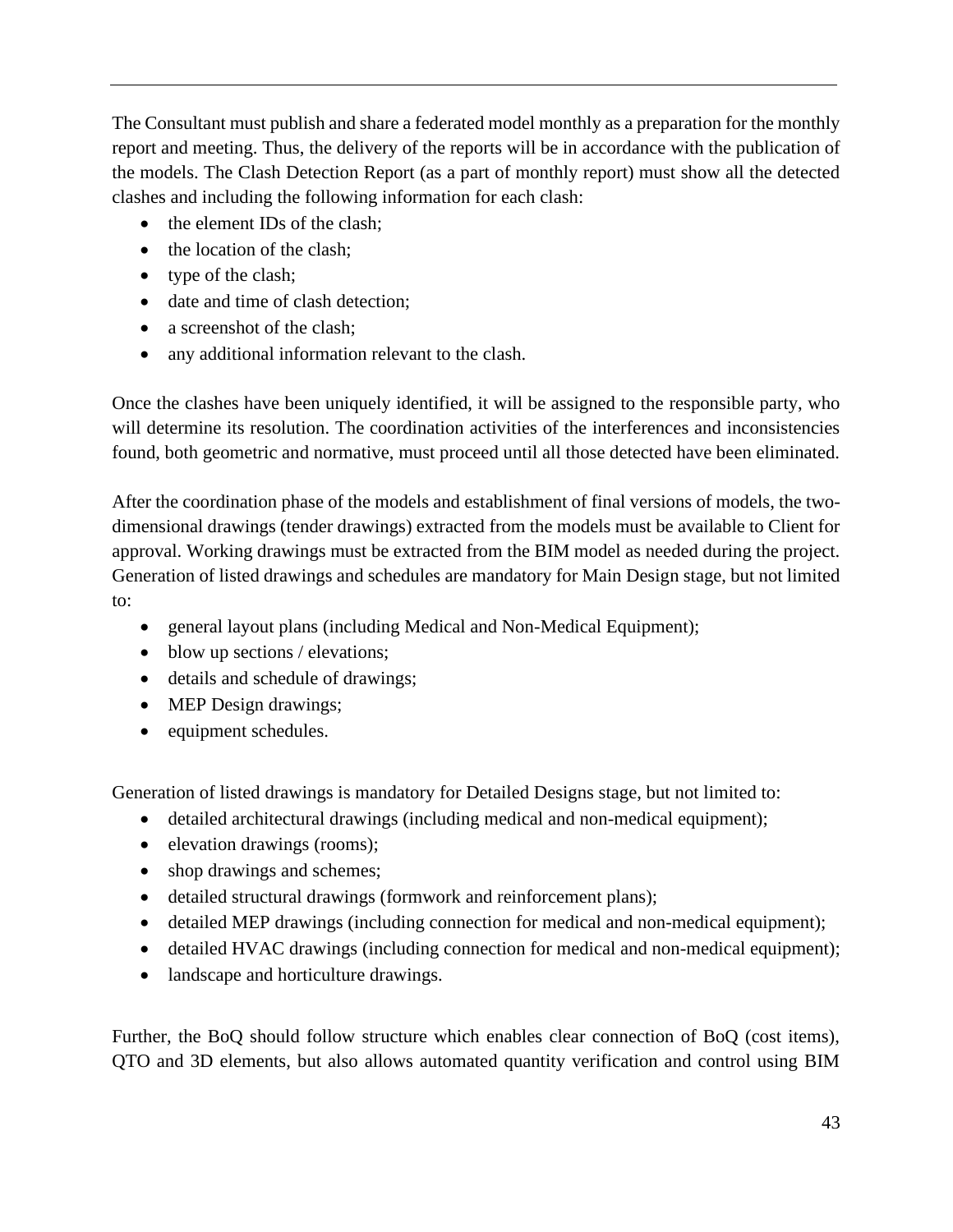tools. BoQ should be model based and extracted from the BIM model in .xlsx and .pdf format. BoQ should be organized as follows:

- 1. type of work (e.g., preparation works, concreting works, brickwork, etc.);
- 2. type of element (e.g., walls, slab, beam, etc.);
- 3. specific element properties (e.g., wall thickness, cross section dimensions, etc.);
- 4. position of element (e.g., ground floor, first floor, etc.).

Every cost item in BoQ must have associated appropriate classification code which indicates the connection of the cost item and specific BIM elements.

Model-based QTO should be extracted from the established BIM models and must follow above defined structure of the BoQ. Further, every QTO item must be associated with appropriate cost item (through the same classification code) providing clear information about related quantity of each cost item. Thus, QTO item and BoQ item must consider the same elements within the BIM model.

# **2.9. Compliance plan**

Compliance plan should include:

- 1. Quality Assurance Plan
	- Quality Assurance Plan shall be included as part of the project information production methods and procedures in the BEP, outlining the quality assurance for the BIM process, BIM compliance and asset attributes checking. Quality Assurance Plan for BIM shall be established to ensure appropriate quality control on information and data accuracy.
	- The quality control deliverables as a part of the Quality Assurance Plan shall include the following contents: model compliance checking procedure and report according to the BIM standards, methods and procedures which are stated in the BEP, clash analysis procedure and clash analysis reports.
- 2. Design validation
	- Design validation shall be performed among concerned stakeholders such as design consultants, Client, relevant Government departments to provide their feedbacks to validate multiple design aspects by reviewing the models, documentation, etc. The deliverables shall include the following: design validation procedure and design validation report.
- 3. Compliance check of project deliverables
	- Compliance check of the deliverables shall be done before every submission by the personnel (recommended BIM personnel) of the Consultant working on the project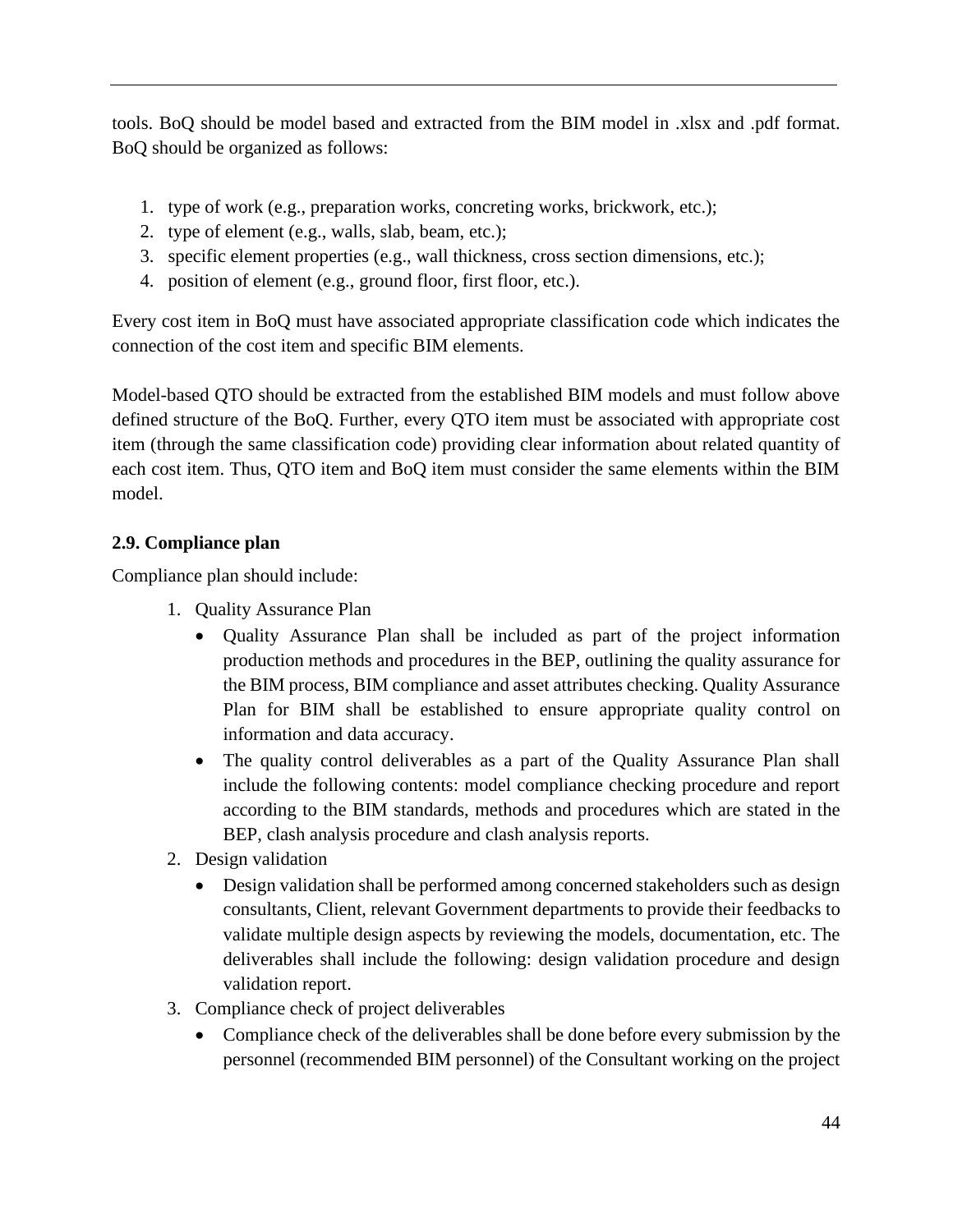and other personnel (recommended BIM personnel) of the Consultant independent from the project team.

• Irrespective of the checking parties selected above, the deliverables shall include the procedure of model compliance checking and model compliance checking report.

# **2.10. Training requirements**

The BIM Personnel included in project delivery must have adequate BIM knowledge and skills which need to be supported by valid certificates, diplomas, experience, etc. If this is not met, project delivery team must acquire the necessary BIM knowledge and BIM skills. Thus, if necessary, training and education needs of the project delivery team involved in the production, analysis and review of the project information model shall be assessed and recorded in the preappointment (overview) and post-appointment (details) BEP.

- 1. Training objectives
	- Training courses aim to enable the project participants to create, view, use and manipulate the BIM models and the deliverables according to project specific EIR for BIM implementation in a systematic and effective manner and enable the project participants to deliver the required BIM uses.
- 2. Training preparation and deliverables
	- A detailed BIM training plan shall be developed and provided by the Consultant for the approval of the Client.
	- BIM training curriculums with details of each training course shall be developed and provided by the Consultant for the approval of the Client.
	- Training venue shall be provided by the Consultant for the approval of the Client before the training. Each attendee shall be provided with a workstation with necessary BIM authoring software and tools and licenses for efficient hands-on exercise during the training.
	- Training log sheet for the BIM training course shall be submitted to the Client for record after completion of the training courses. The training log shall list out the course information, including but not be limited to, description of the training course, date, duration, venue and attendee's name and position. The list of contents of the training log shall be commented and agreed by the Client. The training log shall be reviewed and updated.
	- Video recording of the training course shall be provided by the Consultant for the approval of the Client.
- 3. Project training requirement
	- Project training course curriculum and materials shall be provided to the project team including the Client's staff and the design consultants to demonstrate the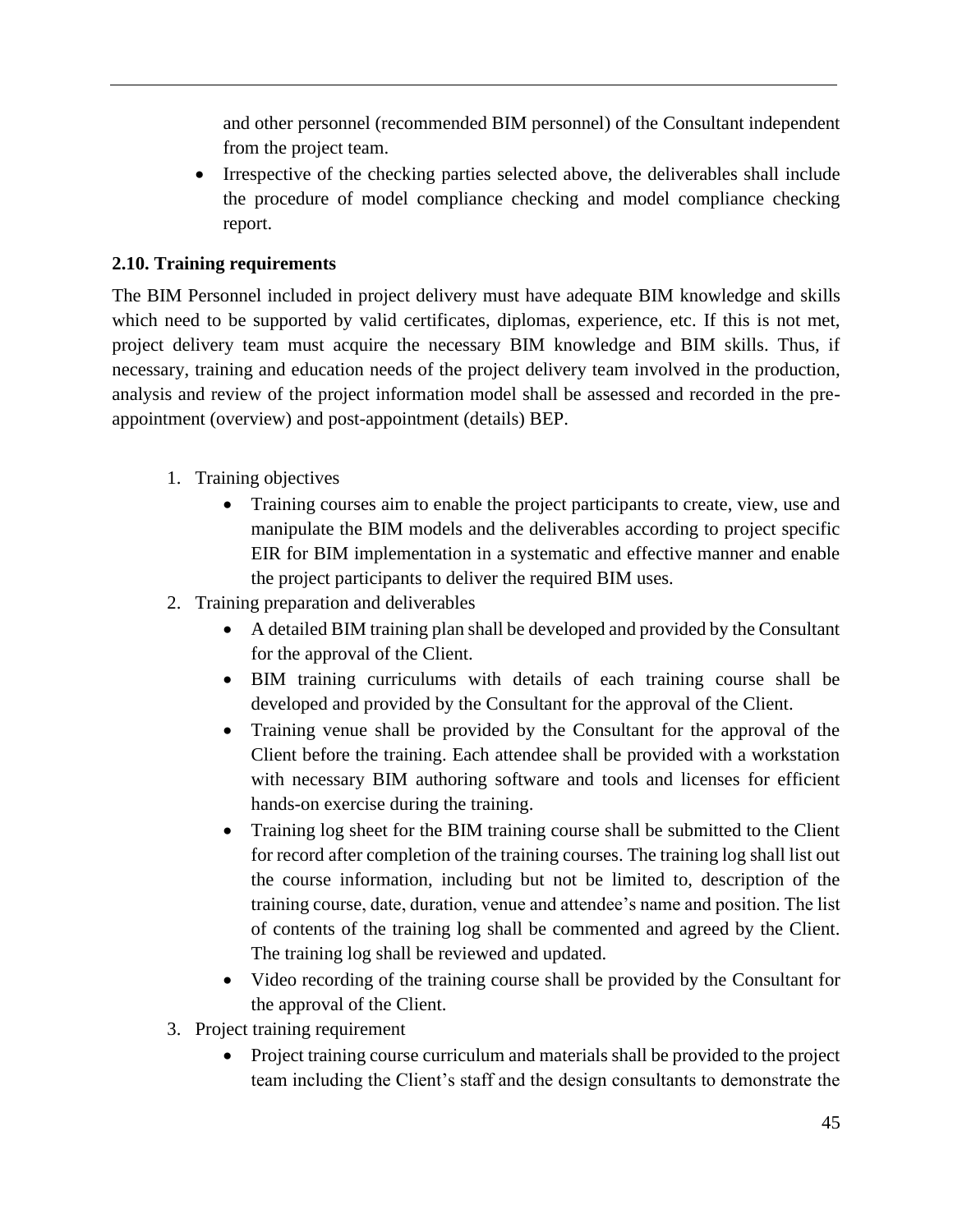information retrieval from the selected BIM authoring software, tools and CDE and the implementation of BIM standards, workflow, and processes such as design coordination.

- 4. Personnel training requirement
	- The Consultant is required to nominate his staff or other delivery team's staff to attend suitable BIM skill training courses and ensure their successful completion of the attended training courses.

In the training program Consultant shall include additional persons (according to the requirements in the ToR) who must acquire knowledge and skills in BIM software which will be used for project delivery in BIM environment. In case the Consultant does not need additional training, the Client's staff still needs to be trained according to agreed training program in post-appointment BEP. The training program shall also include training of all involved project participants to use the established CDE.

# **2.11. Health and safety**

BIM process should support the project health and safety. This includes the utilisation of BIM to identify and reduce health and safety hazards/risks in design phase through early identification and mitigation. Residual hazards/risks should be communicated through the CDE and where possible within the model environment.

The post-appointment BEP shall include the following to demonstrate capability and competency:

- schedule of work stages and overview of key health and safety deliverables against each stage;
- confirmation of how information shall be stored and shared;
- requirements for disaster planning;
- approach to design authoring and model interrogation.

The model development and structured delivery of information should enable the following uses:

- design to construction coordination
- site logistics and site safety, plant and pedestrian segregation, traffic, and delivery management;
- installation management checklists;
- visual method statements:
- access to the BIM model by all subcontractors and visitors on site;
- completion of the health and safety file and asset information for soft landings, training etc.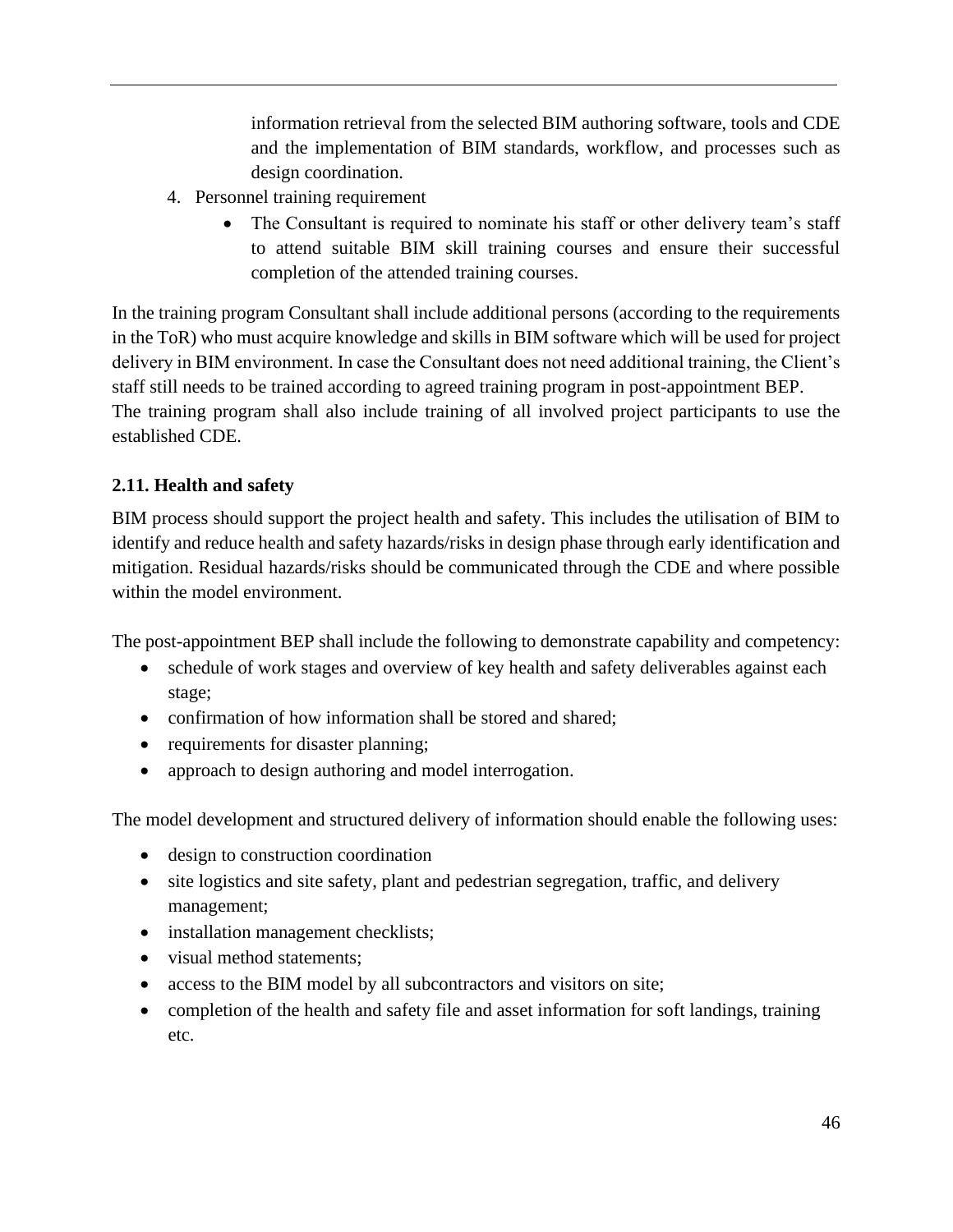### **3. TECHNICAL MANAGEMENT**

In this section general requirements for technical management are stated.

#### **3.1. Hardware and software requirements**

The requirements for the software, hardware and network bandwidth for modelling, coordination and visualisation on workstation, desktop, notebook computers and mobile devices should be determined. The minimum requirement varies for different applications, project sizes and operating systems. The actual needs of a project must be determined on a case-by-case basis. The hardware and software to be used shall enable the project participants to deliver the required BIM uses in a productive and efficient manner. The specification and functional performance of the hardware shall refer to the requirements of the software to be adopted in the project. Thus, this section communicates any constraints or specific IT requirements, which may need additional resources or non-standard solutions. Technical limitations of production hardware and software systems should be identified and recorded in the pre-appointment BEP as proposed schedule of software (including versions), hardware, CDE and IT infrastructure. The proposed schedule should be shared for feedback before approval.

The Consultant should provide hardware specification inclusive desktop, notebook computers, mobile devices, BIM data servers, workstations and viewing platforms, etc. The specifications should include recommendations for the operating system, CPU, memory, video cards, hard disk space and network speeds. The following hardware specification should be considered in postappointment BEP.

Further, the Consultant should identify versions of licensed operating systems as well as other IT limitations as these can all impact the authoring software versions to be used. It should also be recognised that specific authoring tools are not backward compatible and that the BIM and CAD software, along with versions, that will be used by the design team be agreed before starting the project. The models should be created using suitable BIM authoring software applications that allow the assembly of data-rich models and the production and checking of co-ordinated drawings and documentation. To allow for interoperability, the BIM authoring tools should be compliant with open data exchanges such as IFC. Also, inherent model data must be extractable in a .xls (or similar) format for information exchange purposes. In post-appointment BEP should also be stated the type of software resources to meet required BIM uses (e.g., design authoring software, model review software, BIM collaboration software, CAD software, BIM viewers, etc.)

Also, the Consultant shall confirm the CDE arrangement for the project. CDE shall consist of CDE function, process, and handover procedures.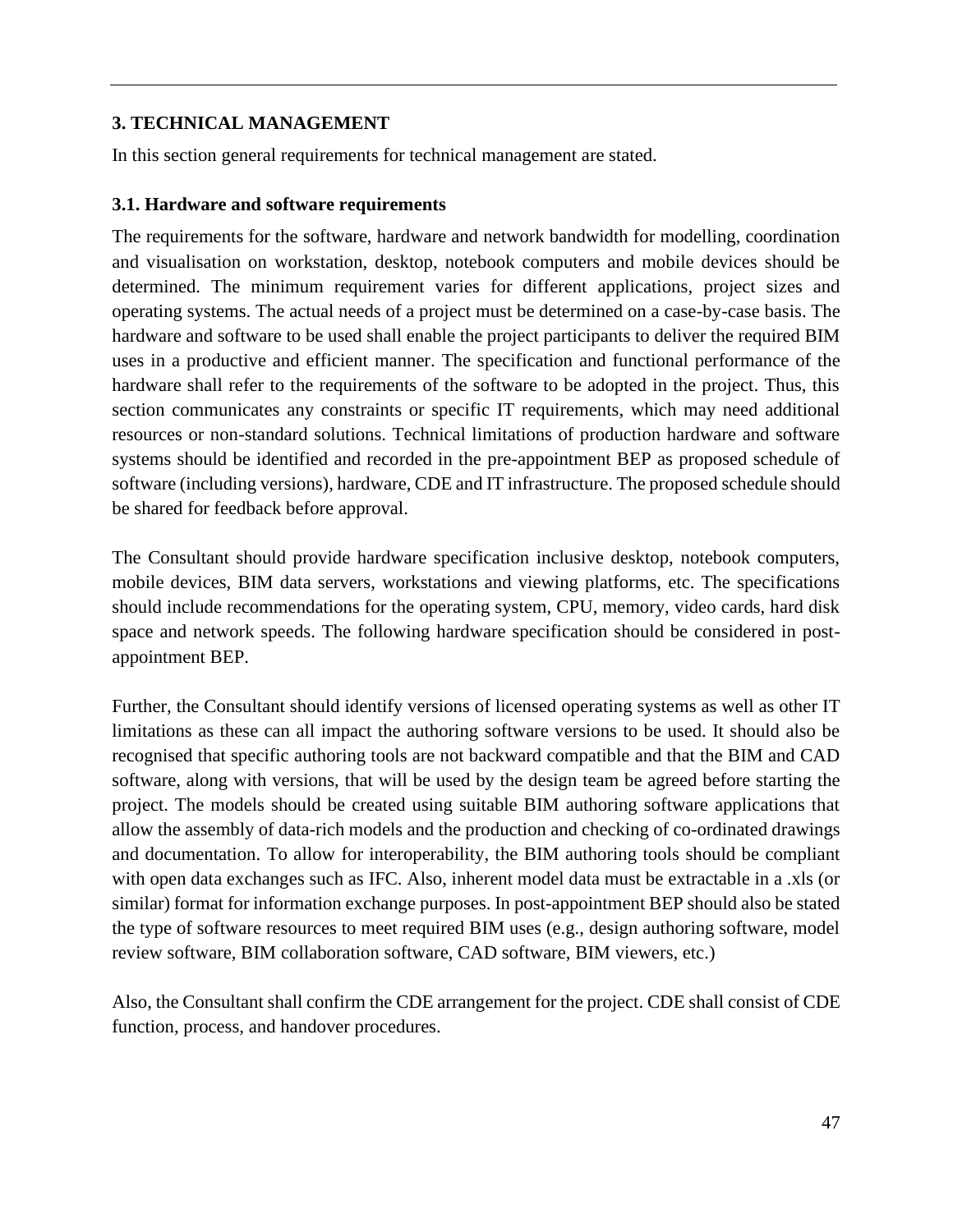All deliverables according to project specific EIR for BIM shall comply with the hardware specifications and software versions approved by the Client during the contract period and at the time of delivery. The Consultant shall plan, manage, and supervise the processes for the upgrading of software and hardware changes throughout the project and shall indicate the cost in their tender submissions if any upgrade is needed during the contract period.

# **3.2. Data exchange formats**

The BIM authoring software for the project shall support open format (include import and export). BIM models shall be submitted in editable format native of the BIM authoring application used for the project and open format IFC. Using of IFC file format is important for information extraction, verification, archive, and free model viewing purposes. The version of IFC format which is acceptable is IFC2x3 or higher.

The required delivery formats for file 3D and 2D graphical data, non-graphical data and documentation are outlined below:

| • 3D graphical data  | native formats, .ifc.           |
|----------------------|---------------------------------|
| • 2D graphical data  | .pdf, .dwg                      |
| • Non-graphical data | .ifc, .xlsx (COBie data format) |
| • Documentation      | .pdf, .doc                      |

Method of data exchange is trust CDE as stated in previous text in this document. To facilitate the flow of data and allow easier management of the model, each model by discipline or federated must not exceed the limit of 500 Mb as previously stated in the document.

The delivery team should identify and document their proprietary formats, open formats within the pre-appointment and post-appointment BEP.

#### **3.3. Levels and coordinates**

Information models shall be set up to match true world coordinates and elevation. Coordination standards defined in the post-appointment BEP should include:

- the project origin point;
- the base point;
- the rotation angle of the project should reflect True North (if Project North is created it should only be used for identified sheet views and not used for any model coordination);
- datum information;
- other necessary information (e.g., offset information, intersection of grids, etc.);
- ground floor;
- International System of units SI.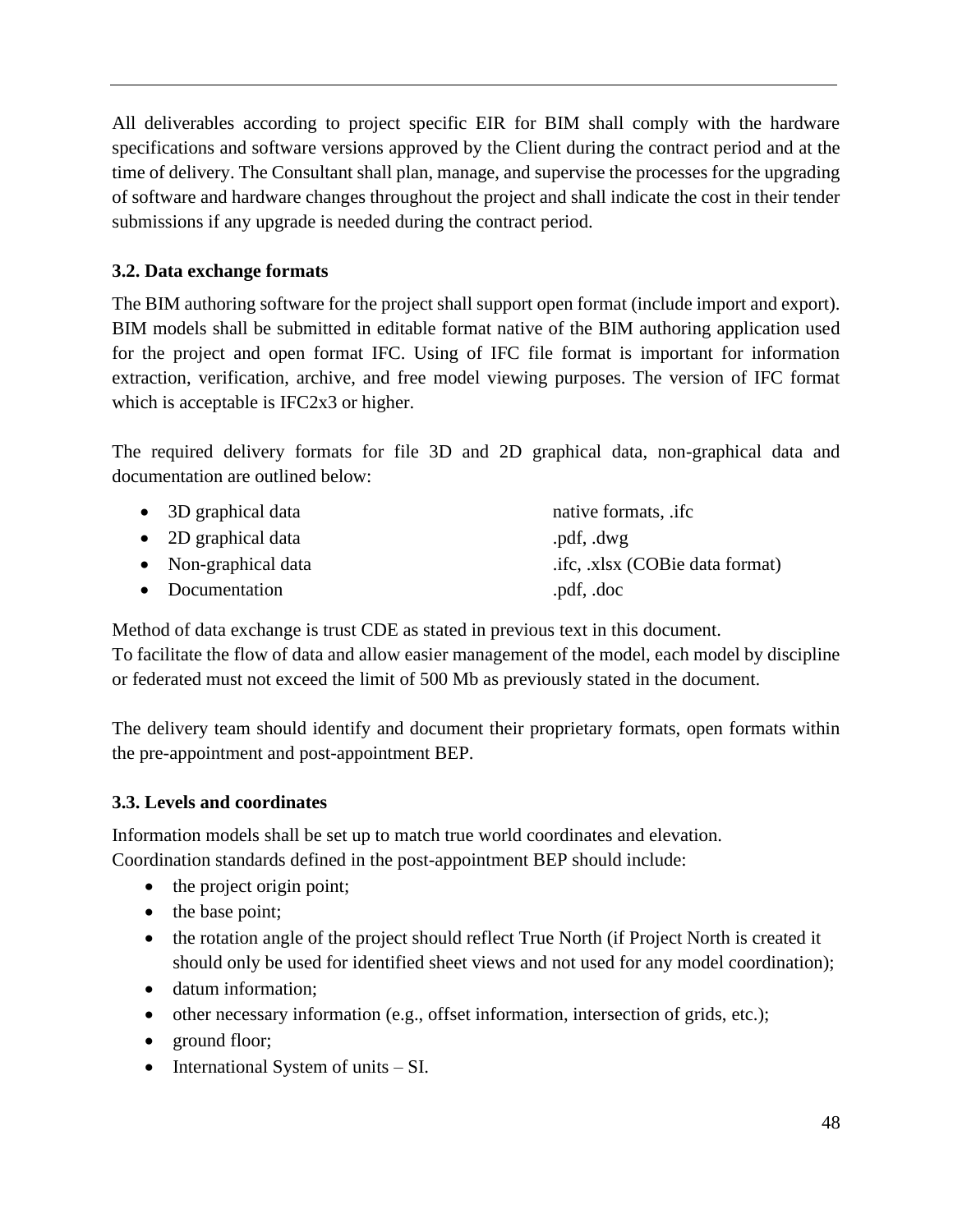If a model is produced in a local co-ordinate system due to software functionality or limitations, the BIM coordinator or modeller that produced the file shall be responsible for providing clear instruction and documentation as to the origin x, y, z and bearing translations accompanying their BIM submission. Each discipline shall be conscious that referenced data has been produced from the perspective of the Client and may not be changed.

# **3.4. Level of Information Need (LOIN)**

Level of Information Needed (LOIN) is used to describe model elements and not models as a whole. An element has only progressed to a given LOIN when all the stated requirements have been met. According to ISO 17412-1 the LOIN refers to the three components of the information model which are graphics, information, and documentation. Graphics refers to the graphical representation which deals with geometric representation, symbology, and visualisation and in this project should be analysed. Information identifies the properties (requirements, specifications, product definitions, object methods, parametric parameters, materials, generic or manufactured product criteria, etc.) to be attached to each type of object to meet the intended uses. Documentation identifies the properties to be attached to each type of object to meet the intended uses.

Detailed specification of Level of Development (LOD) of the model elements which will be used in this project is aligned with BIM forum document LOD Specification 2021. LOD definition which will be used in this project defines graphics and information which depicts proper element.

LOD specification for Main Design:

|    | 1. Architectural Design                                | <b>LOD 300</b> |
|----|--------------------------------------------------------|----------------|
|    | 2. Structural Design                                   | <b>LOD 300</b> |
| 3. | MEP and HVAC Design including Project of Medical Gases | <b>LOD 200</b> |
|    | 4. Electrical and Mechanical Substation Design         | <b>LOD 200</b> |
|    | 5. Mechanical Sprinkler Design                         | <b>LOD 200</b> |
|    | 6. Elevators Design                                    | <b>LOD 200</b> |
|    | 7. Architectural Landscape and Horticulture Design     | <b>LOD 200</b> |
|    | 8. Technical Protection System Design                  | <b>LOD 200</b> |
|    | 9. Geodetical Design                                   | <b>LOD 300</b> |
|    | 10. Helipad Design                                     | <b>LOD 300</b> |
|    | 11. Non-Medical Equipment Design                       | <b>LOD 200</b> |
|    | 12. Medical Equipment Design                           | LOD200         |

LOD specification for Detail Design:

| 1. Architectural Design | $LOD$ 400 |
|-------------------------|-----------|
| 2. Structural Design    | $LOD$ 400 |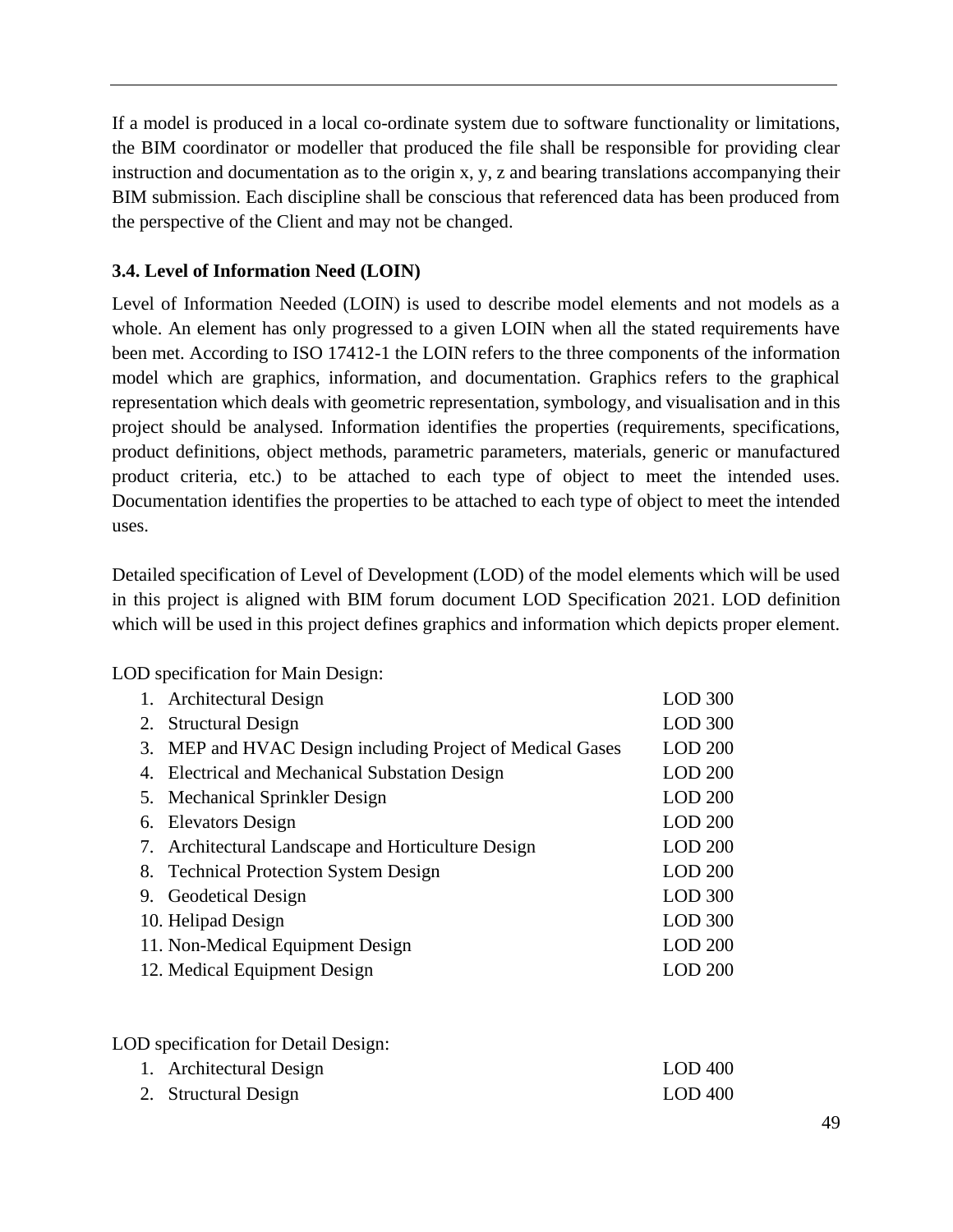| 3. MEP and HVAC Design including Project of Medical Gases | LOD $400*$     |
|-----------------------------------------------------------|----------------|
| 4. Electrical and Mechanical Substation Design            | LOD $400*$     |
| 5. Mechanical Sprinkler Design                            | LOD $400*$     |
| 6. Elevators Design                                       | <b>LOD 200</b> |
| 7. Architectural Landscape and Horticulture Design        | <b>LOD 200</b> |
| 8. Technical Protection System Design                     | LOD $400*$     |
| 9. Geodetical Design                                      | $LOD$ 400      |
| 10. Helipad Design                                        | $LOD$ 400      |
| 11. Non-Medical Equipment Design                          | <b>LOD 300</b> |
| 12. Medical Equipment Design                              | <b>LOD 200</b> |

\*Or the first lower if not applicable to the specific BIM elements.

The LOD Responsibility Matrix should be used to prepare the post-appointment BEP. This involves defining both graphical representation of elements and information to be achieved at each stage so that the project team can produce a high-quality model with appropriate information. More detailed instruction of LOD will be agreed in post-appointment BEP where Consultant must represent the data model for each phase of the project.

# **4. COMMERCIAL MANAGEMENT**

In this section general requirements for commercial management are stated.

#### **4.1. Information exchange**

The Client must communicate the timing and content complete information exchanges between the delivery team and Client. Further, information exchanges should be aligned with work stages. Through the different stages, it is necessary that all the information exchange should happen within a CDE.

At a project level, the frequency of required information exchanges should be defined in the postappointment BEP (within the project Master Information Delivery Plan – MIDP) and should be in accordance with the specified data exchange formats, milestones, and defined project deliverables.

For the entire duration of the contract, the lead Consultant is responsible for adequacy and compliance of information exchanged by any sub-Consultant with the contents of this document.

# **4.2. Project deliverables (related to the BIM environment)**

The required project deliverables are listed below (requirements for each project deliverable have been stated in previous part of this document):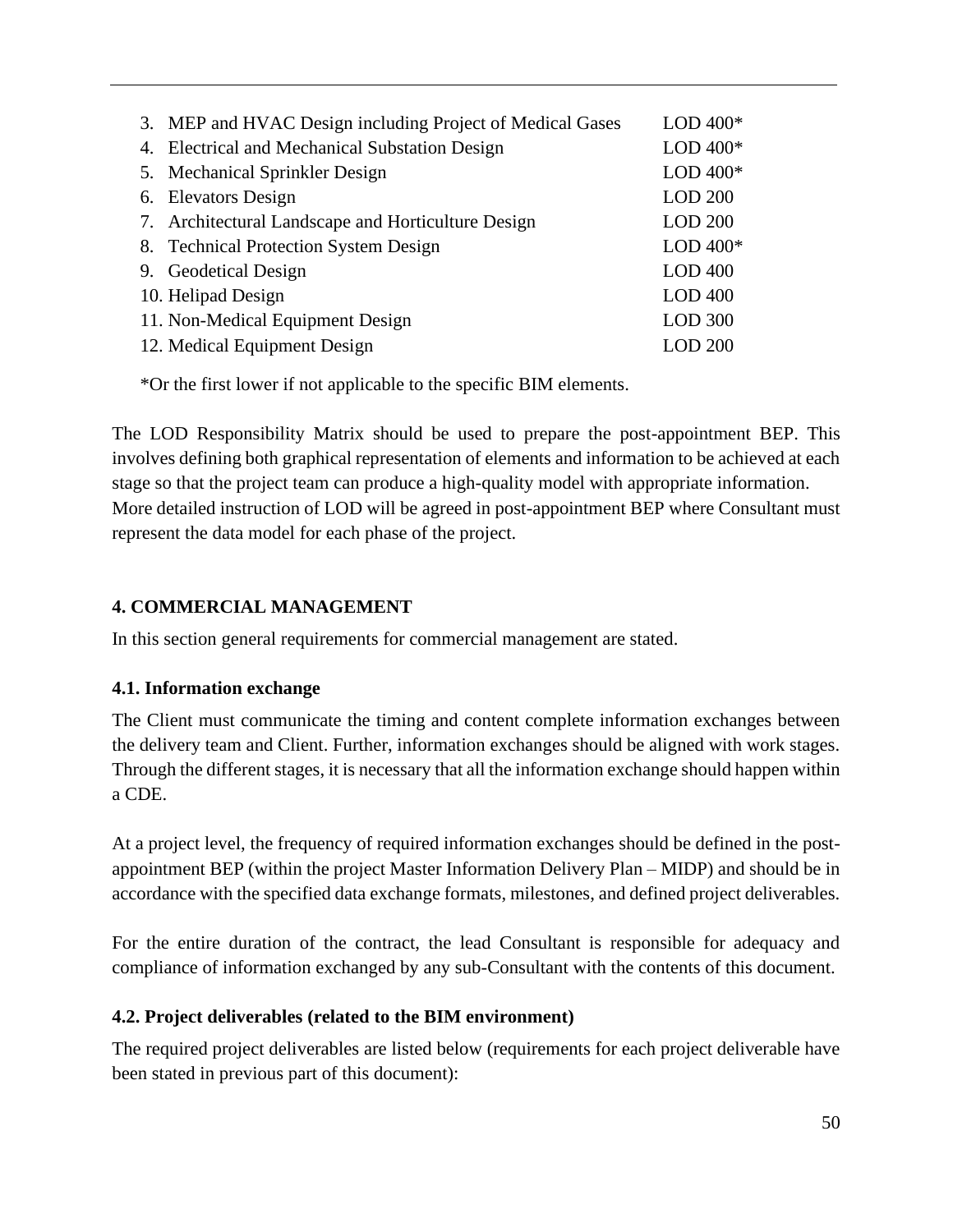- 1. pre-appointment BEP;
- 2. post-appointment BEP;
- 3. BIM Models of the Main Design and Detail Design (each discipline shall carry out its own BIM model with geometries and alphanumerical information according to required LOD at particular project stage) – agreed versions and final models;
- 4. federated BIM model of the Main Design and Detail Design agreed versions and final model (after solving the clashes);
- 5. monthly report (including Design Review Report);
- 6. drawings generated from BIM models of the Main Design and Detail Design as needed during the project and final version of drawings;
- 7. model-based BoQ with belonging model-based QTO reports, technical specification and other related documentation – extracted from the established BIM models of the Main Design and Detail Design.

### **4.3. Ownership of the data in CDE**

During the project, the Consultant must produce, in addition to the documentation, all the files in native format and in the related exchange formats (e.g., IFC) with the relative copyrights, to allow Client any future revisions of the same. All versions of the data in CDE (BIM models, project information, reports, drawings, etc.) are the property of the Client. Furthermore, all project deliverables shall be in accordance with the law and the requirements included in other contractual documents (inclusive EIR).

#### **4.4. Acceptance criteria**

Acceptance criteria are defined in previous sections in the ToR.

# **4.5. Responsibilities matrix**

The purpose of this section is to bring to the attention of the project team the allocation of roles associated with the management of the model and project information. Consultant (lead Consultant and task team) should identify (within an Information Management Service Matrix) the information management roles and assigned to them the information management functions. The matrix shall identify at least a simplified approach of which of the roles is responsible for each task, by indicating a tick or cross against the matrix. Ideally, the tasks should be allocated using a full RACI responsibility service approach indicating either:

- Responsible for undertaking activity  $(R)$ ;
- Accountable for activity completion (A);
- Consulted during activity  $(C)$ ;
- Informed following activity completion (I).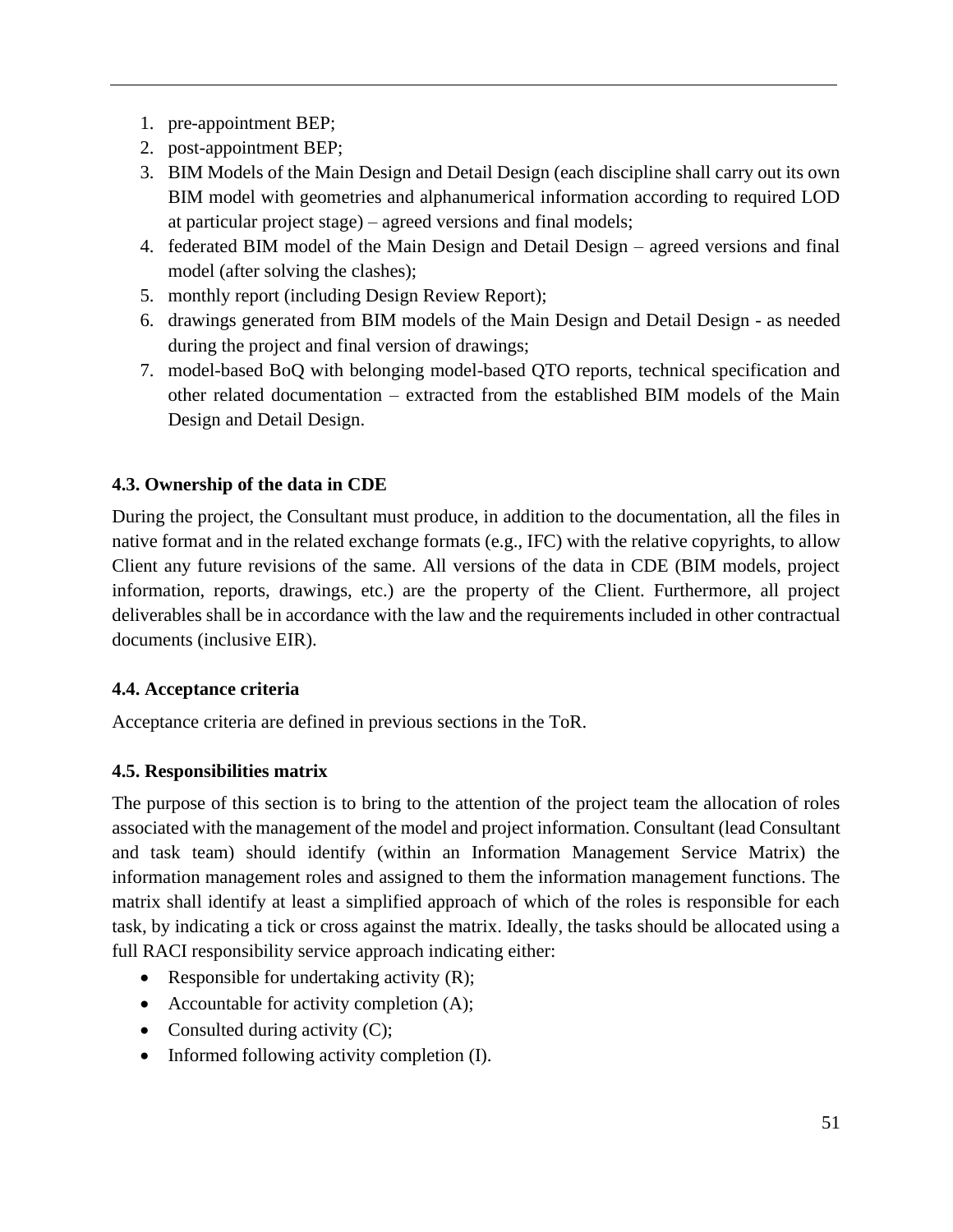In doing so, Consultant should define project delivery and information management roles with their responsibilities and authority within pre-appointment BEP. In post-appointment BEP, the responsibilities matrix shall be updated with the names and contact details of the individuals fulfilling the necessary project and task roles. The authorities for the different roles related to the production and management of information models shall be defined in the responsibility matrix.

# **4.6. BIM capability and capacity assessment**

The Client should provide a delivery team and task team capability summary assessment along with a proposed risk register and mobilisation plan, including training requirements if such a need is identified through the assessments. The assessment must be part of pre-appointment BEP and shall include:

- details of BIM workload and resourcing (delivery and task teams);
- proposed approach;
- BIM capability assessment;
- Information and Communication Technologies (ICT) capability assessment;
- information delivery capability assessment;
- capacity assessment;
- security assessment.

Where delivery and task teams do not have the appropriate skills, software, or resource available, this should be mitigated through risk assessment, procurement, and training preferably through the mobilisation stage. Any identified risks would be carried through to the Risk register and where possible, mitigated through the mobilisation activity.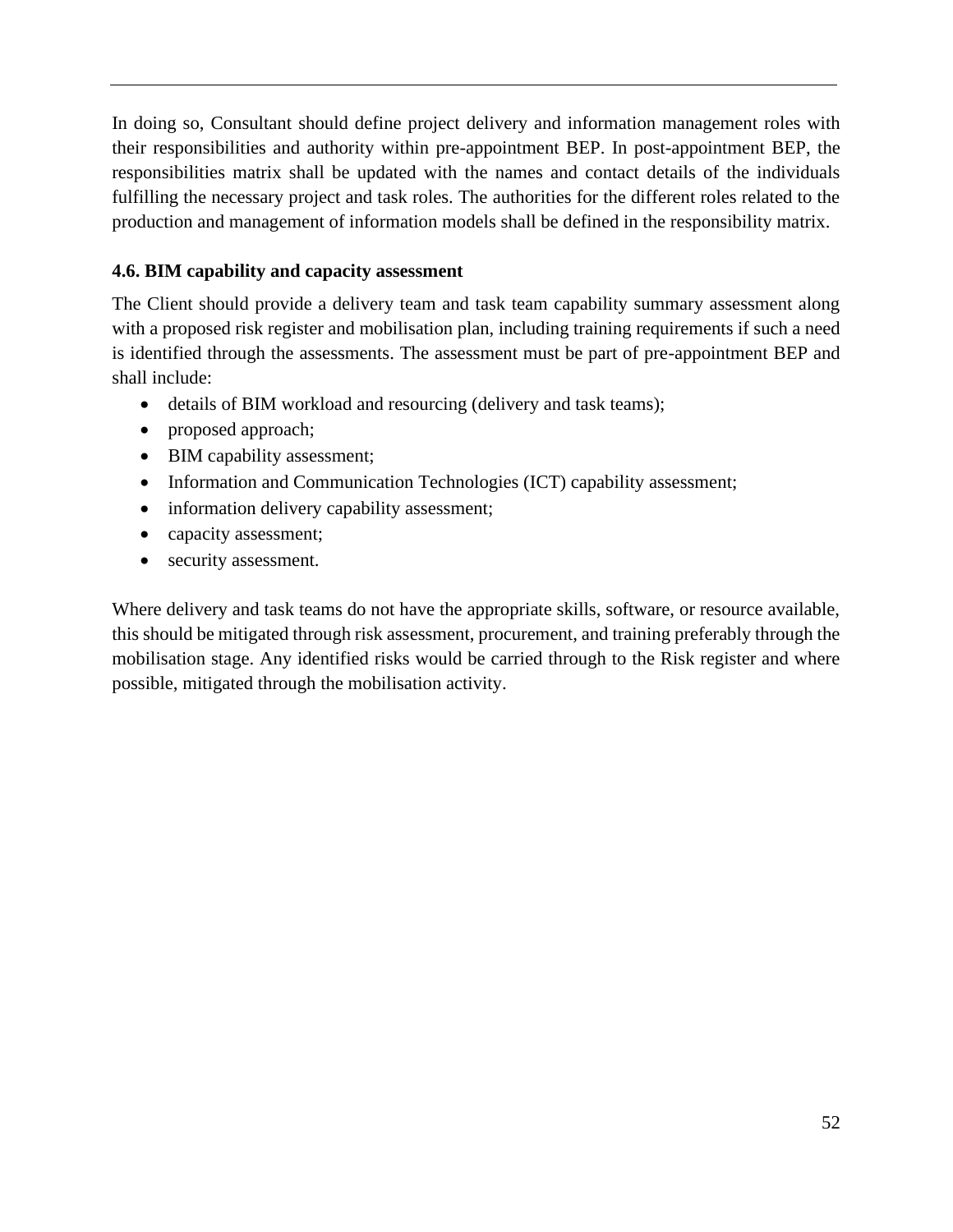#### **ANNEX 4 – Detailed Specifications for Environmental and Social aspects**

The World Bank developed an Environmental and Social Framework (ESF) setting out the World Bank's commitment to sustainable development through application of Bank Policy (defined in the ESF) and a set of Environmental and Social Standards (ESSs) that are designed to support borrowers' projects, with the aim of ending extreme poverty and promoting shared prosperity.

The ESS set out the mandatory requirements that apply to the borrower and projects. They present set of obligatory guidelines and instructions with the main objective to foster efficient and effective identification and mitigation of potentially adverse environmental and social impacts that may occur in the development projects, with proper stakeholder engagement and sustainable management. WB ESS, supported by WB Group Environmental, Health and safety Guidelines (ESHG) and Good International Industry Practice (GIIP) are applied in parallel to the national policies where, as a rule, the stricter one prevails.

There are 10 ESSs, of which 7 are relevant for this project, as recognized in Environmental and Social Management Framework (ESMF) prepared for the Project. Those are: ESS1 (Assessment and Management of Environmental and Social Risks and Impacts), ESS2 (Labor and Working Conditions), ESS3 (Resource Efficiency and Pollution Prevention and Management), ESS4 (Community Health and Safety), ESS6 (Biodiversity Conservation and Sustainable Management of Living Natural Resources), ESS8 (Cultural Heritage) and ESS10 (Stakeholder Engagement and Information Disclosure).

During the site visit to the CHC Rebro and desk research, potential E&S risks identified include, but are not limited to: prevalence of asbestos, stability of buildings, construction waste, noise, dust, sensitive recipients (hospital and related disturbance of users of facilities, ensuring quality service, safety, and similar), disease spread control, medical waste, etc. In addition, in the case of the new building, garage and helipad at Rebro hospital, the risks also include traffic and connectivity issues, safe approach for helicopters as well as safety and life quality of residents in vicinity to the future helipad (which may be compromised by strong winds and increased levels of noise in the operational phase). All construction activities are likely to occur within the existing footprints of the existing building premises so no additional land will be required.

Therefore, a separate E&S Assessment (ESA) is to be prepared during design phase. More concretely, in the case of CHC Rebro, Environmental and Social Management Plan (ESMP) related to design and civil works must be prepared, World Bank approved and publicly consulted prior to bidding for construction works. It will be an integral part of bidding and contracting documentation for construction works. The ESMP will be prepared with extended scope – it will refer to all recognized potential impacts and will focus in more details especially on the potential significant impacts, such as noise (during operational phase due to helipad), traffic flow (during